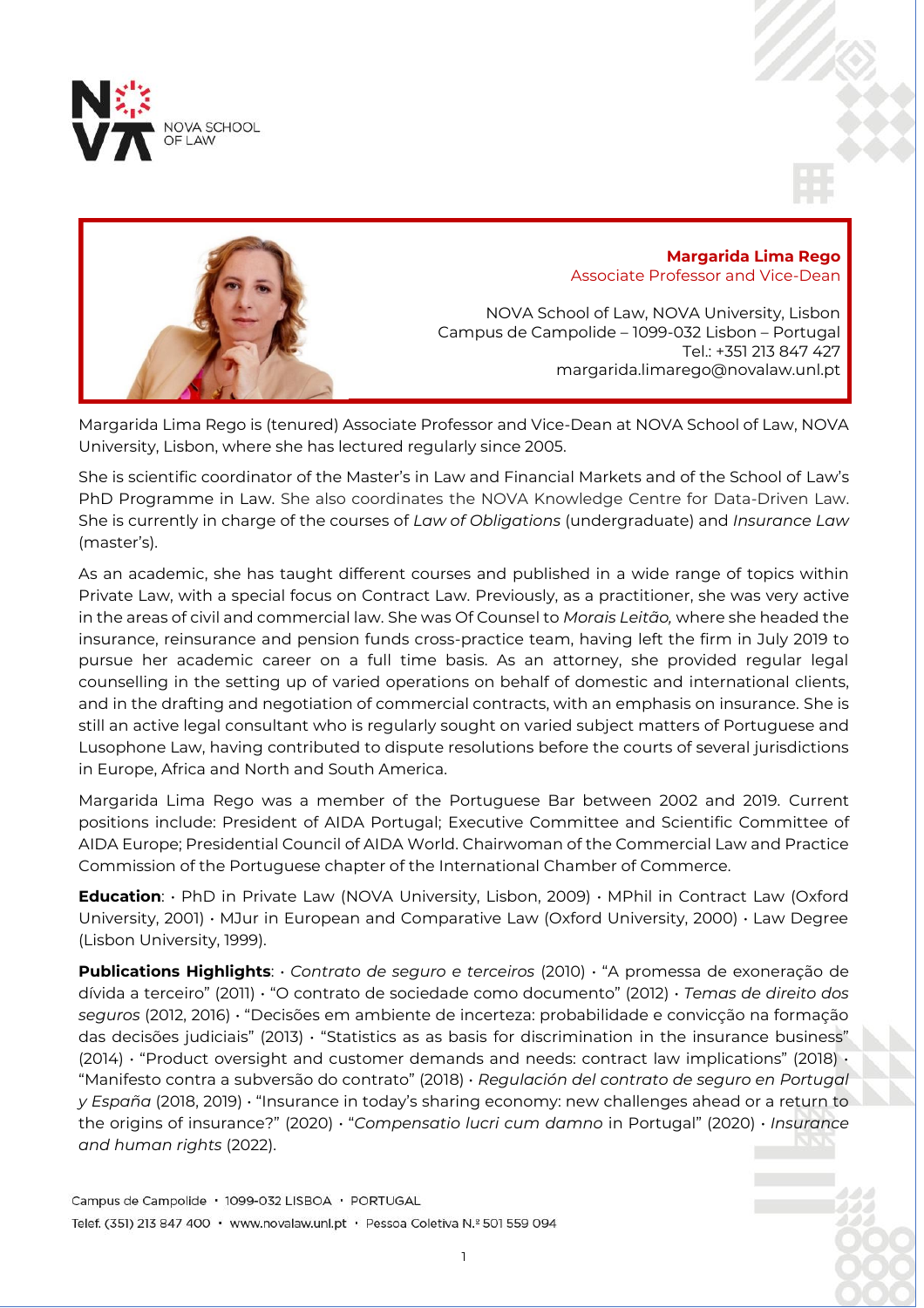



# *Curriculum Vitae*

**of**

# **Margarida Lima Rego**

| <b>PERSONAL DATA</b>                                  |                                  |                          |  |
|-------------------------------------------------------|----------------------------------|--------------------------|--|
| <b>Nationality: Portuguese</b>                        | <b>Date of Birth: 14.02.1976</b> |                          |  |
| <b>Place of Birth: Lisbon</b>                         | <b>Civil Id. No.</b> : 10748158  | Tax Id. No.: 204 625 467 |  |
| ORCID: 0000-0001-9293-8503 CIÊNCIA ID: 8C19-623D-D304 |                                  |                          |  |

### **EDUCATION**

## September 2004 to March 2009 **NOVA University, Lisbon**

# **Ph.D in Private Law**

- Completed independent research project culminating in the writing of a doctoral dissertation entitled "[Third parties in insurance contracts. A civil law study](http://hdl.handle.net/10362/8402)" under the supervision of Professor Carlos Ferreira de Almeida of NOVA University, Lisbon. Her degree was awarded *summa cum laude* **by the unanimous vote of her examiners**.
- Completed the first stage of her Doctoral Program, with distinction, having submitted written papers for the seminars of Civil Procedure, Discourses on Law and Jurisprudence.

**Funding**: Awarded a doctoral fellowship by the Portuguese Foundation for Science and Technology (01.01.2007 to 31.03.2008). Awarded a short-term research scholarship funded by the Max Planck Society (July 2008).

# **October 1999 to November 2001 Worcester College, Oxford**

# **MPhil in Law (November 2001)**

 Completed independent research culminating in the writing of a dissertation on the English law of contract entitled "[No Right to Perform a Contract?](http://dx.doi.org/10.2139/ssrn.2432694)" under the supervision of Dr S Whittaker of St John's College.

# **MJur in European and Comparative Law (July 2000)**

 Completed post-graduate studies in European and Comparative Law, with **distinction**, taking courses in Contract Law, Conflict of Laws and Problem Areas in Contract and Tort. Awarded a cash prize for her results by Worcester College, Oxford.

**Funding**: Awarded a doctoral fellowship by the Portuguese Foundation for Science and Technology (01.01.2000-31.05.2002). Awarded a Chevening scholarship by the British Council (tuition fees 1999/2000). Elected to the position of Martin Senior Scholar, which included a cash prize, by the Governing body of Worcester College (2001/2002).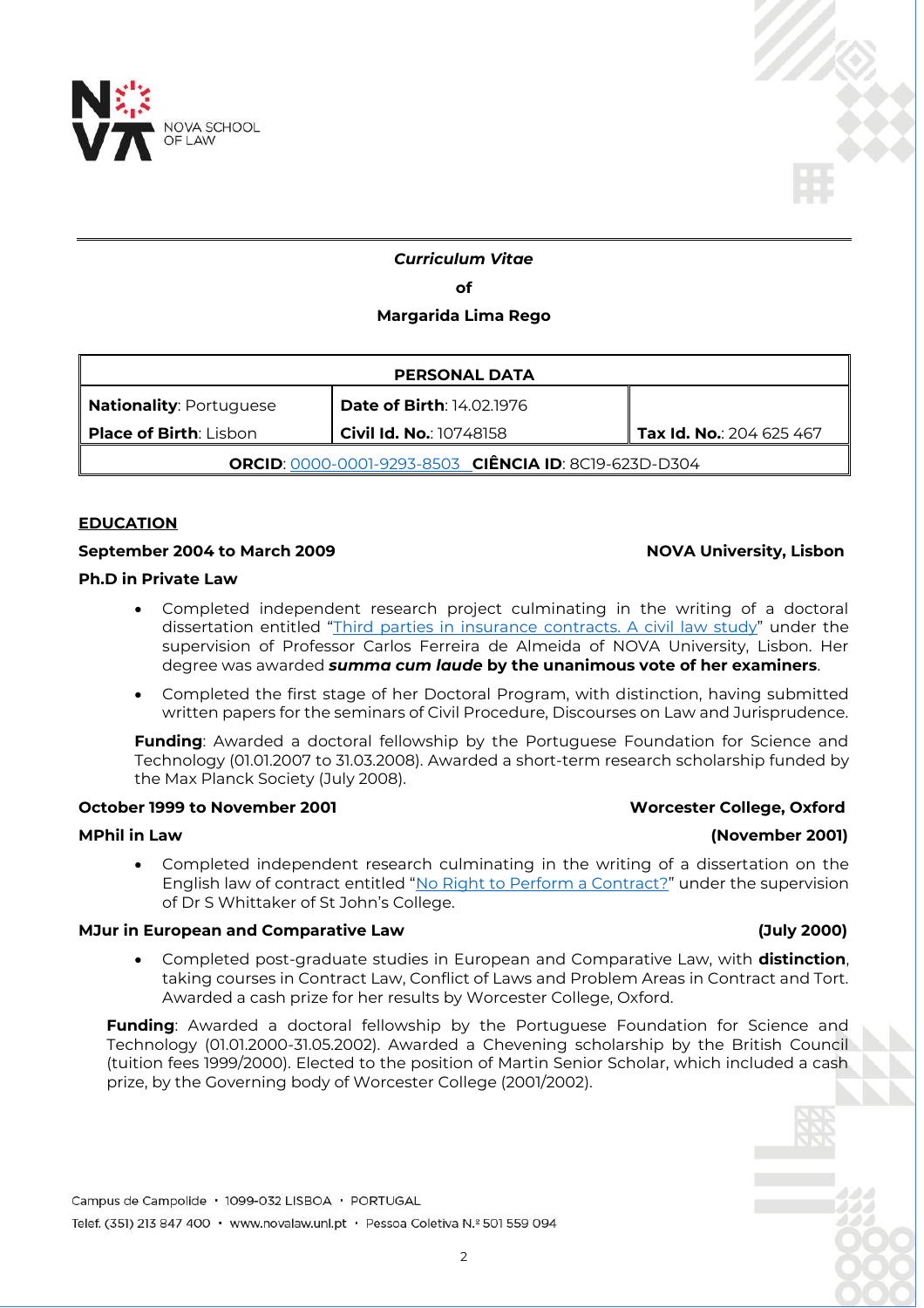

# **September 1994 to July 1999 University of Lisbon**

# **Licenciatura em Direito (Law Degree)**

 Graduated in July 1999 with a 17/20 average (Rank 1 in a total of 557 graduates). Awarded a **Merit Scholarship** by the University of Lisbon (1998/1999).

# **September 1993 to July 1994 Lumiar High School (Lisbon)**

 Concluded her studies with a score of 20/20. Completed national exams in History and Philosophy. University entry score of 96.25% (192,5). Accepted to read for a Law Degree at Universidade de Lisboa (rank 1 of that year's applicants).

# **September 1978 to July 1993 Acad. Música de Santa Cecília (Lisbon)**

 Completed her education between the ages of 2 and 17 at this private school where the conventional educational system was supplemented by the teaching of music (the latter only until July 1991). Concluded her studies with a score of 20/20.



# **PUBLICATIONS AND COMMUNICATIONS**

# **Dissertations:**

- PhD: *[Contrato de seguro e terceiros. Estudo de direito civil](http://hdl.handle.net/10362/8402)*, Wolters Kluwer | Coimbra 2010, ISBN 9789723218145. [Translation: *The insurance contract and third parties. A civil law study.*]
- MPhil: *[No right to perform a contract?](http://dx.doi.org/10.2139/ssrn.2432694)*, Themis Monographs, Almedina 2006, ISBN 9789724028040, doi: [10.2139/ssrn.2432694.](http://dx.doi.org/10.2139/ssrn.2432694)

# **Books:**<sup>1</sup>

- Forthcoming: *[Insurance and human rights](https://www.springer.com/gp/book/9783030827038)* (1st editor), *AIDA Europe Research Series on Insurance Law and Regulation 5*, Springer 2022, ISBN 9783030827038, doi: 10.1007/978- 3-030-82704-5.
- *[Regulación del contrato de seguro en Portugal y España: análisis comparado](https://catedrafundacioninade.org/sites/catedrafi/files/el_contrato_de_seguro-.pdf)* (1 st author)*, III Cuaderno de la Cátedra* (Fundación INADE 2018, ISBN 9788409070954), published in Portuguese as *[Regulação do contrato de seguro em Portugal e Espanha: análise](https://fundacioninade.org/sites/inade.org/files/cc3_-_regulacao_do_contrato_de_seguro.pdf)  [comparada](https://fundacioninade.org/sites/inade.org/files/cc3_-_regulacao_do_contrato_de_seguro.pdf)* (Fundación INADE 2019, ISBN 9788409091096) [Translation: *Regulation of the insurance contract in Portugal and Spain: a comparative analysis*].

 $\overline{a}$ <sup>1</sup> Authored contributions to edited books are listed separately and individually under book chapters.

Campus de Campolide · 1099-032 LISBOA · PORTUGAL

Telef. (351) 213 847 400 · www.novalaw.unl.pt · Pessoa Coletiva N.º 501 559 094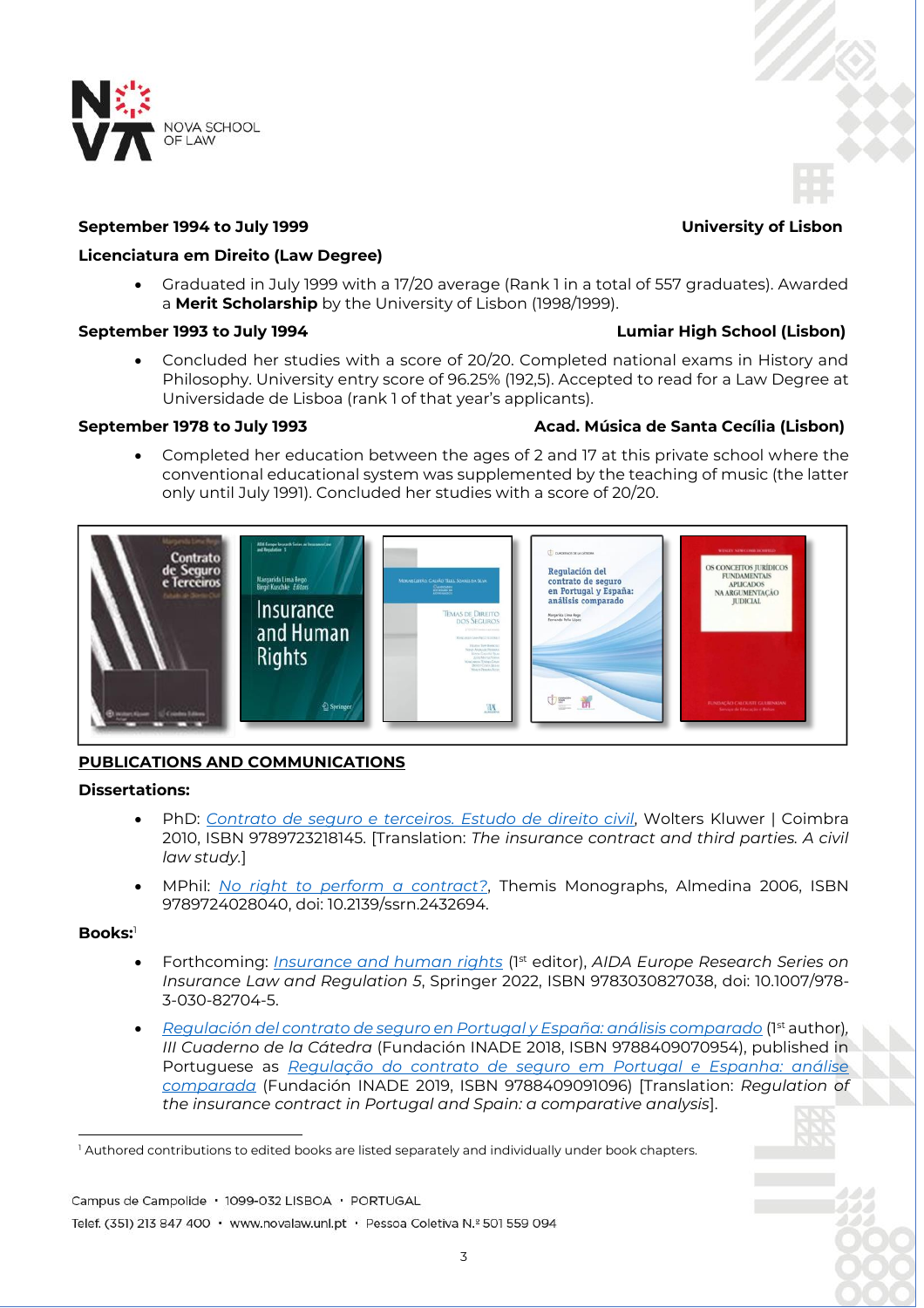

- *[Temas de direito dos seguros. A propósito da nova lei do contrato de seguro](https://www.almedina.net/temas-de-direito-dos-seguros-1563802608.html?gclid=CjwKCAjwzaSLBhBJEiwAJSRokoMGo0_RDPrG8heRNQWhEHP9IaNDtAEZuSJrX99AFKbHisz1I0UFWRoCDbQQAvD_BwE)* (editor), Almedina 2012, ISBN 9789724047355; 2<sup>nd</sup> edition, revised and expanded, Almedina 2016, ISBN 9789724067834. [Translation: *Insurance law topics. A propos the new insurance contract law.*]
- *Estudos em Homenagem a Miguel Galvão Teles* (5th editor), vols. I and II, Almedina 2012, ISBN 9789724049885 and 9789724049892. [Translation: *Studies in honour of Miguel Galvão Teles.*]
- Translation and [introduction](http://hdl.handle.net/10362/15138) to the work *Fundamental legal conceptions as applied in judicial reasoning* by Wesley Newcomb Hohfeld, Fundação Calouste Gulbenkian 2008, ISBN 9789723112399.

# **Book chapters in peer-reviewed volumes of international circulation:**

- Forthcoming: "Discrimination bans and insurance law" in M. L. Rego/ B. Kuschke (eds.), *[Insurance and human rights](https://www.springer.com/gp/book/9783030827038)*, *AIDA Europe Research Series on Insurance Law and Regulation 5*, Springer 2022, ISBN 9783030827038. doi: 10.1007/978-3-030-82704-5.
- "Transparency in insurance regulation and supervisory law in Portugal" (1st author) in P. Marano/ K. Noussia (eds.), *[Transparency in insurance regulation and supervisory law.](https://www.springer.com/gp/book/9783030636203#aboutBook) A comparative analysis*, *AIDA Europe Research Series on Insurance Law and Regulation 4*, Springer 2021, ISBN: 9783030636203, pp. 231-247. doi: 10.1007/978-3-030-63621-0.
- "Transparency in Portuguese contract law" in P. Marano/ K. Noussia (eds.), *[Transparency](https://www.springer.com/gp/book/9783030311971)  [in insurance contract law](https://www.springer.com/gp/book/9783030311971)*, *AIDA Europe Research Series on Insurance Law and Regulation 2*, Springer 2020, ISBN 9783030311971, pp. 211-239. doi: 10.1007/978-3-030-31198- 8\_8.
- "Insurance in today's sharing economy: new challenges ahead or a return to the origins of insurance?" (1st author) in P. Marano/ K. Noussia (eds.), *[InsurTech: a legal and regulatory](https://www.springer.com/gp/book/9783030273859)  [view,](https://www.springer.com/gp/book/9783030273859) AIDA Europe Research Series on Insurance Law and Regulation 1*, Springer 2020, ISBN 9783030273866, pp. 27-47. doi: 10.1007/978-3-030-27386-6\_2, published also as "Celebração de contratos via plataformas da economia de partilha. O exemplo dos seguros" in M. Miranda Barbosa/ F. Braga Netto/ M. César Silva/ J. Faleiro Júnior (eds.), *Direito digital e inteligência artificial: diálogos entre Brasil e Europa* (Ed. Foco 2021).

# **Publication of scientific articles in peer-reviewed journals of international circulation:**

- "*[Compensatio lucri cum damno](https://kluwerlawonline.com/journalarticle/European+Review+of+Private+Law/28.3/ERPL2020044)* in Portugal" (2020) 28 *European Review of Private Law* 749–756.
- "Statistics as a basis for [discrimination in the insurance business](http://lpr.oxfordjournals.org/content/14/2/119)", *Law, Probability and Risk* (2015) 14 (2): 119-134. doi: 10.1093/lpr/mgu017 First published online: October 15, 2014.

# **Papers in conference proceedings:**<sup>2</sup>

 Forthcoming: "A prescrição de direitos emergentes de um contrato de seguro em Portugal e no Brasil", in J. Mussi/ P. T. Sanseverino/, E. Tzirulnik/ J. N. C. Silva (eds.), Proceedings of the II International Congress of the Centre for Judiciary Studies of the Federal Justice Council (CEJ/CJF), in partnership with the Brazilian Supreme Court of Justice (STJ) and the Brazilian Institute of Insurance Law (IBDS), also supported by the National School for the Training and Development of Magistrates and the Sino-

Campus de Campolide · 1099-032 LISBOA · PORTUGAL

Telef. (351) 213 847 400 · www.novalaw.unl.pt · Pessoa Coletiva N.º 501 559 094

 $\overline{a}$ <sup>2</sup> The respective conference communications are listed separately and individually under selected scientific communications.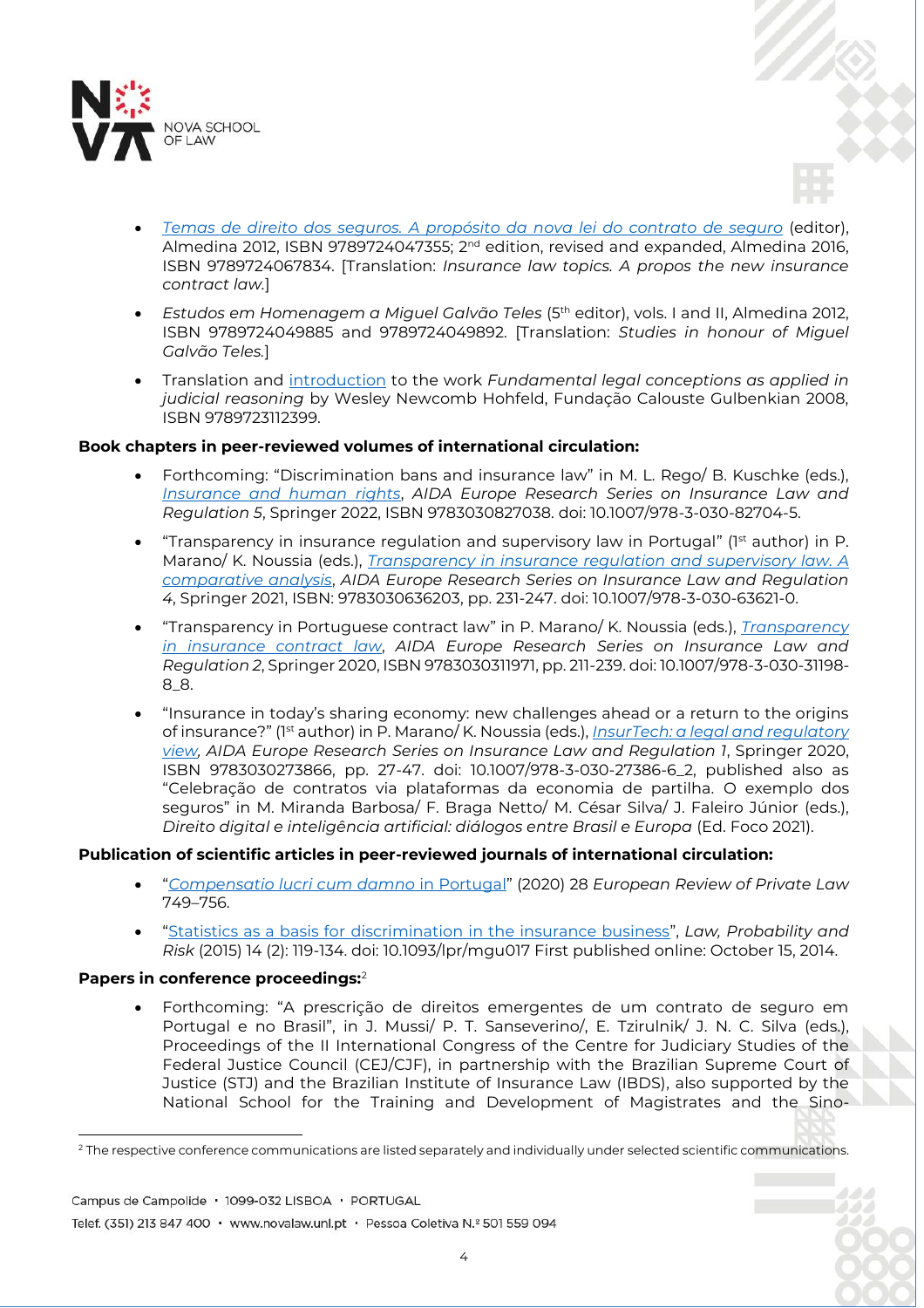



Lusophone Academy of the University of Coimbra (2022) [Translation: "The statute of limitations in rights stemming from insurance contracts in Portugal and Brazil"].

- "Adiantamento de custos de defesa nos seguros D&O" in M. J. Antunes and A. Soveral Martins (eds.), *Colóquio Internacional Governação das Sociedades, Responsabilidade Civil e Proteção dos Administradores*, Instituto Jurídico da Faculdade de Direito da Universidade de Coimbra 2018, ISBN 9789898891204, pp. 71-94, also published as "Adelanto de los costos de defensa en los seguros D&O" in A. Veiga Copo/ M. Martínez Muñoz (eds.), *Dimensiones y desafíos del seguro de responsabilidad civil. XL Aniversario de la Ley del Contrato del Seguro*, Thomson Reuters 2021 [Translation: "The advancement of defense costs in D&O insurance"].
- "[Product oversight and customer demands and needs: contract law](https://www.academia.edu/36854058/Product_oversight_and_customer_demands_and_needs_contract_law_implications?auto=download) implications" in *Proceedings of the 19th Annual Conference of the Insurance Law Association of Serbia. Insurance Law and Practice – Challenges, New Technologies and Corporate Governance*, AIDA Serbia / German Foundation for International Legal Co-Operation (IRZ) 2018, pp. 218-231 (bilingual publication: Serbian and English).
- "[Insurance segmentation as unfair discrimination: what to expect next in the wake of](http://hdl.handle.net/10362/15127)  *[Test-Achats](http://hdl.handle.net/10362/15127)*" in *Proceedings of the 16th Annual Conference of the Insurance Law Association of Serbia. Insurance law, governance and transparency: basics of the legal certainty*, AIDA Serbia / German Foundation for International Legal Co-Operation (IRZ) 2015, pp. 377-392 (bilingual publication: Serbian and English).
- "[Garantias bancárias e seguros de crédito e caução](http://hdl.handle.net/10362/15132)" in *[Direito Bancário](http://www.cej.mj.pt/cej/recursos/ebooks/civil/Direito_Bancario.pdf)* [online]. Lisboa: Centro de Estudos Judiciários 2015, Coleção de Formação Contínua, pp. 209-221. [Translation: "Bank guarantees and surety insurance"].
- "Os seguros e o incumprimento dos contratos" in *A crise e o direito*, Almedina 2013, ISBN 9789724052014, pp. 239-246. [Translation: "Insurance and breach of contract"].
- "[Um seguro de responsabilidade civil para os magistrados?](http://hdl.handle.net/10362/15126)" in *[Novos temas da](http://www.icjp.pt/sites/default/files/publicacoes/files/respcivil_ebook_completo_rev1.pdf)  [responsabilidade civil extracontratual das entidades públicas](http://www.icjp.pt/sites/default/files/publicacoes/files/respcivil_ebook_completo_rev1.pdf)*, ICJP 2013, ISBN: 9789899783430, pp. 159-167. [Translation: "Liability insurance for magistrates?"].
- "[O contrato de sociedade como documento](http://hdl.handle.net/10362/15100)" in *II Congresso Direito das Sociedades em Revista*, Almedina 2012, ISBN 9789724049625, pp. 481-506. [Translation: "The company statutes as a document"].
- "[A quem aproveita o seguro de responsabilidade civil de](http://hdl.handle.net/10362/9286) administradores celebrado para [os efeitos do art. 396.º CSC](http://hdl.handle.net/10362/9286)?" in *I Congresso Direito das Sociedades em Revista*, Almedina 2011, ISBN 9789724045139, pp. 415-447. [Translation: "Who benefits from the directors' liability insurance contracted for the purpose set forth in article 396 of the Companies Code?"].

# **Other book chapters:**

 "A boa-fé na contratação de seguros: deveres das partes nas fases de celebração e execução do contrato" in E. Tzirulnik, A. M. Blanco, C. Cavalcanti, V. Boaventura Xavier (eds.), *Direito do Seguro Contemporâneo. Edição Comemorativa dos 20 Anos do IBDS*, Roncarati e Contracorrente Editoras 2021, pp. 495-515 [Translation: Good faith in the contracting of insurance: duties of the parties in contract formation and performance"].

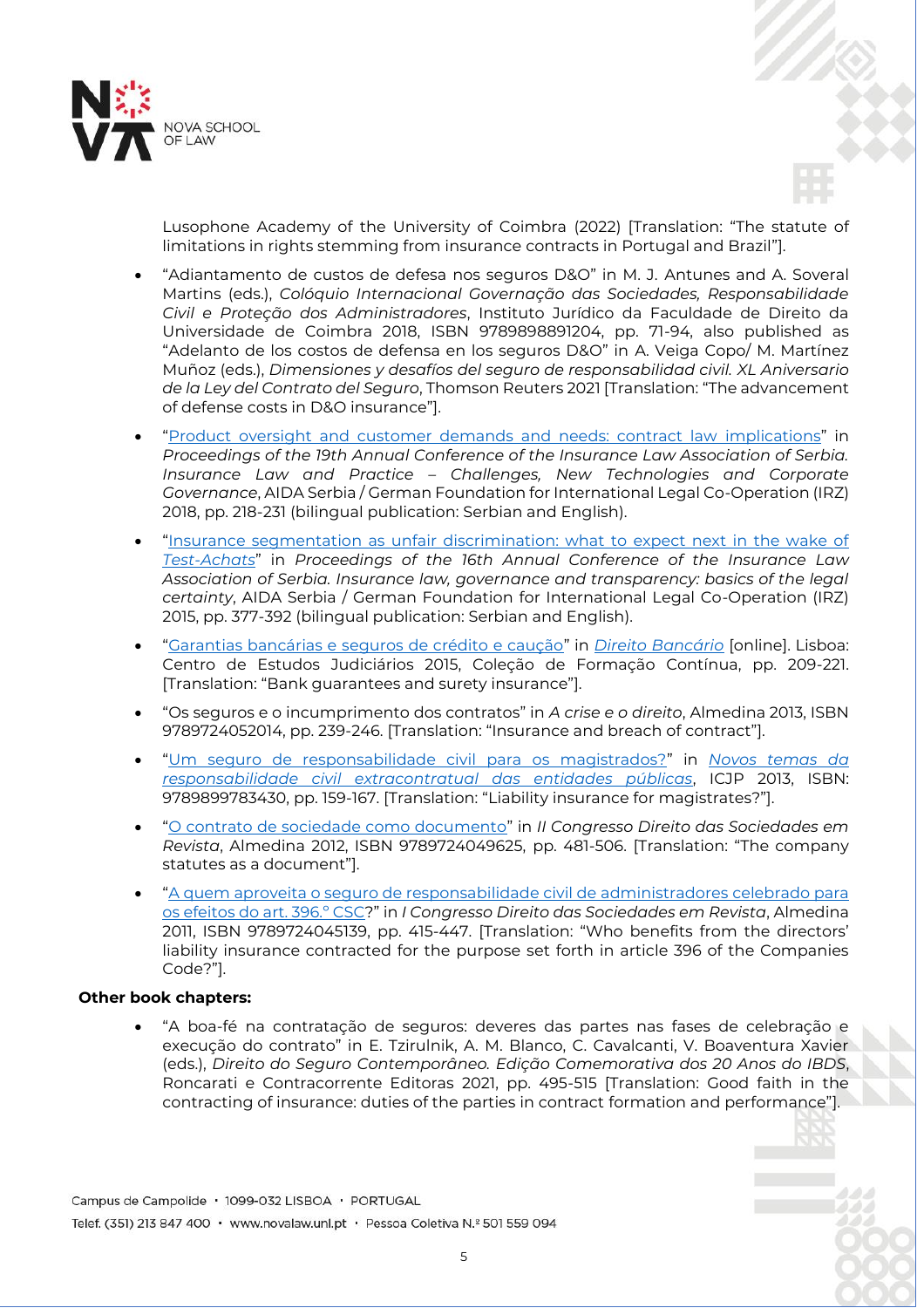

- "Estudo multidisciplinar sobre o FGA" (general coordination of the multidisciplinary research team and introduction to the topic) in *40 anos [Fundo de Garantia Automóvel](https://www.asf.com.pt/NR/rdonlyres/CCD9CE3D-E70F-4E66-85F6-3BF3B8581160/0/FGA40Anos_LC_web.pdf)*, Autoridade de Supervisão de Seguros e Fundos de Pensões 2021, ISBN 9789893314630, pp. 47-271 [Translation: "Multidisciplinary study on the Automobile Guarantee Fund"].
- Commentary to article 3 of Law 7/2019, of 16 January, and article 2 of the Insurance Distribution Act, in P. R. Martinez/ F. A. Matos (eds.), *Lei da Distribuição de Seguros Anotada*, Almedina 2019, ISBN 9789724079554, pp. 22-26 e 83-87.
- Commentary to articles 443 to 451, 512 to 538, 550 to 561, 606 to 609, 623 to 626 e 1231 to 1244 of the Portuguese Civil Code, in A. Prata (ed.), *Código Civil Anotado*, vol. I, ISBN 9789724069937, Almedina 2017, pp. 570-584, 674-698, 705-722, 783-789, 805-809 and 1529-1540, 2<sup>nd</sup> ed., Almedina 2019, ISBN: 9789724079073, pp. 605-619, 711-734, 741-758, 819-826, 842-846, 1586-1597.
- "Chapter 41 Portugal" in *[International insurance law and regulation](http://legalsolutions.thomsonreuters.com/law-products/Treatises/International-Insurance-Law--Regulation/p/104498704)*, Center for International Legal Studies, ISBN 9780379012859, Thomson Reuters Westlaw 2016, pp. 543-581; republished in Thomson Reuters Westlaw 2017, pp. 553-591; in Thomson Reuters Westlaw 2018, pp. 553-592; and in Thomson Reuters Westlaw 2019, ISBN 9781731914248, pp. 555-593 (with updates).
- "O seguro por conta de outrem" in *Temas de direito dos seguros*, M. Lima Rego (ed.), 2nd edition, Almedina 2016, pp. 245-264 [Translation: "The insurance on account of another"*.*].
- "O contrato de resseguro" (1st author) in *Temas de direito dos seguros*, M. Lima Rego (ed.), 2<sup>nd</sup> edition, Almedina 2016, pp. 287-326 [Translation: "The reinsurance contract".].
- "[Portugal](http://www.mlgts.pt/xms/files/Publicacoes/Artigos/2016/IL2016_Portugal.pdf)" (1st author) in *Getting the deal through. Insurance litigation 2016*, Law Business Research 2016, ISSN 2055-236X.
- "[O início da cobertura no seguro desportivo](http://www.mlgts.pt/xms/files/Publicacoes/Artigos/2014/O_Inicio_da_Cobertura_no_Seguro_Desportivo.pdf)" in *O desporto que os tribunais praticam*, J. M. Meirim (ed.), Coimbra 2014, ISBN 9789723222128, pp. 211-226, reprinted in *O direito do desporto em perspetiva*, A. C. Carvalho (ed.), Almedina 2015, ISBN 9789724062600, pp. 235-250 [Translation: "The commencement of coverage in sports insurance"*.*]
- "[Portugal](http://www.mlgts.pt/xms/files/Publicacoes/Artigos/2014/Insurance_Litigation_2014_Portugal.pdf)" (1st author) in *Getting the deal through.* I*nsurance litigation 2014*, Law Business Research 2014, ISSN 2055-236X, pp. 44-48, reprinted in *Getting the deal through.* I*nsurance litigation 2015*, Law Business Research 2015, ISSN 2055-236X, pp. 48-51.
- "[Os seguros de riscos catastróficos](http://hdl.handle.net/10362/15125)" (1st author) in *Direito(s) das catástrofes naturais*, Almedina 2012, ISBN 9789724049236, pp. 269-322 [Translation: "Insuring catastrophic risks"], a part of which was subsequently published as "[Catástrofes naturais e seguros](http://hdl.handle.net/10362/15130)" in *Catástrofes Naturais – [Uma realidade multidimensional](http://www.icjp.pt/sites/default/files/publicacoes/files/ebook_catastrofes_final1_isbn.pdf)*, ICJP 2013, ISBN: 9789899783423, pp. 165-190 [Translation: "Natural catastrophes and insurance"].
- "[O contrato e a apólice de seguro](http://hdl.handle.net/10362/15101)" in *Temas de direito dos seguros. A propósito da nova lei do contrato de seguro* (see above), pp. 15-37. [Translation: "The insurance contract and the insurance policy".]
- "[O prémio](http://hdl.handle.net/10362/15102)" in *Temas de direito dos seguros. A propósito da nova lei do contrato de seguro* (see above), pp. 191-212. [Translation: "The premium".]
- "[O risco e suas vicissitudes](http://hdl.handle.net/10362/15124)" in *Temas de direito dos seguros. A propósito da nova lei do contrato de seguro* (see above), pp. 275-297. [Translation: "Risk and its fluctuations".]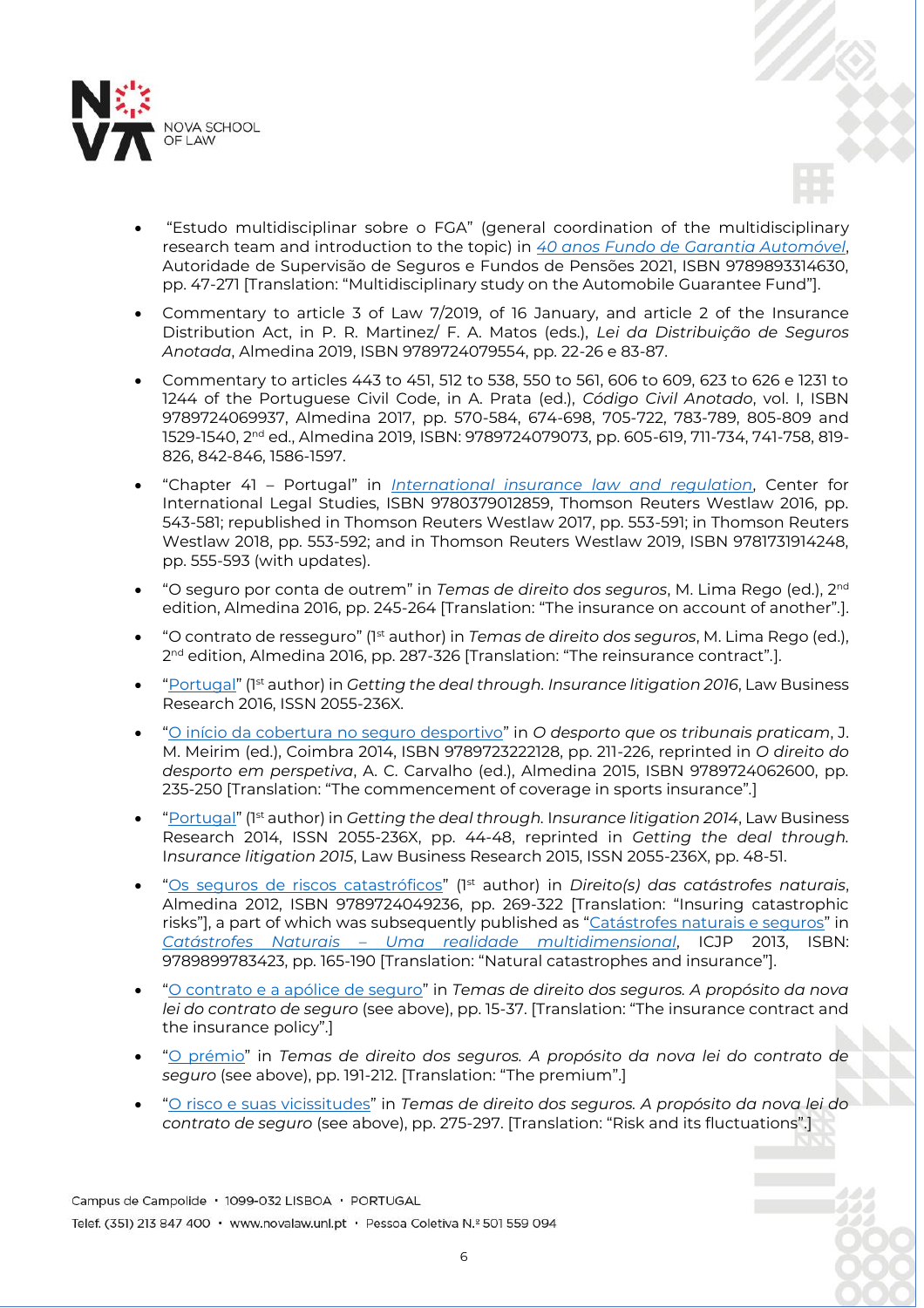

- "[Seguros coletivos e de grupo](http://hdl.handle.net/10362/15115)" em *Temas de direito dos seguros. A propósito da nova lei do contrato de seguro* (see above), pp. 299-328. [Translation: "Collective and group insurance".]
- "[Portugal](http://www.mlgts.pt/xms/files/Publicacoes/Artigos/2012/Portugal_European_Lawyer_Insurance_reinsurance.pdf)" (2nd author) in *Insurance & reinsurance. Jurisdictional comparisons*, European Lawyer Reference Series, Thomson Reuters 2012, ISBN 9781908239167, pp. 209-224.
- "[Contract Law](http://hdl.handle.net/10362/9273)" (1st author) in *Portuguese law: an overview*, Almedina 2007, ISBN: 9789724032306, pp. 183-196.

# **Other scientific papers:**

- Forthcoming: "O contrato de compra e venda internacional de mercadorias. Transferência do risco e indemnização" in *Estudos em Homenagem à Prof. Doutora Maria Helena Brito* (2022) [Translation: "The contract for the international sale of goods. Passing of risk and damages"].
- "Influência da regulação institucional na contratação de seguros: O impacto do novo regime da distribuição na responsabilidade pré-contratual do distribuidor" (2021) 43 *Julgar* 151-172 [Translation: "Influence of institutional regulation on insurance contracting: the impact of the new distribution regime on the distributor's pre-contractual liability"].
- "[A ação direta nos seguros de responsabilidade civil: o sistema português](https://www.revistadedireitocomercial.com/a-acao-direta-nos-seguros-de-responsabilidade-civil-o-sistema-portugues)" (2020) *Revista de Direito Comercial* 685-736 (special ed. *Pedro Pais de Vasconcelos. Liber Amicorum*) [Translation: "The direct action in liability insurance: the Portuguese system"].
- "Parecer. Seguro D&O com cobertura de custos de defesa em processo penal ou sancionatório. Declaração inicial do risco. Notificação do sinistro. Causação dolosa do sinistro. Prescrição" (1st author) (2019) 97 *Revista de Direito Privado* 239-324 [Translation: "Expert Opinion. D&O insurance cover of defense costs in criminal procedure. Initial declaration of the risk. Notice of occurrence of the insured event. Intentional causation. Prescription"].
- Commentary to the Judgment of the European Court of Justice (Grand Chamber) of 28 November 2017 *Rodrigues de Andrade* (C-514/16), in *Anuário Português de Direito Internacional 2017*, Instituto Diplomático, Ministério dos Negócios Estrangeiros 2018, ISBN 9789898140265, pp. 275-284.
- "[A suspensão dos prazos de caducidade e prescrição por efeito da mediação](https://portal.oa.pt/media/130424/margarida-lima-rego_roa_iii_iv_2017-6.pdf)" (2017) 77 *Revista da Ordem dos Advogados* 681-709 [Translation: "The suspension of expiration and prescription deadlines by way of mediation"].
- "[Manifesto contra a subversão do contrato](https://static1.squarespace.com/static/58596f8a29687fe710cf45cd/t/5c31f91940ec9a8d36cfe7f2/1546778908046/2019-02.pdf)" (2018) *Themis* Special Edition no. 6, pp. 267- 294, in commemoration of the 20th Anniversary of NOVA School of Law, republished online in (2019) *Revista de Direito Comercial* 31-74 and in A. Veiga Copo/ M. Martínez Muñoz (coord.), *Retos y desafíos del contrato de seguro: del necesario* aggiornamento *a la metamorfosis del contrato*. *Libro Homenaje al Professor Rubén Stiglitz*, Thomson Reuters 2020, pp. 835-860 [Translation: "Manifesto against the subversion of contract"].
- "A segmentação do mercado para avaliação dos riscos seguros: que futuro?" in *Estudos em Homenagem ao Prof. Doutor Carlos Pamplona Côrte-Real*, Almedina 2016, pp. 703- 729 [Translation: "Market segmentation for insurance risk assessment: is there a future?".]
- "O direito de regresso do segurador contra o condutor em caso de abandono do sinistrado" (2016) 53 *Cadernos de Direito Privado* 18-41 (commentary on the Supreme

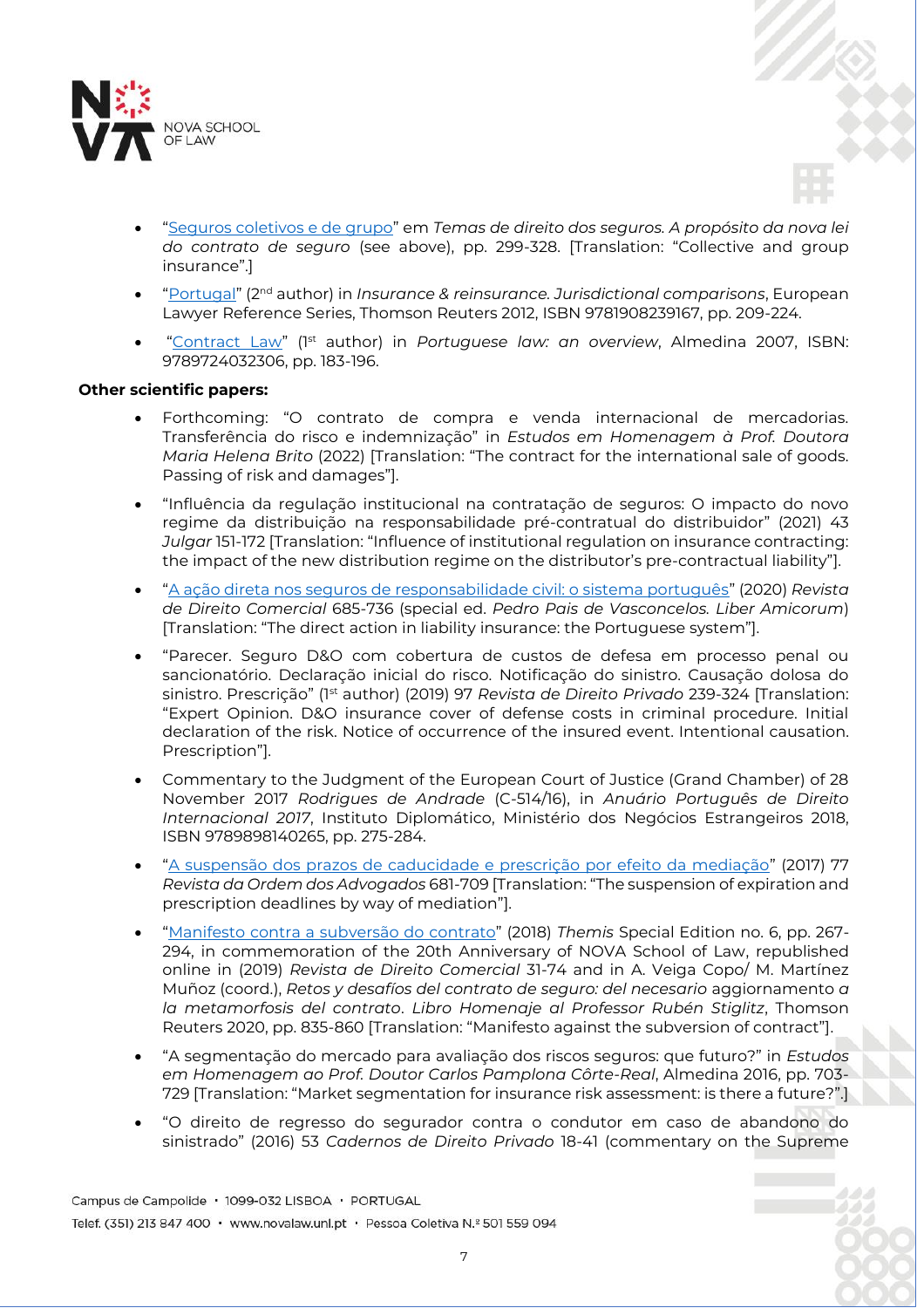



Court of Justice case no. 11/2015). [Translation: "The insurer's right of recourse as against the driver who abandons the victim".]

- "Da inconstitucionalidade das normas permissivas de 'discriminação racional'" in *Estudos em memória do Conselheiro Artur Maurício*, Coimbra 2014, ISBN 9789723222685, pp. 869- 888. [Translation: "The unconstitutionality of rules permissive of 'rational discrimination'".]
- [«Decisões em ambiente de incerteza: probabilidade e convicção na formação das](http://www.mlgts.pt/xms/files/Publicacoes/Artigos/2014/Decisoes_em_ambiente_de_incerteza_-_probabilidade_e_conviccao_na_formacao_das_decisoes_judiciais.pdf)  [decisões judiciais»](http://www.mlgts.pt/xms/files/Publicacoes/Artigos/2014/Decisoes_em_ambiente_de_incerteza_-_probabilidade_e_conviccao_na_formacao_das_decisoes_judiciais.pdf) (2013) 21 *Julgar* 119-147 [Translation: "Decisions under uncertainty: probability and conviction in judicial decision-making".]
- "[O e-mail como título executivo](http://www.mlgts.pt/xms/files/Publicacoes/Artigos/2013/O_e-mail_como_titulo_executivo_-_Margarida_Lima_Rego.pdf)", in *Estudos em homenagem ao Prof. Doutor José Lebre de Freitas*, I, Coimbra 2013, ISBN 9789723221190, pp. 1021-1043 [Translation: "The email as an enforcement title".]
- "O seguro por conta de outrem em Portugal, Angola e Moçambique" in *Estudos em Homenagem a Miguel Galvão Teles*, II, Almedina 2012, ISBN 9789724049892, pp. 747-765 [Translation: "The insurance contract for account of another in Portugal, Angola and Mozambique".]
- "[A promessa de exoneração de dívida a terceiro. Pretexto para uma reflexão sobre o](http://hdl.handle.net/10362/9271)  [conceito de prestação](http://hdl.handle.net/10362/9271)" in *Estudos em homenagem ao Professor Doutor Carlos Ferreira de Almeida*, Almedina 2011, ISBN 9789724043197, pp. 681-708. [Translation: "The promise of exoneration of a third party's debt. Pretext for a reflection on the concept of performance".]
- "[A tutela institucional de interditos. O caso da Santa Casa da Misericórdia de Lisboa](http://hdl.handle.net/10362/9266)" (coauthor) (2010) 142 *O Direito* 681-704 (ISBN 9789724044149). [Translation: "The institutional protection of persons with diminished capacity. The case of Santa Casa da Misericórdia de Lisboa".]
- "[As partes processuais numa ação em sub-rogação](http://hdl.handle.net/10362/8399)" (2006) 13 *Themis* 63-108 (ISBN 9789724030951). [Translation: "The procedural parties in an oblique action".]

# **Unpublished teaching materials:**

- *[Letter to the students of the Law of Obligations](http://www.fd.unl.pt/docentes_docs/ma/MLR_MA_26637.pdf)* (unpublished materials, 2015).
- *[Practical Exercises on the Law of Obligations](http://www.fd.unl.pt/docentes_docs/ma/mlr_MA_22076.pdf)* (unpublished materials, originally 2013, current version dated February 2021).
- *[Practical Exercises on the Law of Persons and Family Law](http://www.fd.unl.pt/docentes_docs/ma/MLR_MA_14751.pdf)* (unpublished materials, 2010).

# **Organization of scientific conferences:**

- In the capacity as President of AIDA Portugal, chairs the Organizing Committee of AIDA Portugal's Congress "Celebrando Meio Século e Refletindo sobre os Desafios dos Próximos 50 Anos", in collaboration with Almedina, which will take place in Lisbon on 26- 27.05.2022 [Translation: "Celebrating Half a Century and Reflecting on the Challenges of the Next 50 Years"].
- $\bullet$  Member of the Organizing Committee of the  $9^\text{th}$  [AIDA Europe Conference,](https://aidainsurance.org/events/new-date-9th-aida-europe-conference_2022-10-06) which will take place in Zurich (06-07.10.2022).

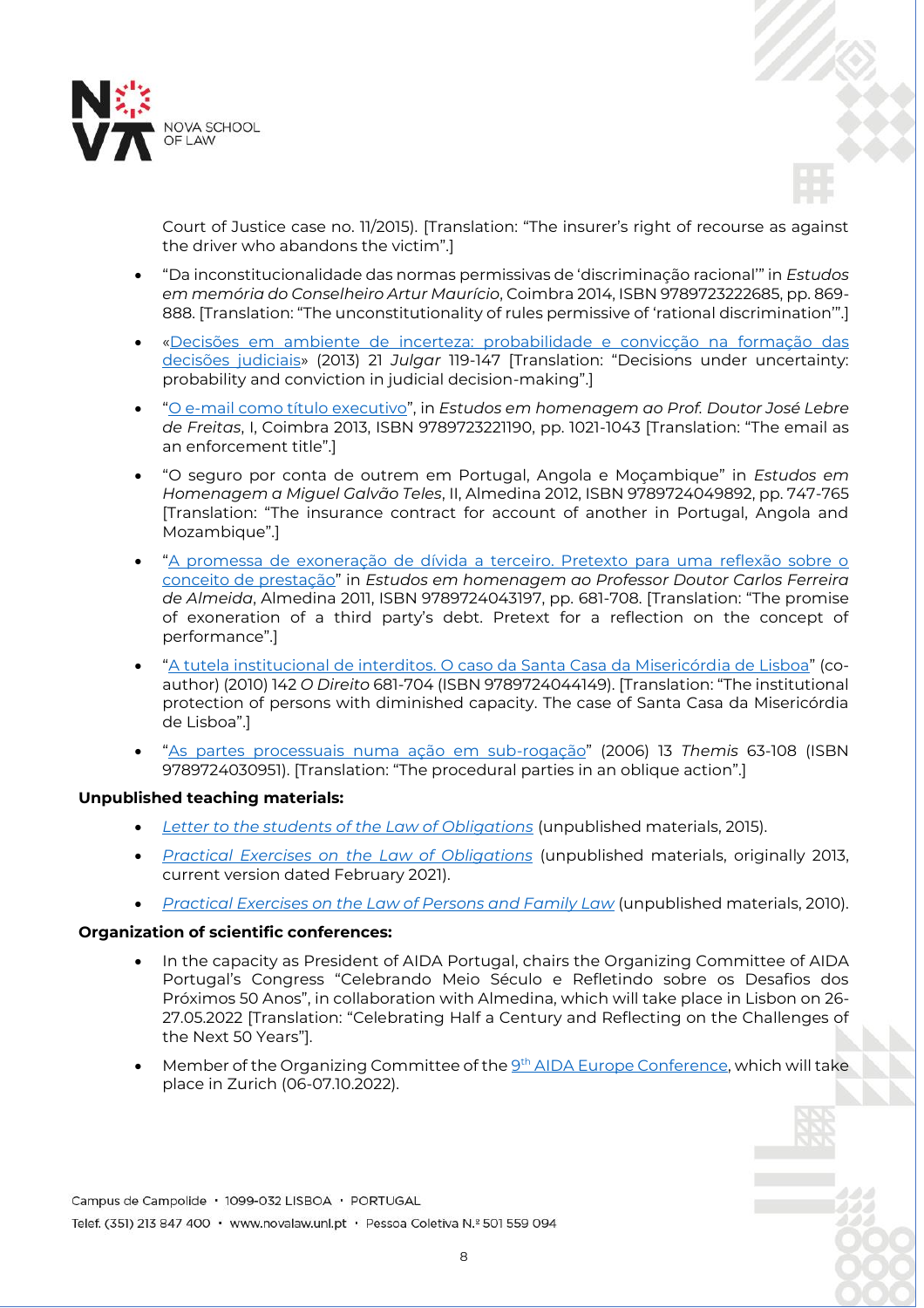

- At NOVA School of Law, integrated the organizing committee of the virtual conference "[The United Nations Convention on Contracts for the International Sale of Goods](https://vimeo.com/484411330)" (26.11.2020).
- At NOVA School of Law, integrated the organizing committee of "From Human Rights Principles to Politics", a virtual conference sponsored by FLAD, the Luso-American Development Foundation and featuring Prof. Ángel Oquendo as keynote speaker (15.10.2020).
- Member of the Scientific Board of the *21st* Annual *Conference of the Insurance Law Association of Serbia. Modern Aspects of the Legal and Regulatory Insurance Concept*, AIDA Serbia / Association of Serbian Insurers (YOC), in Palic, Serbia (25-27.09.2020).
- At Koç University, in Istanbul, Turkey, member of the Scientific Committee of the International Symposium "Contextualizing insurance contracts: interactions with various fields of law", sponsored by the European Law Institute (in the framework of the Jean Monnet Module HOPINEU) (28.05.2020).
- In the capacity as President of AIDA Portugal, chaired, together with Christian Felderer, President of AIDA Europe, the Organizing Committee of the 8<sup>th</sup> AIDA Europe Conference, entitled *[Landfall of the Tech Storm](https://aidainsurance.org/events/8th-aida-europe-conference_2019-10-03)*, which took place in Lisbon at the Calouste Gulbenkian Foundation and at NOVA University (03-04.10.2019).
- Member of the Scientific Board of the *16th* Annual *Conference of the Insurance Law Association of Serbia. Insurance law, governance and transparency: basics of the legal certainty*, AIDA Serbia / German Foundation for International Legal Co-Operation (IRZ), in Palic, Serbia (17-18.04.2015).
- In the capacity as member of AIDA Portugal's Scientific Board, integrated the organizing committee of the 16<sup>th</sup> Congress of CILA, the Ibero-Latin-American Committee of the International Insurance Law Association (AIDA), which took place in Lisbon at the Calouste Gulbenkian Foundation (08-10.05.2013).

# **Selected scientific communications:**

- Forthcoming: "Prescrição no contrato de seguro", in Brasilia, Brazil (by telematic means), at the II International Congress of the Centre for Judiciary Studies of the Federal Justice Council (CEJ/CJF), in partnership with the Brazilian Supreme Court of Justice (STJ) and the Brazilian Institute of Insurance Law (IBDS), also supported by the National School for the Training and Development of Magistrates and the Sino-Lusophone Academy of the University of Coimbra (26.11.2021) [Translation: "The statute of limitations in insurance"].
- "Innovation hubs and regulatory sandboxes in the European Union", in Madrid (by telematic means), at the *III Congreso Internacional de Derecho del Seguro: El Seguro de Personas y la inteligencia artificial* (07.10.2021).
- "Discrimination in insurance" within the webinar *Dissent in Insurance Law*, organized by Glasgow University School of Law in celebration of the first 100 years of women at the School, and in memory of the late Honourable Justice Ruth Bader Ginsburg of the US Supreme Court (06.07.2021).
- "Apresentação dos estudos multidisciplinares sobre a condução sem seguro em Portugal" at the Conference "Apresentação do Livro Comemorativo 40 anos do Fundo de Garantia Automóvel", organized by the Portuguese Insurance and Pension Funds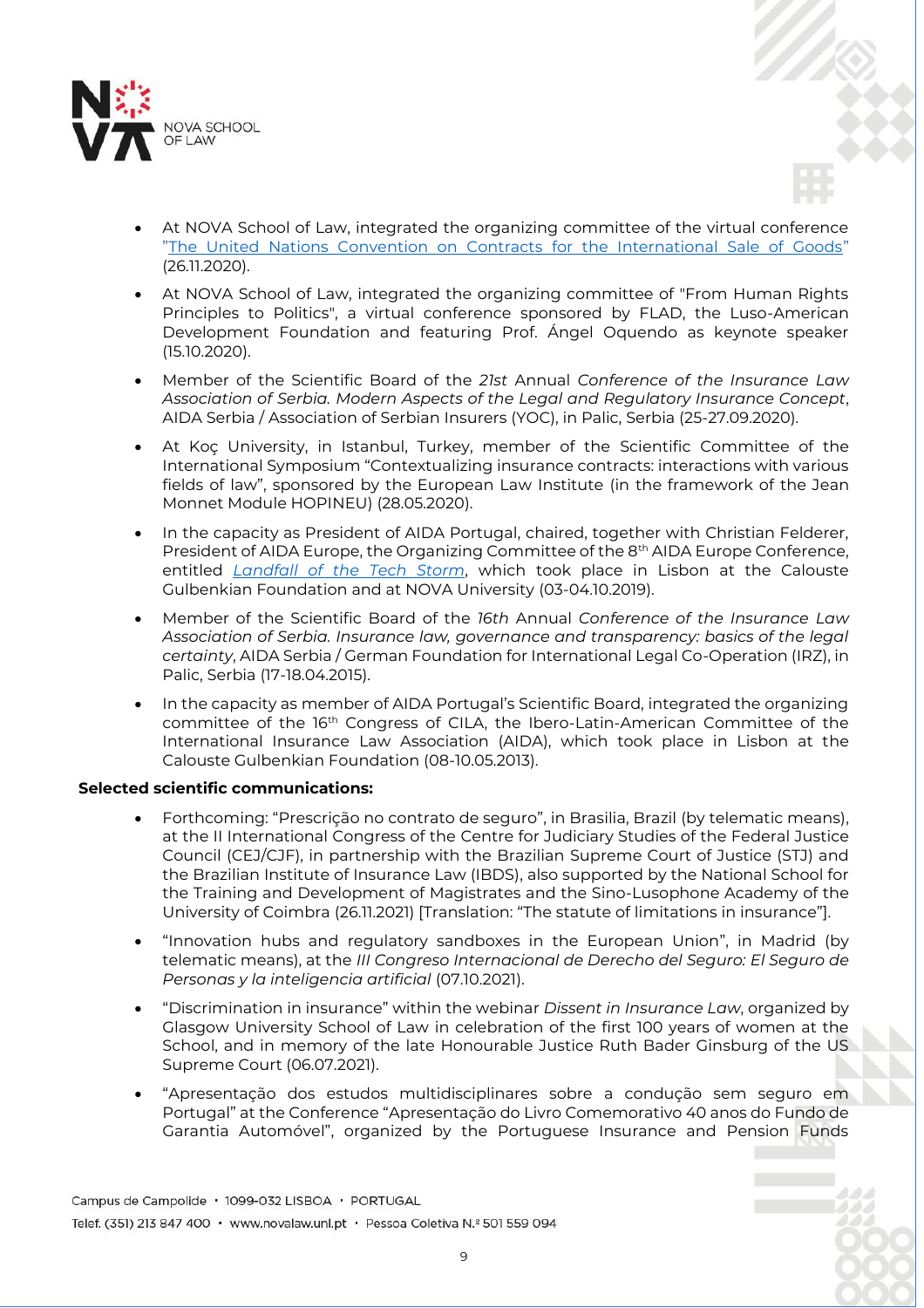



Authority (ASF) (15.04.2021) [Translation: "Presentation of the multidisciplinary studies on uninsured driving in Portugal"].

- "Artificial Intelligence and Insurance Law", in the II Panel of Glasgow University School of Law's Webinar on AI & the Future of Law, organized by the School's Corporate and Financial Law Research Group led by Prof. Iain MacNeil (02.12.2020).
- "[Transferência do risco](https://vimeo.com/484430232)", in NOVA School of Law's virtual conference "[The United Nations](https://vimeo.com/484411330)  [Convention on Contracts for the International Sale of Goods](https://vimeo.com/484411330)" (26.11.2020) [Translation: "The passing of risk"].
- "Peer-to-peer insurance: new contractual structures", within the AIDA Webinar on Smart Contracts, Distance Contracting, Peer-to-Peer Insurance, jointly organized by the Universities of Exeter and Florence and NOVA School of Law (10.11.2020).
- "O adiantamento de custos de defesa", in Madrid (by telematic means), at the *II Congreso Internacional de Derecho de Seguros: Dimensiones y Desafíos del Seguro de Responsabilidad Civil* (07.10.2020). [Translation: "Advancing defense costs".]
- Presentation of the multidisciplinary study "Caracterização dos sinistros em que o responsável não possui seguro válido", at the conference *40 Anos Fundo de Garantia Automóvel*, organized by the Insurance and Pension Funds Supervisory Authority (25.09.2020). [Translation: "Characterizing accidents caused persons with no valid insurance coverage".]
- "A cobertura de custos de defesa e a imputação de dolo no seguro de responsabilidade civil dos administradores e conselheiros de sociedades (D&O)", in Brasilia, at *Contrato de Seguro: Temas Atuais*, organized by the Brazilian Insurance Law Institute with the support of the Brazilian Bar Association (03.12.2019). [Translation: "Covering defense costs and ascribing intentional conduct in the company directors and counsellors' liability insurance (D&O)".]
- "Veículos autônomos: um novo paradigma para os seguros de responsabilidade civil" at *Seminário Luso-Brasileiro de Direito dos Seguros: o Contrato de Seguro e os Novos Riscos*, in Porto Alegre, within the Post-Graduation in Law Programme of the Federal University of Rio Grande do Sul, jointly organized by Poder Judiciário, the Center of Studies of the Court of Justice of Rio Grande do Sul (29.11.2019). [Translation: "Autonomous vehicles: a new paradigm for liability insurance".]
- "Veículos autónomos: em busca de um novo paradigma para a responsabilidade civil" at *O Regime Jurídico da Responsabilidade Civil do Produtor (Decreto Lei 383/89): 30 Anos Depois,* jointly organized by the Banking, Stock-Exchange and Insurance Institute and by the Juridical Institute of the Law Faculty of the Coimbra University (29.10.2019). [Translation: "Autonomous vehicles: in search of a new paradigm for civil liability".]
- "Consequências jurídicas da venda inadequada de produtos de seguro", in Madrid, at the *I Congreso Internacional de Derecho de Seguro: Retos y desafíos del contrato de seguro. Del necesario aggiornamento a la metamorfosis del contrato. Homenaje a Rubén Stiglitz* (17.10.2019). [Translation: "Legal consequences of the misselling of insurance products".]
- "The use of statistics in insurance: where to draw the line and why it matters a focus on gender discrimination" at the Erasmus+ International Symposium *Differential Treatment*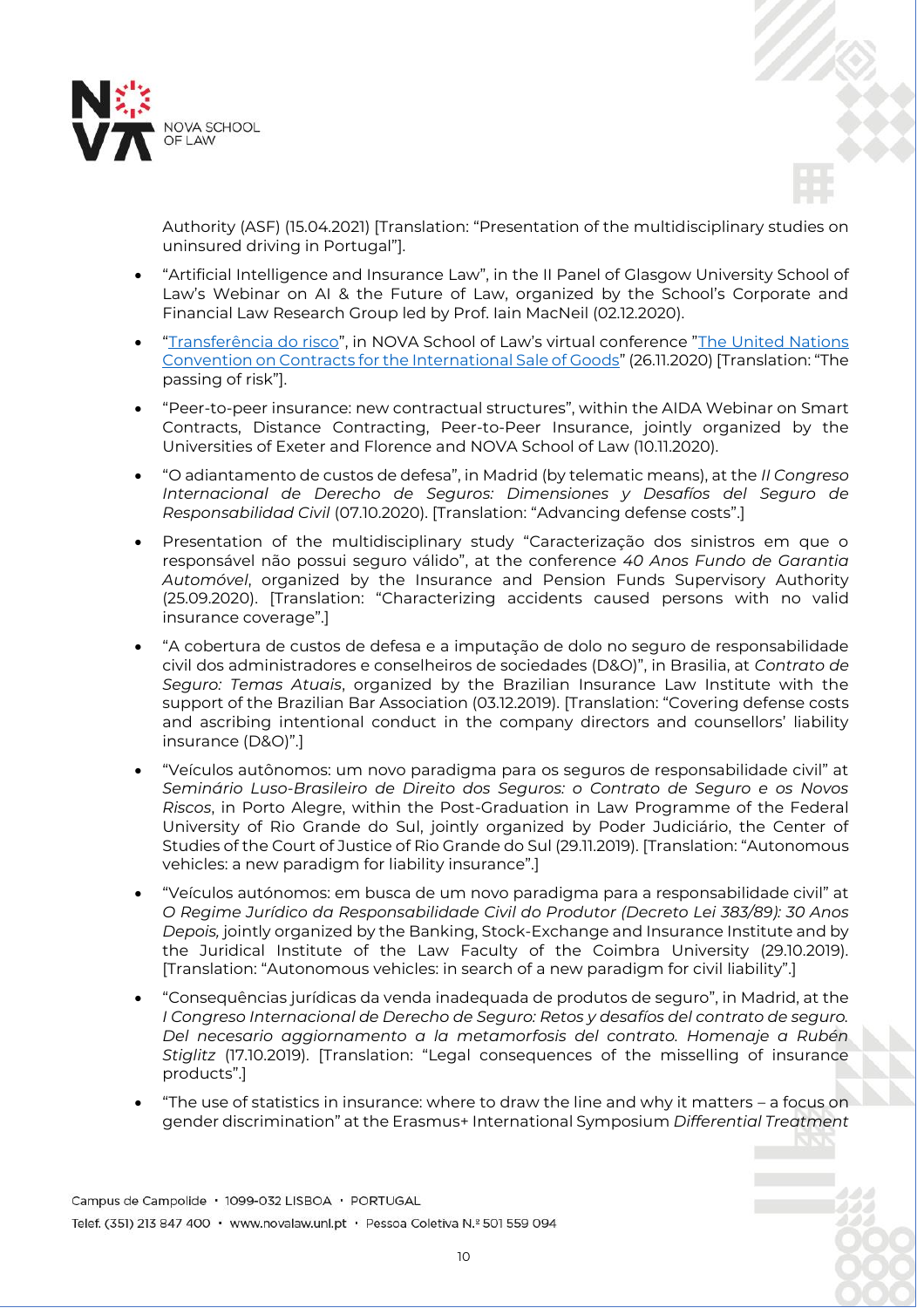



*in Insurance: Colateral Damage?* which took place in Istanbul, Turkey, at Koç Universitesi (15.04.2019).

- Speaker at the conference *New Challenges for Consumers*, within the official celebrations of the International Consumer Day, at the Knolwedge Pavillion in Lisbon, for the public presentation of the results of a study on consumer protection policy in Portugal undertaken in the capacity as a member of a multidisciplinary research team lead by Professor Pedro Simões Coelho of the NOVA Information Management School (15.03.2019).
- Speaker at a round table in the book launch events of the volume *Regulación del contrato de seguro en Portugal y España*, organized by Fundación INADE in Vigo, Spain (23.01.2019), Porto (29.03.2019) and Lisbon (18.06.2019). [Translation: "Regulstion of the insurance contract in Portugal and Spain".]
- "Ambush marketing: a proteção das empresas: instrumentos de Direito Civil" at the conference *Ambush Marketing – Perspetivas de Marketing & Comunicação, Desporto e Direito*, organized by NOVA School of Law and by CEDIS (12.12.2018). [Translation: "Ambush marketing: the protection of companies: civil law remedies".]
- "Enquadramento novo regime: o que muda", at the conference *Jornadas sobre o Novo Regime de Distribuição de Seguros: Visão Global do Regime*, in Lisbon, jointly organized by the Law Schools of the Universities of Lisbon and Coimbra and the Portuguese Insurers Association (12.07.2018) [Translation: "Framework – the new rules: what changes"].
- "Adiantamento de custos de defesa nos seguros de D&O", at the international conference *Governo das Sociedades, Responsabilidade Civil e Proteção dos Administradores*, organized by IDET, University of Coimbra Law School (17.05.2018). [Translation: "The advancement of defense costs in D&O insurance".]
- "Product oversight and customer demands and needs: contract law implications", *19th Annual Conference of the Insurance Law Association of Serbia. Insurance Law and Practice – Challenges, New Technologies and Corporate Governance*, AIDA Serbia / German Foundation for International Legal Co-Operation (IRZ), in Palic, Serbia (21.04.2018).
- "Insurance in today's sharing economy: the IDD impact", Working Party joint meeting, VII AIDA Europe Conference, *De-Mystifying InsurTech – a Legal and Regulatory View*, Kozminski University, Warsaw (13.04.2018).
- "Liability for misselling insurance products", *III Conference in Law and Financial Markets*, *The future of insurance distribution in Europe*, NOVA University of Lisbon (22.03.2018).
- "A ação direta nos seguros de responsabilidade civil. Origem. Justificação dogmática. O sistema português", XV Insurance Law Congress of the Ibero Latin American Committee of the International Insurance Law Association(CILA), Santa Cruz de la Sierra, Bolivia (04.05.2017). [Translation: "The direct action in liability insurance. Origin. Docmatic justification. The Portuguese system".]
- "Da venda de seguros e torradeiras: opacidade, transparência e a adequação do produto às necessidades e exigências consumidor" at *Católica Talks*, organized by the Católica Research Center for the Future of Law, commented by Júlio Gomes (27.03.2017). [Translation: "On the sale of toasters and insurance: opacity, transparency and adequacy of the product to the consumer's demands and needs".]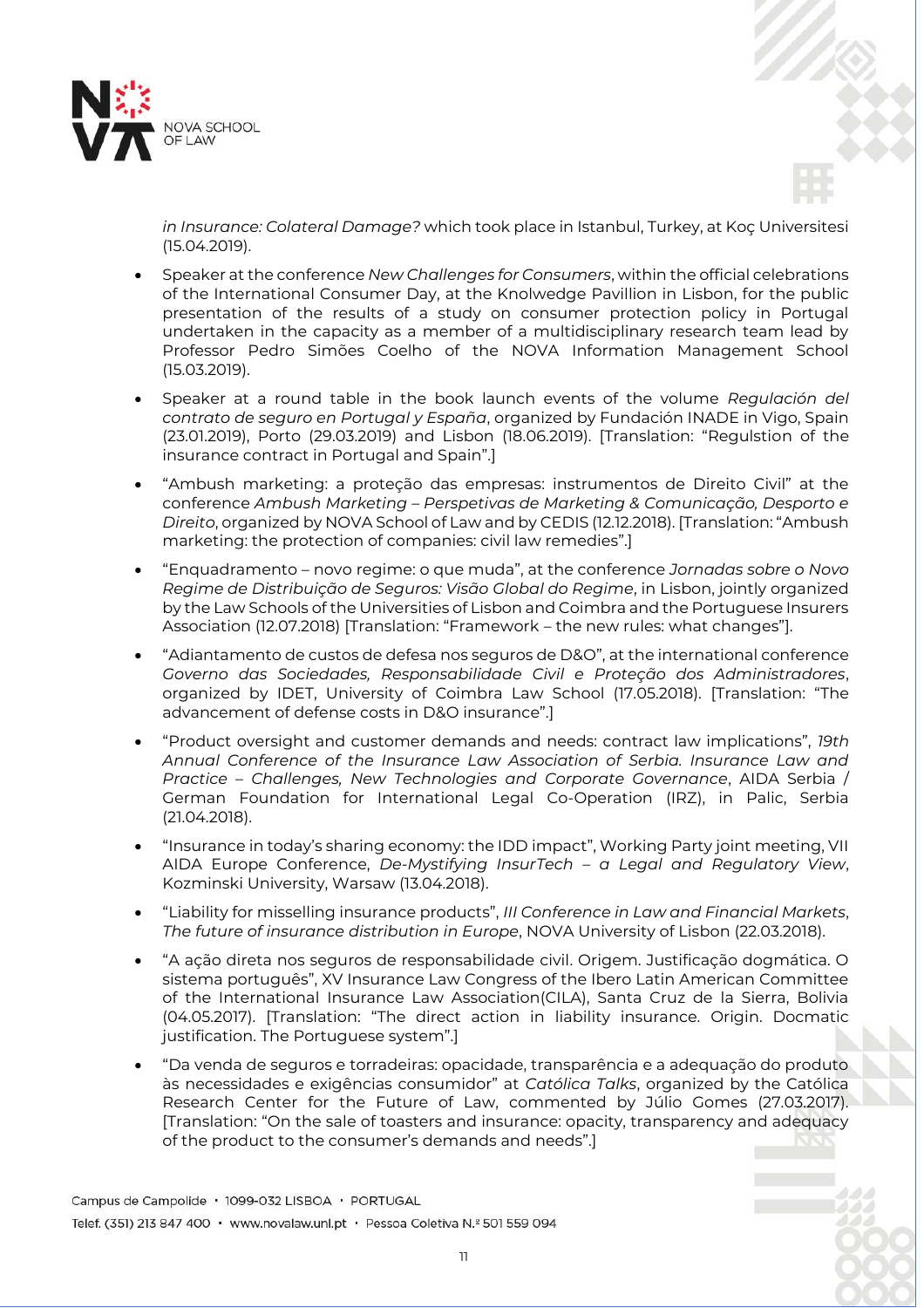

- "O direito civil e os mercados financeiros" at the conference *50 Anos do Código Civil de 1966*, at the Rectory of NOVA University of Lisbon (13.12.2016). [Translation: "Civil law and financial markets".]
- "Insurance contract as product: inconsistency with the customer's demands and needs as grounds for remedial action", special lecture in the context of a visit by Professor Jérôme Kullmann, President of the International Insurance Law Association (AIDA World), to the University of Lisbon's Law School, upon the invitation of Professor Pedro Pais de Vasconcelos (21.11.2016).
- "Transparency in insurance law: Portugal", AIDA Europe Working Party joint meeting, University of Helsinki (16.06.2016).
- Commented on the intervention by Miguel Calado Moura, doctoral candidate, on "A civil lawyer's perspective on the concept of promise in private law" at English SPEED – NOVA School of Law (30.03.2016).
- "Alternative dispute resolution (ADR) & online dispute resolution (ODR) for consumers in insurance: Portugal", Working Party meeting, at the conference *Soft law and Insurance*, AIDA France, Fédération Française des Sociétés d'Assurance, Paris (02.12.2015).
- "The whys and why nots of gender discrimination in insurance" (inaugural session of the English SPEEDs – NOVA School of Law – 04.11.2015)*.*
- "Seguros associados a contratos bancários" at the conference *Congresso de Direito do Consumo* (18.09.2015). [Translation: "Insurance contracts connected to banking contracts".]
- "Insurance segmentation as unfair discrimination: what to expect next in the wake of *Test-Achats*", *16th* Annual *Conference of the Insurance Law Association of Serbia. Insurance law, governance and transparency: basics of the legal certainty*, AIDA Serbia / German Foundation for International Legal Co-Operation (IRZ), in Palic, Serbia (18.04.2015).
- Commented on the intervention by Fernando Horta Tavares on "O papel da jurisprudência dos tribunais superiores e reformas processuais no Brasil: o ponto da situação" at SPEED, NOVA School of Law (03.12.2014). [Translation: "The role of high courts case law and procedural reforms in Brazil: na update".]
- "A segmentação do mercado para avaliação dos riscos seguros: que futuro?" at the conference *Congresso de Direito dos Seguros*, AIDA Portugal (29.11.2014). [Translation: "Market segmentation for insurance risk assessment: is there a future?".]
- "Questões sobre o contrato de seguro desportivo" at the Continuing Education Seminar in Sports Law of the Center for Judicial Studies (CEJ) (10.10.2014). [Translation: "Questions on the sports insurance contract".]
- Commented on the intervention by João Pedro Pinto-Ferreira, doctoral candidate, on "Limites à recorribilidade dos despachos de gestão processual e de adequação formal no CPC" at SPEED, NOVA School of Law (08.10.2014). [Translation: "Limits to the possibility of appeal from formal adequacy procedural management decisions in the Portuguese Civil Procedure Code".]

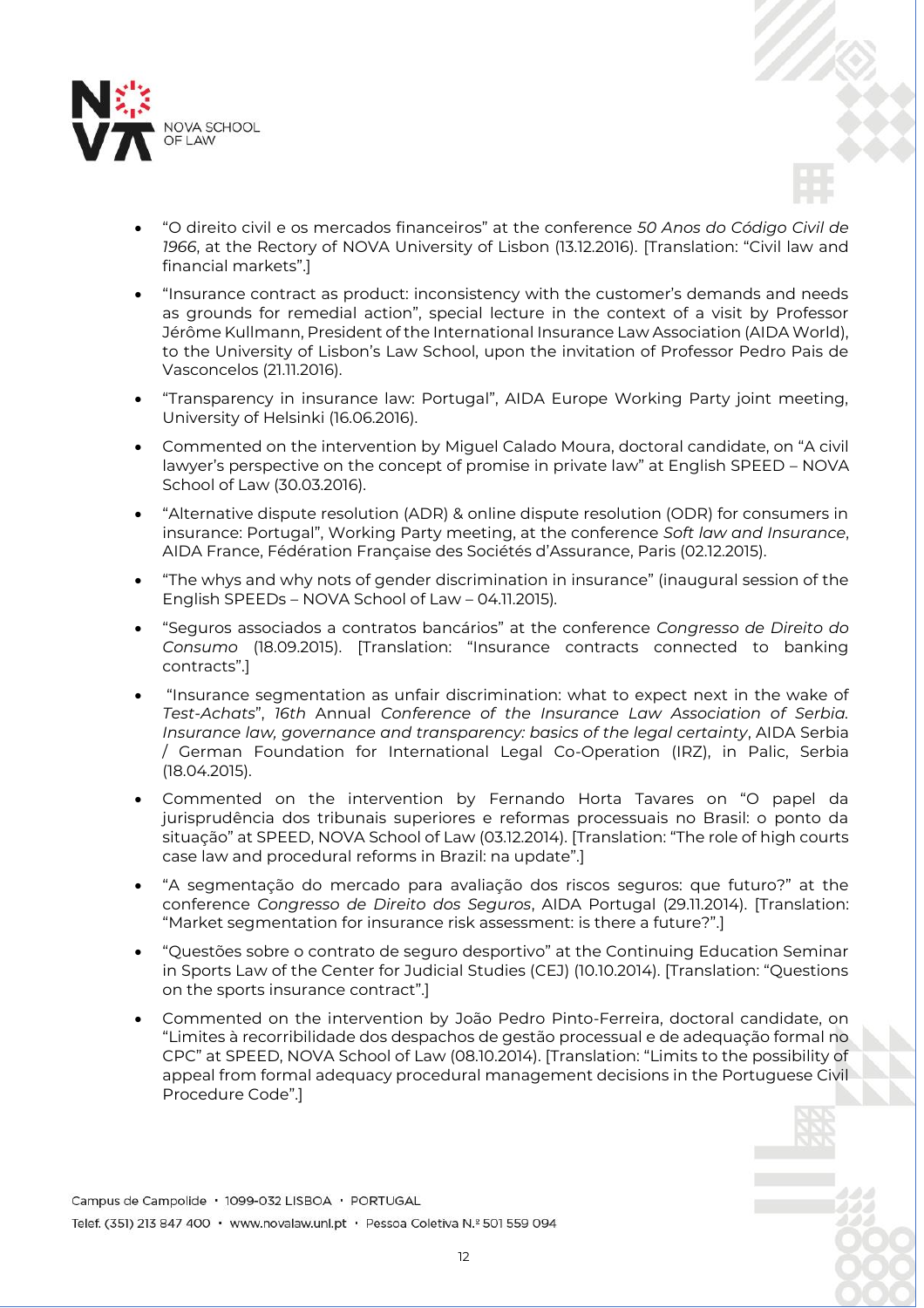

- "Garantias bancárias e seguros de crédito e caução" at the Continuing Education Seminar in Banking Law of the Center for Judicial Studies (CEJ) (21.02.2014). [Translation: "Bank guarantees and surety insurance".]
- "[Statistics as a basis for discrimination in the insurance business](http://www.youtube.com/watch?v=kFB8_T4ON_0&list=UUxg_MRVczx3vCtvx1huoZtw&index=2)", ICS Conference 2013: *Rights and Inequalities. Paradoxes and Alternatives* (12.11.2013).
- *"*[Catastrophe insurance in the cities of the future](http://prezi.com/dd_rx4ncxlio/catastrophe-insurance/)", *Workshop: Cities of the future / desertification*, NOVA Doctoral School (28.06.2013).
- "Accumulation of claims and subrogation in Portugal", Working Party meeting, XIII Congress of the Ibero-Latin-American Committee of the International Insurance Law Association (AIDA), at the Calouste Gulbenkian Foundation in Lisbon (08.05.2013).
- "A Lei 67/2007 e os seguros de responsabilidade civil" at the conference *Novos temas da responsabilidade civil extracontratual das entidades públicas*, IJCP, Faculdade de Direito de Lisboa, 05.12.2012. [Translation: "Law 67/2007 and liability insurance".]
- "Catástrofes naturais e seguros" at the conference *Catástrofes Naturais – Uma realidade multidimensional*, ICJP, Faculdade de Direito de Lisboa (24.10.2012). [Translation: "Natural catastrophes and insurance".]
- "O contrato de sociedade como documento" at the conference *II Congresso Direito das Sociedades em Revista* (21.04.2012). [Translation: "The company statutes as a document".]
- Commented on the intervention by Higina Castelo, doctoral candidate, on "Suportes contratuais das actividades de mediação de seguros – que relação com o contrato de mediação" at SPEED, NOVA School of Law (09.11.2011). [Translation: "Contractual basis of insurance mediation activities – which relation to the mediation contract".]
- "O seguro de responsabilidade civil de administradores" at the conference *I Congresso de Direito das Sociedades em Revista* (09.10.2010). [Translation: "Directors & officers liability insurance".]
- "O contrato a favor de terceiro na jurisprudência portuguesa sobre seguros" at SPEED, NOVA School of Law (15.05.2006)*.* [Translation: "The contract in favour of third parties in Portuguese insurance case law".]

# **RESEARCH:**

# **Since April 2009 CEDIS**

### *Researcher*

Integrated member of NOVA School of Law's R&D institution, [Centre for Research in Law and Society](https://novalaw.unl.pt/cedis/) (CEDIS), since April 2009, having coordinated the Research Group on Law and Justice since November 2013.

# **NOVA School of Law Knowledge Centres:**

# **Since March 2021 WhatNext.Law**

Member of the Scientific Committee of the [WhatNext.Law,](https://whatnext.law/en/) a Knowledge Centre that brings together law practitioners, academia, and private and public stakeholders to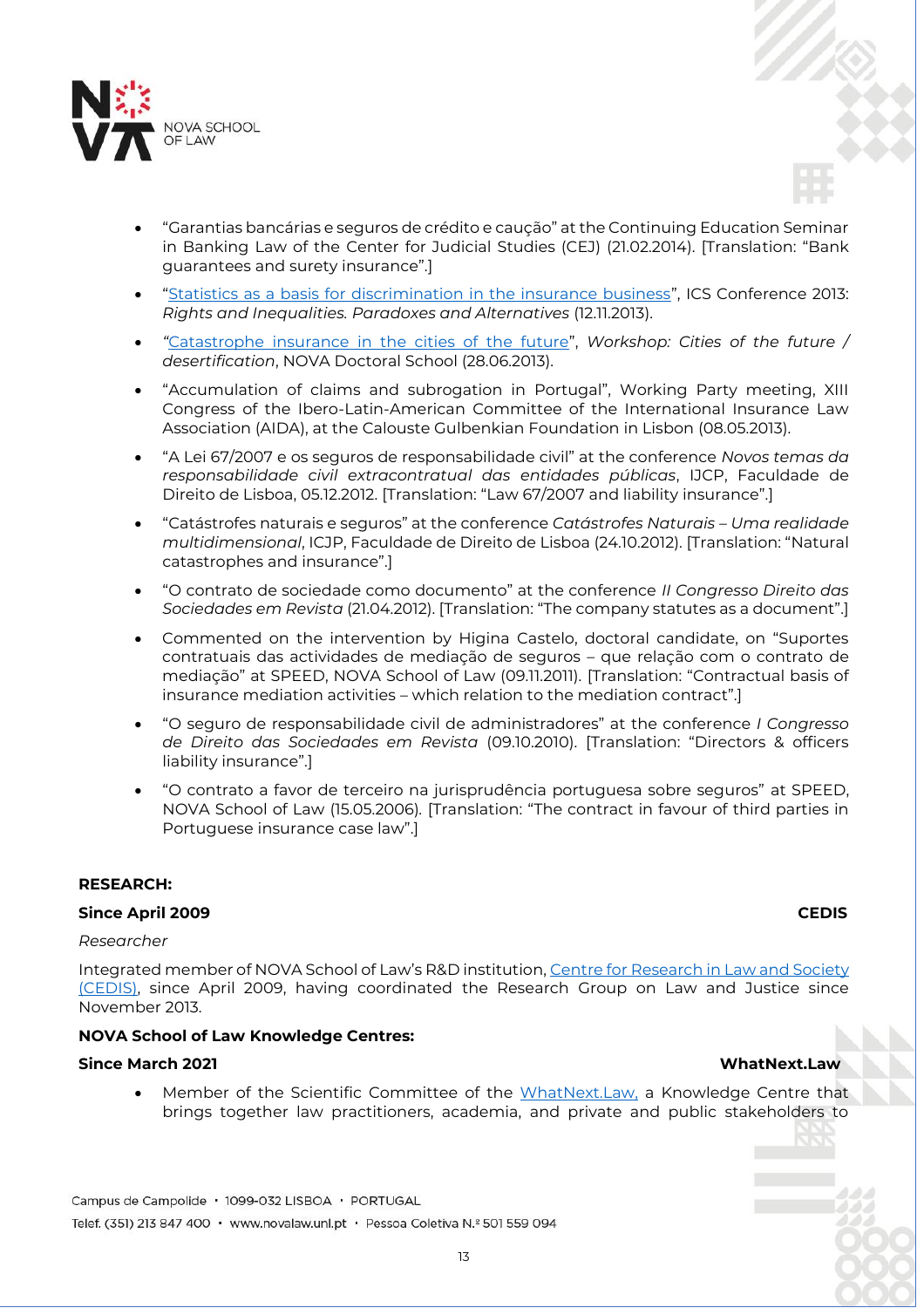



explore the key legal topics of the future, created in 2021 by NOVA School of Law and Vieira de Almeida & Associados.

# **Since June 2021 NOVA Knowledge Centre for Data-Driven Law**

 Coordinator of the [NOVA Knowledge Centre for Data-Driven Law,](https://novalaw.unl.pt/en/centros_conhecimento/nova-knowledge-centre-for-data-driven-law/) a Knowledge Centre created in 2021 by NOVA School of Law to support the multidisciplinary use of data in legal research, for a better and more accurate diagnosis of law reform needs; a redesign and adjustment of the existing legal instruments; easuring the impact of public policy decisions.

# **Some research projects:**

- Principal Investigator of the research project White Paper on Multiple and Intersectional Discrimination, a partnership with EGALIA, since June 2021 (funding sought).
- Co-Principal Investigator of the research project Empowering Personalised Prices: Informing Consumers to Support a Fair and Sustainable Digital Transition, a partnership with NOVA SBE led by Prof. Fabrizio Esposito, since February 2021 (funding sought).
- Member of the research team of the research project LegalCap Coding and Coders of Capital throughout the Private Debt Market, a partnership with ISCTE led by Prof. Susana Santos, since February 2020 (funding sought).
- Principal Investigator of the research project NASCOVID The covid-19 pandemic and births in Portugal, a partnership with NOVA SBE and Univ. Porto's Public Health Institute, since June 2020 (funding sought, not obtained).
- Principal Investigator of the research project Freedom of speech and information and moral integrity offenses: gender discrimination in the protection of personality rights in Portugal, a partnership with NOVA School of Social Sciences and Humanities and with NOVA IMS, in 2017 (funding sought, not obtained).
- Principal Investigator of the research project *Expert Evidence: estimating future economic loss consequential upon physical harm*, a partnership with NOVA IMS, in 2015 (funding sought, not obtained).

# **Research projects adjudicated (and funded) by third parties:**

# **July 2020 to March 2021 Insurance and Pension Funds Supervisory Authority (ASF)**

 Within the celebration of 40 years of existence of the Automobile Guarantee Fund (FGA) in Portugal, leader of a multidisciplinary research team (law and data science) in charge of analysing all the data on motor accidents involving uninsured or unknown drivers/ vehicles collected by the FGA in its 40 years of existence as well as all existing court decisions and the applicable legal rules, to highlight possible behavioural trends and problem areas in need of legislative measures or improvements and/or public information campaigns. Results publicly announced on 25.092020 at the ASF conference *40 Anos Fundo de Garantia Automóvel*. [Book](https://www.asf.com.pt/NR/rdonlyres/CCD9CE3D-E70F-4E66-85F6-3BF3B8581160/0/FGA40Anos_LC_web.pdf) published in March 2021 (see above).

# **September 2017 to March 2019 General Directorate of Consumers**

 Member of a multidisciplinary research team led by Professor Pedro Simões Coelho of the NOVA Information Management School carrying out a study on [consumer protection](https://www.consumidor.gov.pt/gestao-ficheiros-externos/estudo-sobre-a-politica-de-defesa-do-consumidor-em-portugal-infografia_marco2019-pdf.aspx)  [policies in Portugal,](https://www.consumidor.gov.pt/gestao-ficheiros-externos/estudo-sobre-a-politica-de-defesa-do-consumidor-em-portugal-infografia_marco2019-pdf.aspx) whose results were publicly announced at the conference *New* 

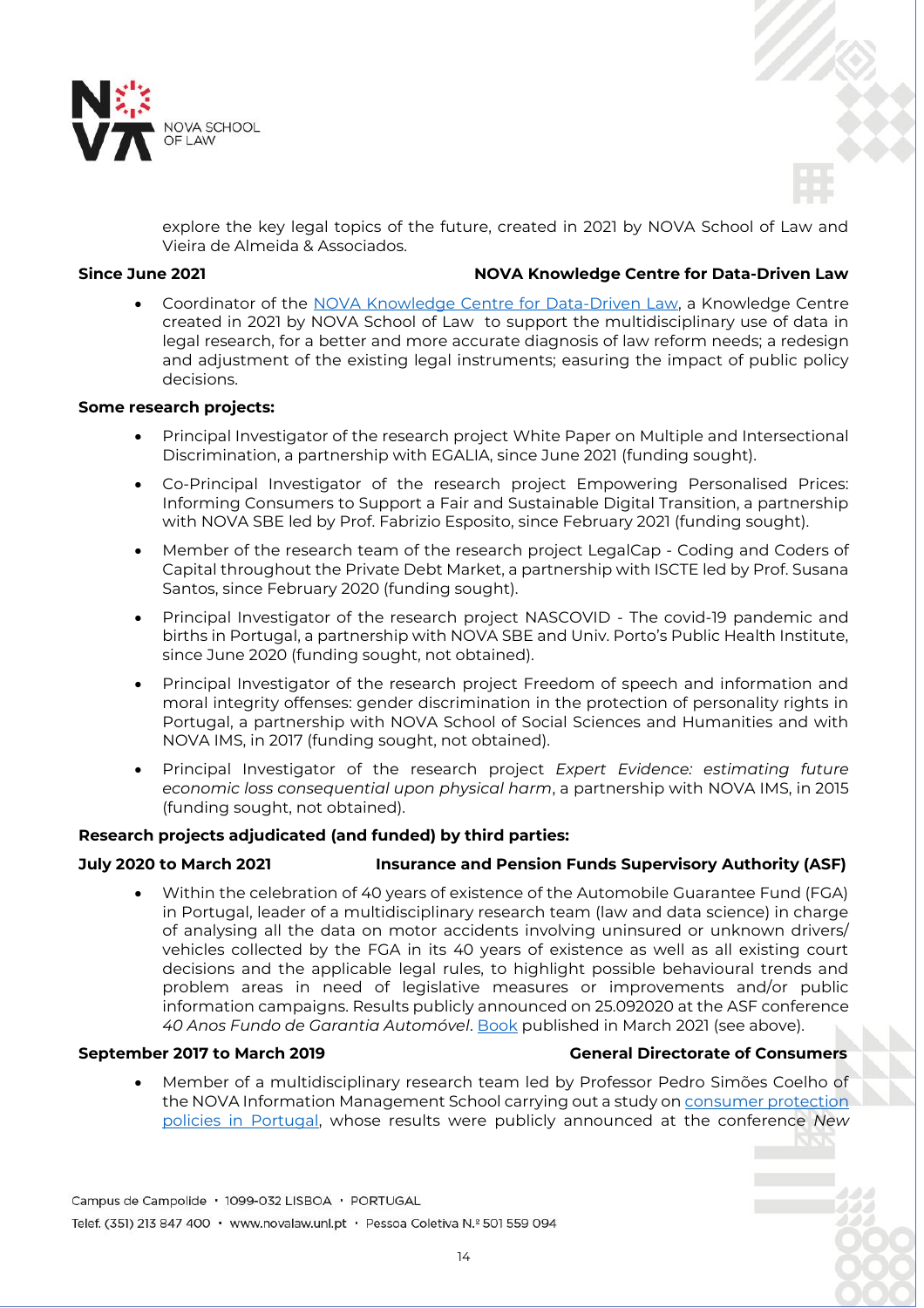

*Challenges for Consumers*, within the official celebrations of the International Consumer Day (15.03.2019).

# **ACTIVITY AS UNIVERSITY LECTURER**

- Tenured Associate Professor at NOVA School of Law [\(http://www.novalaw.unl.pt/\)](http://www.novalaw.unl.pt/) since October 2017 (earlier: Assistant Professor at the same School of Law).
- Scientific coordinator of the Master in Law & Financial Markets (Bologna  $2^{nd}$  Cycle), a partnership between NOVA School of Law and NOVA IMS, whose 1st edition opened in September 2015.
- $\bullet$  Scientific coordinator and co-sponsor (FCT) of NOVA School of Law's 3rd Cycle in Law since March 2013 (FCT PhD Programme), initially as vice-coordinator, coordinating between November 2015 and February 2021 the new English SPEED (Permanent Seminar on the Study and State of the Law).

# **Courses Accounts Accounts Accounts Accounts Accounts Accounts Accounts Accounts Accounts Accounts Accounts Accounts**

# **1st Bologna Study Cycle – Bachelor's:**

- Law of Obligations *(2012/13 to 2021/22).*
- Introduction to Law and Legal Thought *(2016/17 and 2017/18).*
- Theory of Procedure *(2012/13 to 2015/16).*
- Law of Persons and Family Law *(2011/12).*
- Civil Procedure Enforcement Proceedings (co-lecturer) *(2011/12).*

# **2nd Bologna Study Cycle – Master's in Law and Financial Markets; and**

# **– Master's in Law and Economics of the Sea:**

Insurance Law *(2015/16 to 2021/22, in English from 2018/19 onwards).*

# **3rd Bologna Study Cycle – PhD in Law**

*Scientific Publication* (2019/20).

# **2nd Bologna Study Cycle – Master's in Law and Management:**

Financial Markets and Operations (co-lecturer*) (2013/14 to 2018/19).*

# **2nd Bologna Study Cycle – Master's in Law: Litigation and Arbitration:**

Oral Advocacy *(2015/16, 2016/17).*

# **2nd Bologna Study Cycle – Master's in Law:**

Banking and Insurance Law *(2012/13 to 2014/15).*

# **April 2005 to January 2012 NOVA University, Lisbon**

 Guest professor at NOVA School of Law. Courses: \* Law of Persons and Family Law (Bologna 1st Study Cycle, 2009/10); \* Banking and Insurance Law (Bologna 2<sup>nd</sup> Study Cycle, 2010/11 and 2011/12).

# **Since February 2012 NOVA University, Lisbon**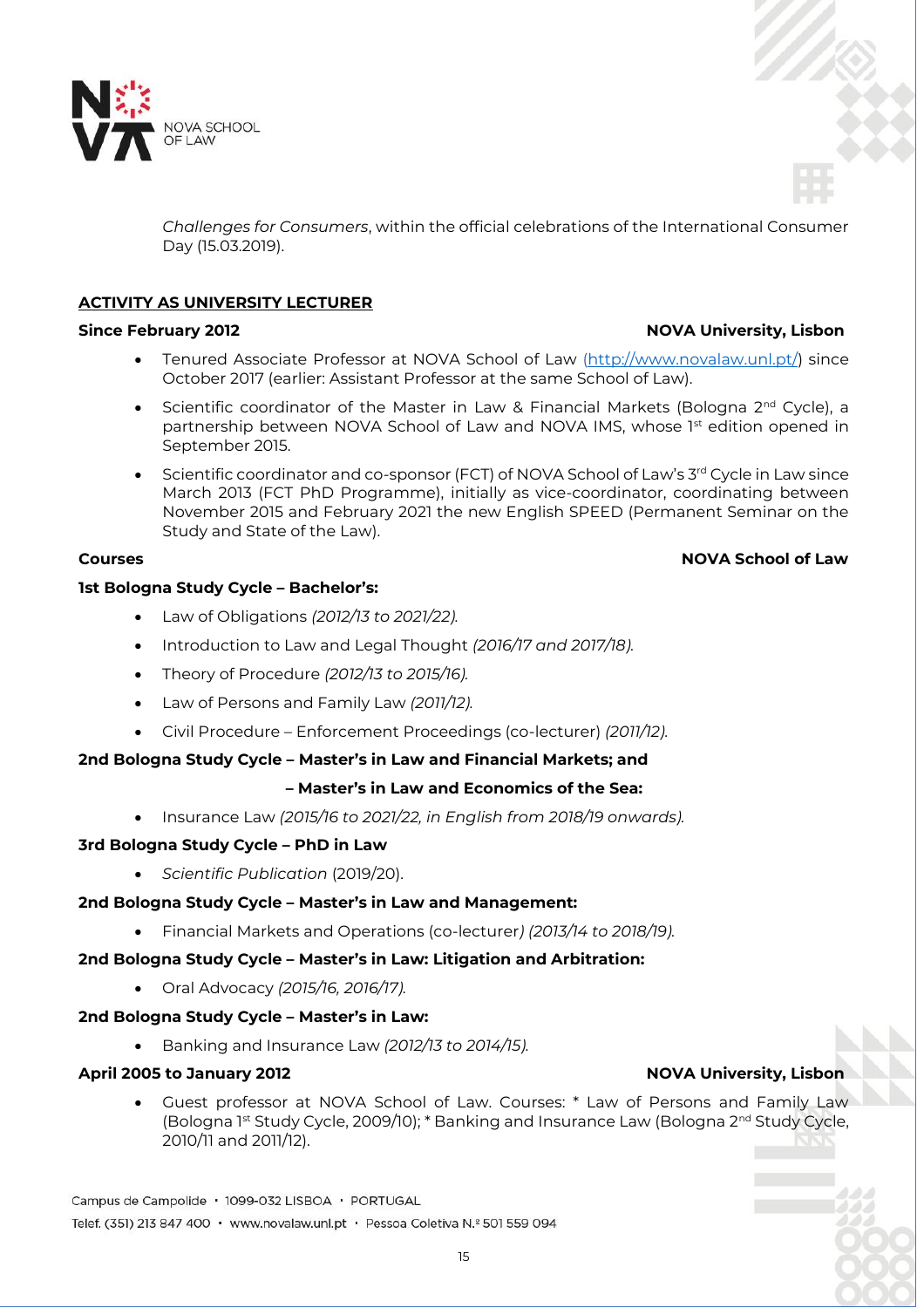

 Guest teaching assistant at NOVA School of Law. Courses: \* Law of Persons and Family Law (Bologna 1<sup>st</sup> Study Cycle, 2008/09); \* Comparative Legal Systems ( $2<sup>nd</sup>$  half of the course, 2004/05).

# **Since October 2010 Jurisnova**

- 20 to 24.06.2022: organizes the course and will teach some of the sessions of *II Jurisnova Crash Course Inovação em Seguros: a Indústria em Transição*, integrated in the Business and Insurance School of Brazil's Training Abroad Programme. [Translation: "Innovation in Insurance: the Industry in Transition".]
- 24 to 28.06.2019: organized the course and taught some fo the sessions of *I Jurisnova Crash Course Inovação em Seguros: a Indústria em Transição*, integrated in the Business and Insurance School of Brazil's Training Abroad Programme. [Translation: "Innovation in Insurance: the Industry in Transition".]
- July 2018: Organized and taught some of the seminars in an independent non-degree conferring short course entitled *Operações de Financiamento e Garantias*, held at NOVA School of Law. [Translation: Financing operations and guarantees]
- October to December 2010: Organized and taught most of the seminars in an independent non-degree conferring post-graduate refreshment course entitled *I Curso Novos Desenvolvimentos em Direito dos Seguros*, held at NOVA School of Law. [Translation: I Course on New Developments in Insurance Law]

### **Miscellaneous**

- Forthcoming: lecture within the III Post-Graduate Course in Equality Law, organized by the University of Lisbon Law School, on the topic "Gender equality and Insurance Law" (17.03.2022).
- Lectures within the IV Post-Graduate Course in Insurance Law, organized by the University of Lisbon Law School, on the topics "Insurance and similar instruments" (13.10.2021) and (forthcoming) "Insurance on one's own account and on account of another" (16.12.2021).
- Lecture within the Master in Insurance Management (*Gestione Assicurativa. Inovazione, sostenibilità e scenari internazionali*), organized by **Università Cattolica del Sacro Cuore**, in Milan (virtually), on the topic "Insurance pricing and non-discrimination" (29.06.2021).
- Virtual (asynchronous) lecture within the II Fintech & Law Program, a four week online course organized by the **Getúlio Vargas Foundation** in partnership with its São Paulo and Rio de Janeiro Schools of Law, on the topic "Insurtechs: impact on the insurance industry" (June 2021).
- Lecture within the I Advanced Course on Motor Insurance, organized by AIDA Portugal, on the topic "Territorial and material scope of the insurance coverage. Exclusions" (15.06.2021).
- Lecture within the II Post-Graduate Course in Equality Law, organized by the University of Lisbon Law School, on the topic "Gender equality and Insurance Law" (25.03.2021).
- [Closing lecture](https://www.youtube.com/watch?v=roiRxgCLf0s&t=18s) of **AIDA Brazil**'s seminar series on Current Topics in Supplementary Healthcare, dedicated to a comparison between the Portuguese and Brazilian legal systems (22.02.2021).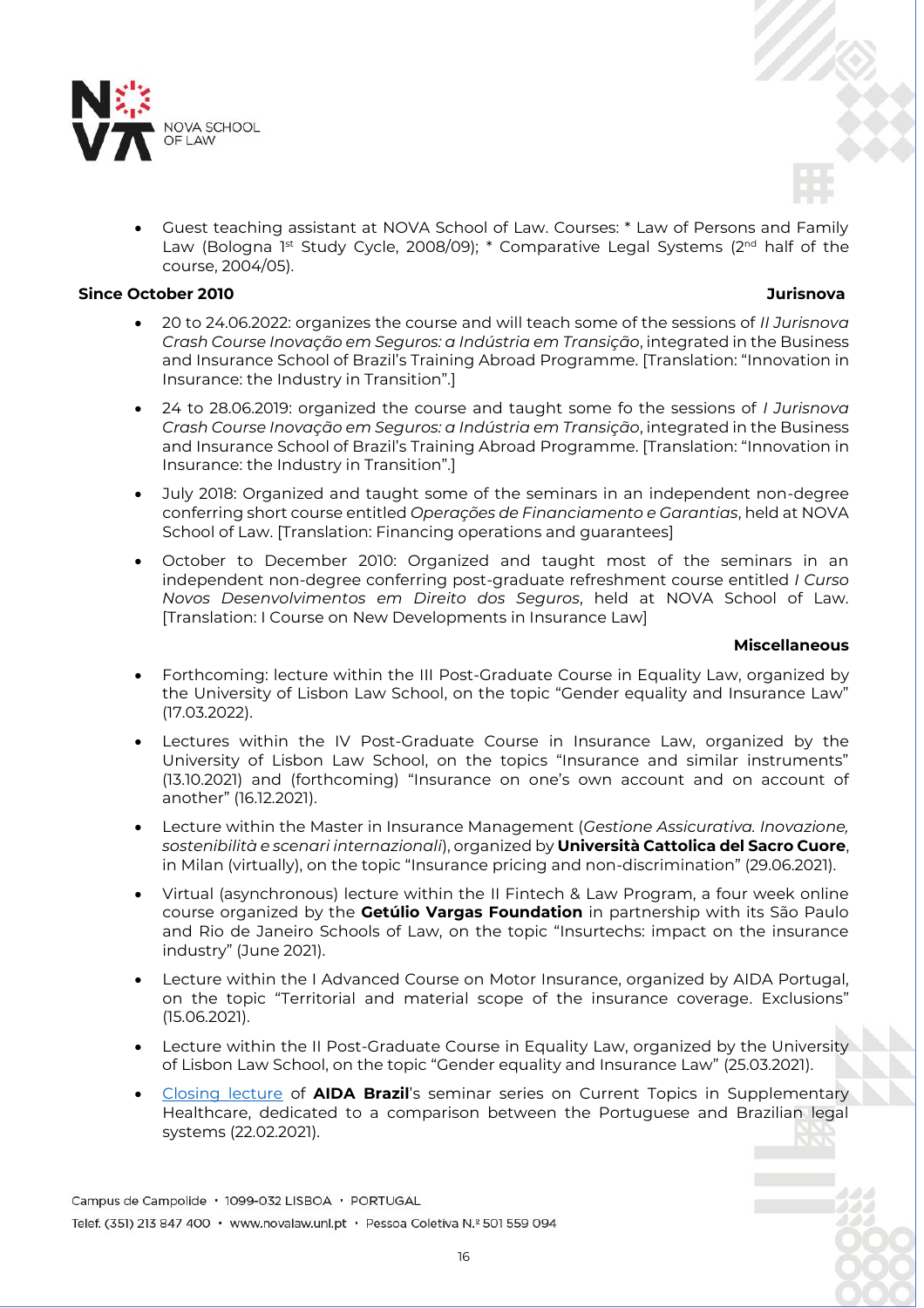

- Virtual lecture on [the statute of limitation of the advancement of defense costs in liability](https://www.youtube.com/watch?v=w6r5sNrP7dE)  [insurance](https://www.youtube.com/watch?v=w6r5sNrP7dE) at PimenteLive, Brazil (28.10.2020).
- Lectures within the III Post-Graduate Course in Insurance Law, organized by the University of Lisbon Law School, on the topics "Insurance and similar instruments" (14.10.2020) and "Insurance on one's own account and on account of another" (22.01.2021).
- Inaugural lecture in a short course on coronavirus's impact on the insurance sector, jointly organized by B-Law and online news channel ECO (28.05.2020).
- Introduction to a screening of the 2018 motion picture *On the basis of sex*, on the early life and career of Ruth Bader-Ginsburg, within the Interdisciplinary Studies – Law & Cinema Master's curricular unit at NOVA School of Law (15.04.2020).
- Lectures within the II Post-Graduate Course in Insurance Law, organized by the University of Lisbon Law School, on the topics "Insurance and similar instruments" (04.11.2019) and "Insurance on one's own account and on account of another" (27.02.2020).
- Lecture within the I Post-Graduate Course in Equality Law, organized by the University of Lisbon Law School, on the topic "Gender equality and Insurance Law" (23.01.2020)
- Lectures within the I Post-Graduate Course in Insurance Law, organized by the University of Lisbon Law School, on the topics "Insurance and similar instruments" (14.11.2018) and "Insurance on one's account and on account of another" (31.01.2019).
- Lecture within the I Advanced Course on Occupational Accidents Insurance, organized by AIDA Portugal jointly with Jurisnova at NOVA School of Law, on the topic "The nature of the occupational accidents insurance contract" (08.10.2019).
- Lecture within the course on *Entrepreneurship & Law*, organized by the Student Union of the NOVA School of Law, on the topic "Termination for breach of contract: payment of damages" (22.10.2018).
- Member of the honour committee of the Coloquium Celebrating 20 Years of the Institute of Banking, Stock Exchange and Insurance Law, organized by the University of Coimbra Law School (13.10.2018).
- Lecture within the II Advanced Post-Graduate Course in Commercial Litigation, organized by the University of Lisbon Law School, on the topic "Likelihood, probability and conviction in the formation of judicial decisions" (25.07.2018).
- Lecture within the II Advanced Post-Graduate Course in Banking Law, organized by the University of Lisbon Law School, on the topic "The relationship of guarantee" (26.04.2018).
- Lectures within the course on *Financial Markets*, organized by the Student Union of the NOVA School of Law, on the topics "Introduction to Financial Markets" and "Insurance" (09.04.2018).
- Organizer and speaker: *III Conference in Law and Financial Markets*, jointly organized by NOVA School of Law and NOVA Information Management School, on the topic *The future of insurance distribution in Portugal* (22.03.2018).
- Lecture within the XVIII and XIX Post-Graduate Courses in Banking, Stock Market and Insurance Law, organized by the University of Coimbra Law School, on the topic *Insurance distribution and intermediation* (27.01.2018 and 24.22.2018).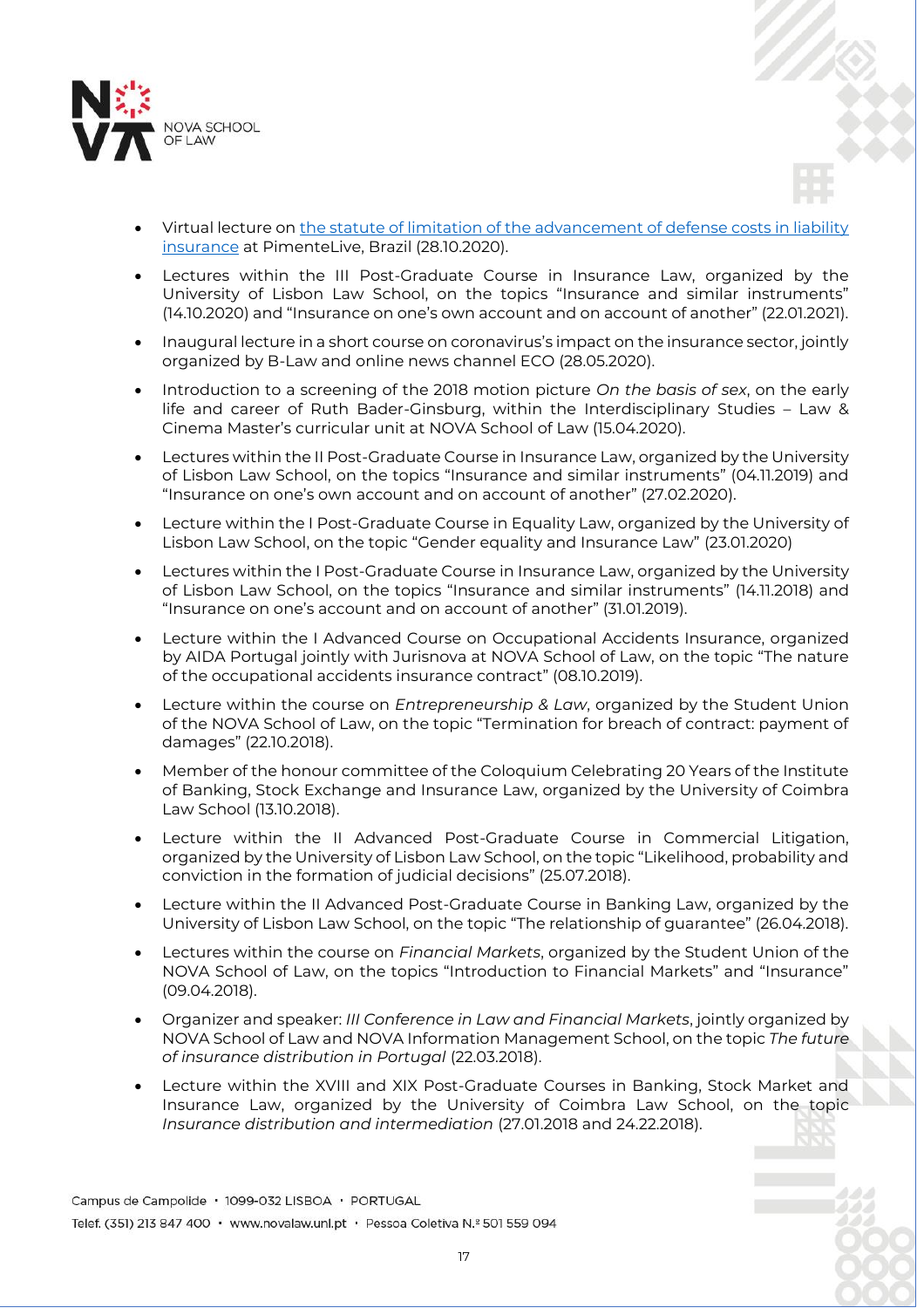



- Lecture within the 8<sup>th</sup> edition of the Course on International Commerce of the Portuguese Chapter of the International Chamber of Commerce, on the topic "Drafting and negotiation of contracts: the international sale of goods" (20.09.2017).
- Lecture within the XXII Post-Graduate Degree on Securities Law organized by the organized by the Institute of Securities and the University of Lisbon Law School, on the topic "Financial instrument: the concept's core and and irradiation zones" (17.10.2017).
- Lecture within the Advanced Training Course on Insurance Law between the Law and Practice, organized by the Social Studies Centre of the University of Coimbra, on the topic "The Insurance Contract Law: general framework and new challenges" (14.10.2017 in Coimbra, 23.03.2018 in Lisbon).
- Coordinated the *II Conference in Law and Financial Markets*, jointly organized by NOVA School of Law and NOVA Information Management School, on the topic *Brexit's impact on financial markets* (09.10.2017).
- Lectures within the IV Post-Graduate Degree on Insurance Law jointly organized by the Portuguese Chapter of AIDA and by the Law School of Universidade de Lisboa, on the topics "Insurance and non-discrimination" (29.11.2016), "The insurance premium: calculation and stipulation, payment and default, redemption" (09.02.2017) and "Life insurance associated with housing and consumer loans" (18.05.2017).
- Lecture within the Post-Graduate Degree on Banking and Insurance Law organized by Universidade Autónoma de Lisboa, being responsible for the XIIth Module: "Legal framework of the insurance contract" (03 and 07.06.2016).
- Coordinated the *I Conference in Law and Financial Markets*, jointly organized by NOVA School of Law and NOVA Information Management School, on the topic *Default in the financial sector: a multidisciplinary approach* (05.05.2016).
- Lectures within the III Post-Graduate Degree on Insurance Law, jointly organized by the Portuguese Chapter of AIDA and by the Law School of Universidade de Lisboa, on the topics "Insurance and non-discrimination" (15.12.2015); "The insurance premium: calculation and stipulation, payment and default, redemption" (11.02.2016); and "Life insurance associated with housing and consumer loans" (31.05.2016).
- Lectures within the II Post-Graduate Degree on Insurance Law, jointly organized by the Portuguese Chapter of AIDA and by the Law School of Universidade de Lisboa, on the topics "Insurance and non-discrimination" (05.03.2015); and "The insurance premium: calculation and stipulation, payment and default, redemption" (31.03.2015).
- Lecture within NOVA School of Law's II Extension Course on Employment and Social Security Law, on the topic of "Occupational accidents insurance" (10.02.2015).
- Lecture within the course entitled *Comércio Internacional e Arbitragem* [*International Commerce and Arbitration*] for NOVA School of Law's II Summer School, on the topic of "The international sale of goods" (08.07.2014).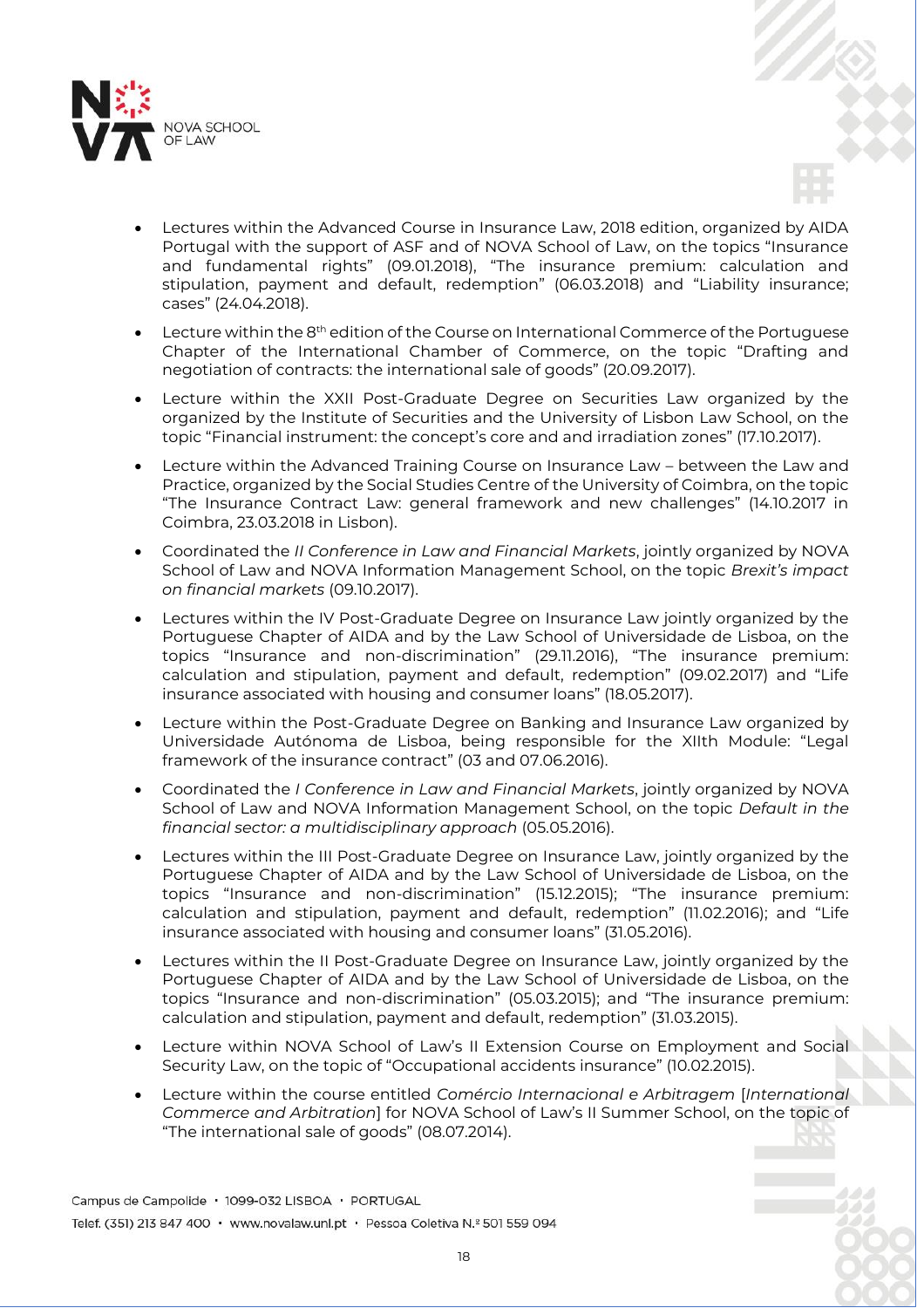

- Lecture within NOVA School of Law's III Post-Graduate Degree on Employment and Social Security Law, on the topic of "Occupational accidents insurance" (13.02.2014).
- Lecture within the I NOVA School of Law Summer Course, entitled *Os grandes desafios ao Direito no Século XXI* [*Great challenges of the law in the 21st Century*] on the topic of "Discrimination and disease" (11.07.2013).
- Lecture within the I Post-Graduate Degree on Financial Markets, organized by the Law School of Universidade Agostinho Neto (Luanda, Angola), coordinating the module on Insurance Law (21.06.2012 and 22.06.2012).
- Lecture within the Extension Course on Sports Law, jointly organized by the Centre for Judicial Studies and by NOVA School of Law, on the topic of "Sports insurance" (10.02.2012).
- Lectures within the I Post-Graduate Degree on Insurance Law, jointly organized by the Portuguese Chapter of AIDA and by the Law School of Universidade de Lisboa, on the topics "Policy drafting and abusive clauses" (7.02.2012); "Insurance for account of another" (1.03.2012); and "Insured event" (8.03.2012).
- Lecture within the I University Extension Course on Sports Law, organized by NOVA School of Law, on the topic "Insurance in sports" (12.02.2011).
- Took part, as speaker, in the Workshop on Insurance at an Advanced Training Session entitled "Consumer rights. A challenge for corporate organizations", held at NOVA School of Law and co-organized by DECO (26.11.2010).
- Lecture within the *Master's in Law & Management*, a partnership between NOVA School of Law and NOVA SBE. Her lecture was entitled "Corporate insurance" (29.09.2010).
- Lecture within the X Post-Graduate Degree on Consumer Law offered by the Consumer Law Institute of the University of Lisbon. Her lecture was entitled "The insurance contract" (12.05.2010).
- Addressed the students of the post-graduate course on Methodology of Legal Research at the NOVA School of Law, at a session on "Research centres" (27.11.2008).
- Addressed the students of the post-graduate course on Methodology of Legal Research at the NOVA School of Law, at a session on "Research centres" (22.11.2007).

# **PARTICIPATION IN JURIES FOR THE ATTRIBUTION OF ACADEMIC DEGREES<sup>3</sup>**

# **PhD (3rd Study Cycle):**

- At the **School of Law of the Rio de Janeiro State University**, in Brazil, as supervisor of an individual research internship at NOVA School of Law, member of the jury of the public discussion of the doctoral thesis project submitted by João Marcelo Sant'Anna da Costa, entitled "A propriedade urbana na economia do compartilhamento: moradia como serviço nas *smart cities*" (20.10.2021)
- At **Autónoma University Lisbon Law Department**, as **external challenger**, member of the jury of the public defense of the doctoral thesis submitted by Irina de Fátima

Campus de Campolide · 1099-032 LISBOA · PORTUGAL

Telef. (351) 213 847 400 · www.novalaw.unl.pt · Pessoa Coletiva N.º 501 559 094

 $\overline{a}$ <sup>3</sup> When jury participation is in the capacity as supervisor, supervision is separately listed under research supervision.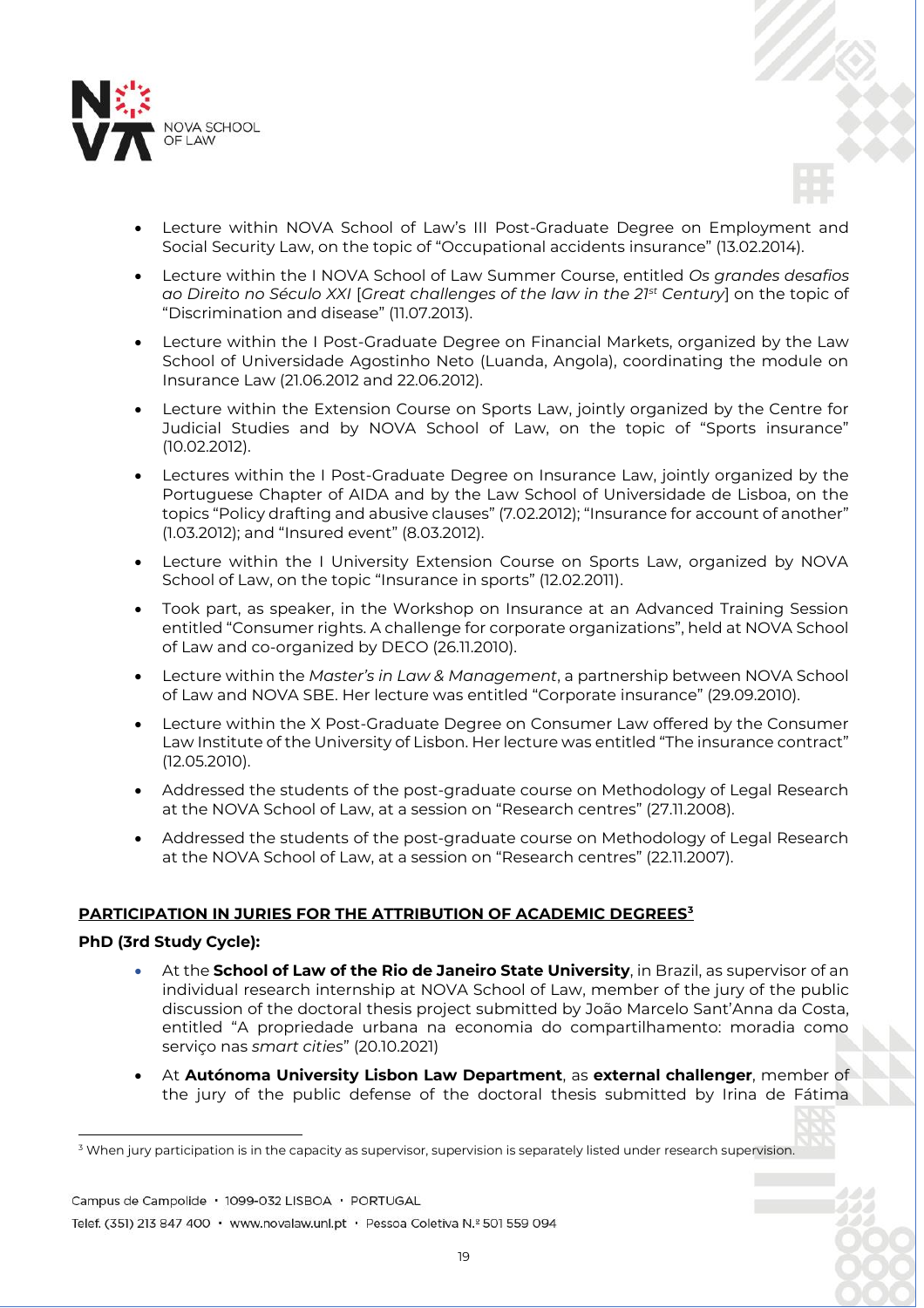



Henriques Lopes Pinto, entitled "Os deveres de comunicação e de informação no âmbito das cláusulas contratuais gerais" (07.09.2021).

- At NOVA School of Law, as **challenger**, member of the jury of the public defense of the doctoral thesis submitted by Marlene Alexandra Ferreira Mendes, entitled "O risco no âmbito do direito da segurança, higiene e saúde ocupacionais" (16.07.2021).
- At NOVA School of Law, member of the jury of the public defense of the doctoral thesis submitted by Daniela Filipa Calado Mirante, entitled "O consentimento na arbitragem: para a compreensão do consentimento na arbitragem desportiva" (25.05.2021).
- At the **University of Lisbon Law School**, member of the jury of the public defense of the doctoral thesis submitted by Juscelino de Gaulle Cunha Pereira, entitled "Dano estético: dogmática geral e regime ressarcitório à luz do Código da Conferência Interafricana de Mercado de Seguros (CIMA)" (1st jury meeting on 03.07.2020).
- At NOVA School of Law, member of the jury of the public defense of the doctoral dissertation submitted by Fátima do Rosário Cordeiro, entitled "A estabilidade do sistema financeiro e a segurança nacional – o caso de Moçambique" (03.07.2020).
- At NOVA School of Law, member of the jury of the public defense of the doctoral thesis submitted by Miguel Alexandre Calado de Azevedo Moura, entitled "Os limites da vinculação unilateral" (27.09.2018).
- At the **University of Coimbra Law School**, member of the jury of the public defense of the doctoral thesis submitted by Maria Inês Viana de Oliveira Martins, entitled "Contrato de seguro e conduta dos sujeitos ligados ao risco" (21.07.2017).
- At the **University of Lisbon Law School**, as **external challenger**, member of the jury of the public defense of the doctoral thesis submitted by José Miguel de Faria Alves de Brito, entitled "Sub-rogação no contrato de seguro. Introdução à transmissão de direitos ao segurador. Algumas aplicações típicas" (26.01.2017).
- At NOVA School of Law, member of the jury of the public defense of the doctoral thesis submitted by Maria de Lurdes Coentro Vargas, entitled "Escândalos no desporto e perturbação do contrato de patrocínio. A desconformidade contextual da prestação" (11.01.2017).
- At NOVA School of Law, as supervisor, member of the jury of the public discussion of the doctoral thesis project submitted by Joana Campos Carvalho, entitled "Sharing economy: a contratação através de plataformas na internet" (20.12.2016).
- At NOVA School of Law, member of the jury of the public defense of the doctoral thesis submitted by Rita Gonçalves Canas da Silva, entitled "Ausência temporária da prestação de trabalho. Suspensão laboral" (22.07.2016).
- At NOVA School of Law, as chairperson and supervisor, member of the jury of the public discussion of the doctoral thesis project submitted by Patrícia Maria Romeiro Guerra, entitled "Os efeitos da conta plural" (18.02.2016).
- At NOVA School of Law, as **challenger**, member of the jury of the public defense of the doctoral thesis submitted by Higina Maria Almeida Orvalho da Silva Castelo, entitled "Contrato de mediação. Estudo das prestações principais" (17.07.2014).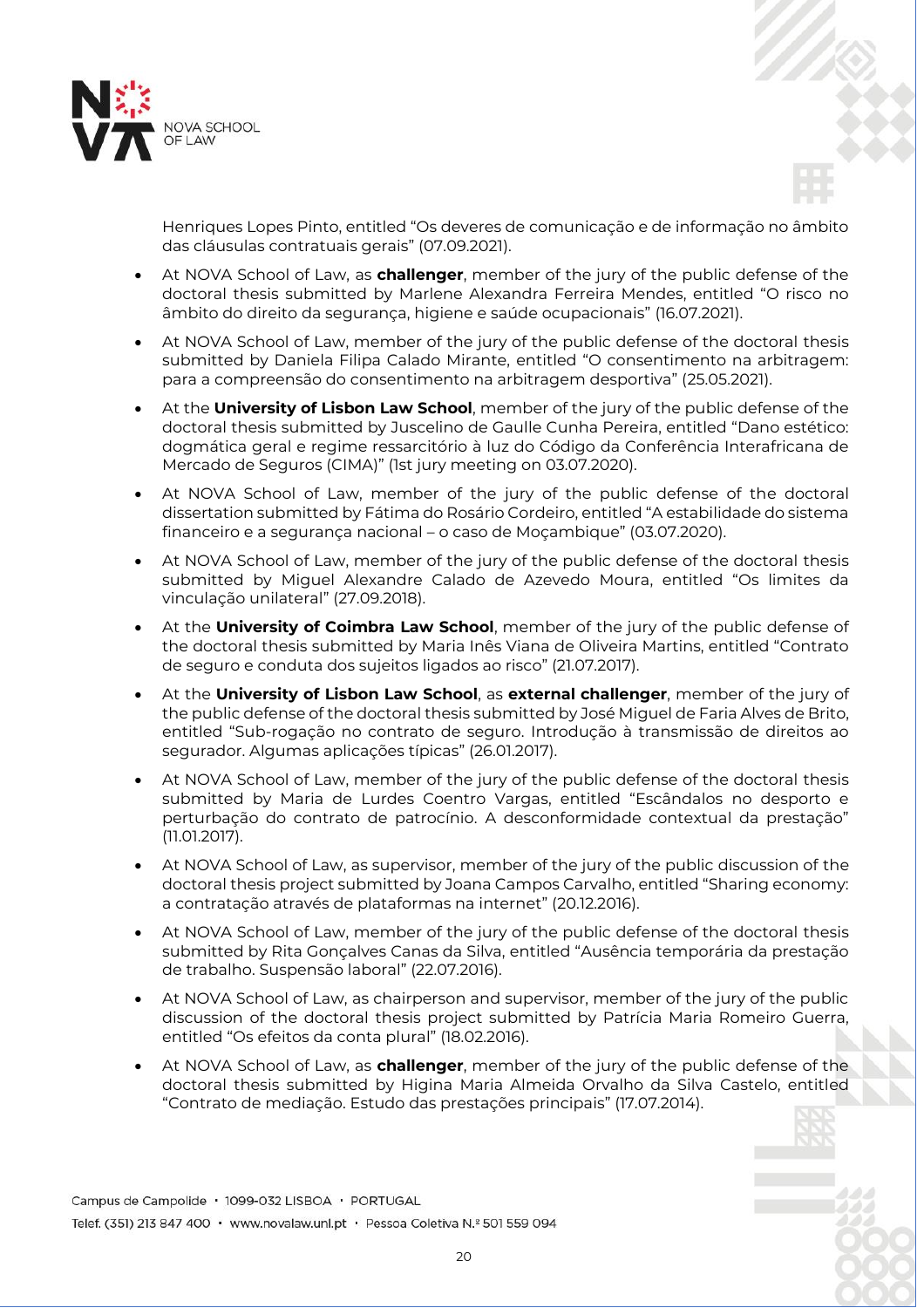

- At NOVA School of Law, member of the jury of the public defense of the doctoral thesis submitted by João Manuel Bellino Athayde Varela, entitled "Os limites de punibilidade em sede de autoria" (27.03.2014).
- At NOVA School of Law, as chairperson and **challenger**, member of the jury of the public discussion of the doctoral thesis project submitted by Maria de Lurdes Vargas, entitled "Perturbações no contrato de patrocínio desportivo. Inadequação ao fim e desvalor da prestação" (05.04.2013).

# **Master's degrees (Bologna 2nd Study Cycle):**

- At NOVA School of Law, chairperson of the jury of the public defense of the dissertation submitted by Pedro Dias Neves Pinto Farrim, entitled "Ativos criptografados como garantia em contratos financeiros" (18.10.2021).
- At NOVA School of Law, chairperson of the jury of the public defense of the dissertation submitted by Maria Carolina Inoque Felício Calisto, entitled "O instituto da titularização de créditos em Portugal: dos créditos hipotecários aos créditos *non-performing loans*" (10.09.2021).
- At NOVA School of Law, chairperson of the jury of the public defense of the dissertation submitted by Mayara Marina Aly Amade, entitled "Benefícios fiscais da atividade petrolífera no ordenamento jurídico moçambicano" (10.03.2021).
- At NOVA School of Law, chairperson of the jury of the public defense of the dissertation submitted by Diogo Falcão Paredes Pinto Meira, entitled "A responsabilidade civil do prestador de serviços de pagamento" (25.01.2021).
- At NOVA School of Law, as chairperson and supervisor, member of the jury of the public defense of the work project submitted by Mariana Nunes dos Santos, entitled "O impacto da inteligência artificial no setor segurador: quando os algoritmos discriminam" (13.01.2021).
- At NOVA School of Law, chairperson of the jury of the public defense of the dissertation submitted by Sara Patrícia Pedroso Guedes, entitled "O destino/confiança dos animais de companhia nos casos de separação conjugal" (12.10.2020).
- At NOVA School of Law, as supervisor, member of the jury of the public defense of the dissertation submitted by Adriana Sofia Araújo de Babo, entitled "A designação beneficiária e os herdeiros legais no contrato de seguro de vida" (29.09.2020).
- At NOVA School of Law, chairperson of the jury of the public defense of the dissertation submitted by Joaquim Alves Africano Caleia, entitled "A proteção do investidor no mercado de capitais: uma análise ao caso angolano" (26.06.2020).
- At NOVA School of Law, as chairperson and supervisor, member of the jury of the public defense of the dissertation submitted by Vinícius de Vilhena Cota Moura, entitled "O seguro de responsabilidade civil de administradores (D&O Insurance) à luz do Direito Brasileiro" (08.05.2020).
- At NOVA School of Law, as chairperson and supervisor, member of the jury of the public defense of the dissertation submitted by Nguyen Thi Thao Duyen, entitled "Bancassurance and the new EU Insurance Distribution Directive: difficulties faced by banks when selling insurance products" (20.04.2020).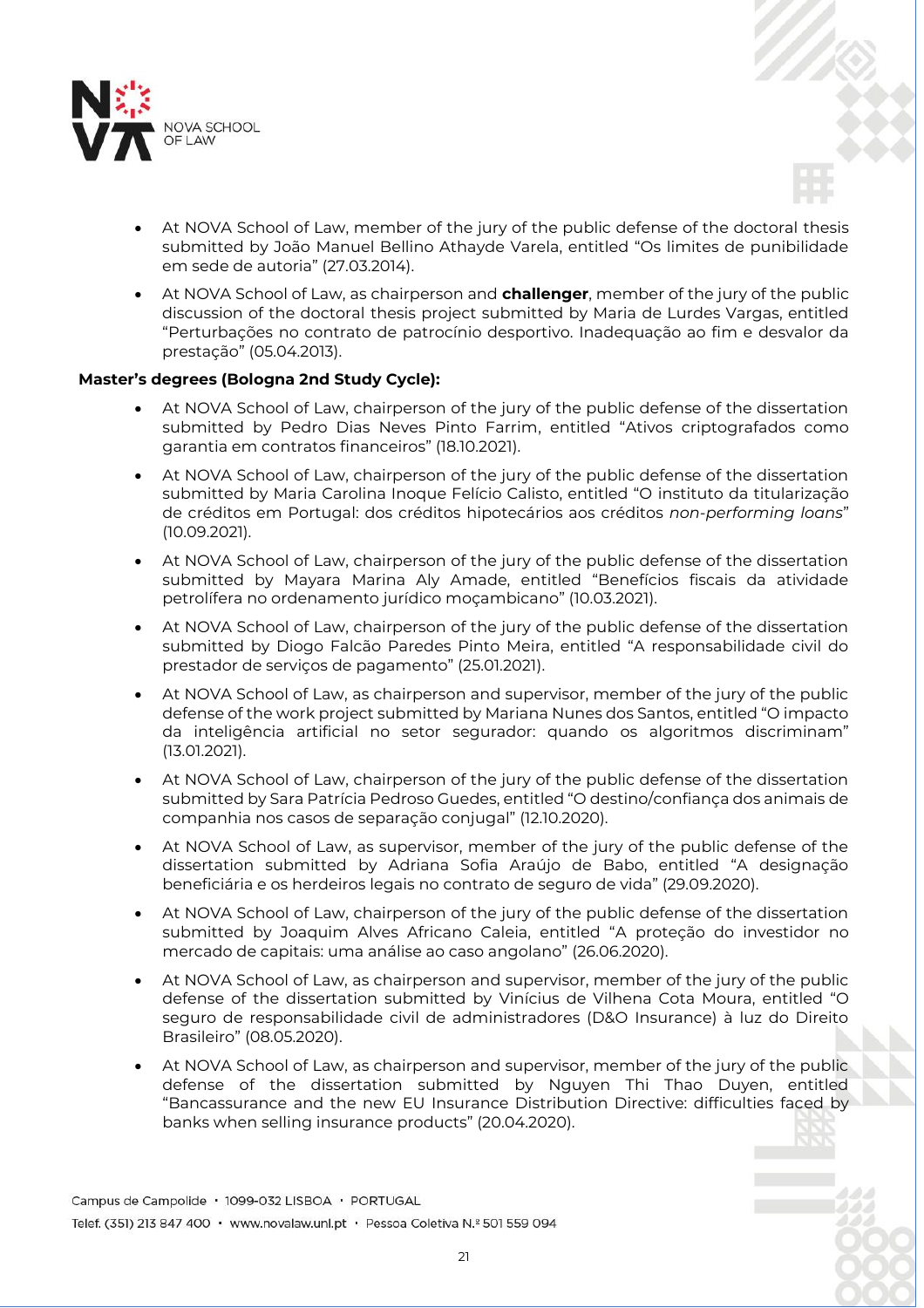

- At NOVA School of Law, as supervisor, member of the jury of the public defense of the dissertation submitted by Inês Correia Diniz Saldanha Serra, entitled "A insolvência de seguradoras à luz do Solvência II" (23.03.2020).
- At NOVA School of Law, as chairperson and **challenger**, member of the jury of the public defense of the dissertation submitted by Ana Beatriz Rodrigues Carneiro, entitled "Alteração das circunstâncias: a solução legal e a solução contratual – uma perspetiva de confronto com os sistemas de *common law*" (07.02.2020).
- At NOVA School of Law, as supervisor, member of the jury of the public defense of the internship report submitted by Osvaldina Câmia de Lourdes Gil Cassumba, entitled "Relatório de estágio – Centro de Resolução Extrajudicial de Litígios de Angola" (21.10.2019).
- At NOVA School of Law, as supervisor, member of the jury of the public defense of the internship report submitted by Francisca Faria Lopes, entitled "Obrigações de meios e resultados: o impacto na culpa médica" (30.09.2019).
- At NOVA School of Law, chairperson of the jury of the public defense of the internship report submitted by Patrícia Isabel Coimbras Marques, entitled "Relatório de estágio desenvolvido no Juízo Central Cível do Tribunal Judicial da Comarca de Lisboa" (23.09.2019).
- At NOVA School of Law, as supervisor, member of the jury of the public defense of the dissertation submitted by Patrícia Andreia Assunção Soares, entitled "Os seguros de responsabilidade civil de base reclamação (*claims made*) e os desafios da sua aplicação: o caso da responsabilidade ambiental" (02.07.2019).
- At NOVA School of Law, as supervisor, member of the jury of the public defense of the dissertation submitted by Tânia Isabel de Matos Rodrigues, entitled "A prescrição nos seguros de responsabilidade civil de base reclamação" (25.03.2019).
- At NOVA School of Law, chairperson of the jury of the public defense of the dissertation submitted by Patrícia Alexandra Pereira de Leão, entitled "O penhor como elemento resolutivo da insolvência" (12.03.2019).
- At NOVA School of Law, as chairperson and supervisor, member of the jury of the public defense of the internship report submitted by Ana Rita Moura Neves de Matos de Cadima Carvalho, entitled "A duplicidade de papéis do corretor de seguros ao abrigo do novo RGPD: responsável pelo tratamento e/ou subcontratante" (01.02.2019).
- At NOVA School of Law, as chairperson and supervisor, member of the jury of the public defense of the internship report submitted by Mariana Martins da Cruz Justo, entitled "Risco cibernético e regulamento geral de proteção de dados: adaptação das empresas à nova realidade. O setor segurador: case-study" (06.12.2018).
- At NOVA School of Law, chairperson of the jury of the public defense of the dissertation submitted by Gonçalo Ricardo Lobo Albuquerque, entitled "A admissibilidade da alienação em garantia" (27.09.2018).
- At NOVA School of Law, as **challenger**, member of the jury of the public defense of the work project submitted by Maria Madalena Mesquita Palha, entitled "25th Annual Willem C. Vis International Commercial Arbitration Moot" (26.09.2018).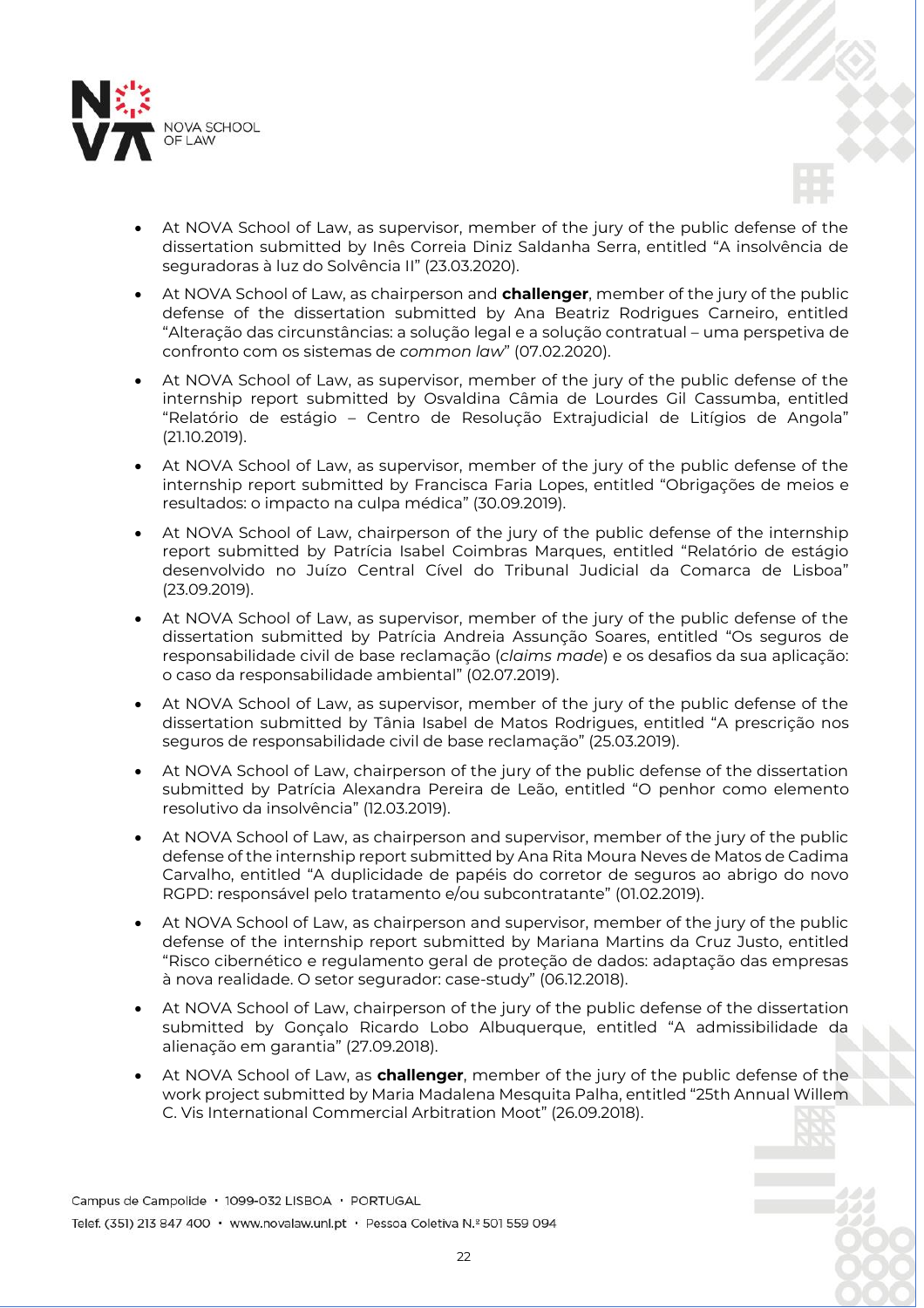

- At NOVA School of Law, chairperson of the jury of the public defense of the dissertation submitted by Gonçalo Nuno Andrade Jardim, entitled "Dos efeitos da citação no procedimento cautelar de suspensão de deliberações sociais" (13.09.2018).
- At NOVA School of Law, member of the jury of the public defense of the work project submitted by Jamily Gomes Carneiro Novaes, entitled "25th Annual Willem C. Vis International Commercial Arbitration Moot" (12.09.2018).
- At NOVA School of Law, chairperson of the jury of the public defense of the internship report submitted by Susana Ramos Pereira, entitled "Relatório de estágio no DIAP de Viana do Castelo" (25.07.2018).
- At NOVA School of Law, chairperson of the jury of the public defense of the internship report submitted by Daniela Marques da Silva, entitled "Relatório de estágio curricular no Juízo Central Criminal de Lisboa" (25.07.2018).
- At NOVA School of Law, chairperson of the jury of the public defense of the internship report submitted by Mariana Rita Moreira Oliveira Leite Marreiros, entitled "Contratos de fornecimento de eletricidade e gás natural: formação e deveres de informação précontratual" (06.07.2018).
- At NOVA School of Law, as supervisor, member of the jury of the public defense of the dissertation submitted by Francisco Corte Real Trabulo Novais, entitled "A cláusula compromissória de mediação: fronteira entre a eficácia obrigacional do contrato e o princípio da voluntariedade do processo de mediação" (18.06.2018).
- At NOVA School of Law, as chairperson and **challenger**, member of the jury of the public defense of the dissertation submitted by Maria Beatriz Dias Sobral, entitled "A *ratio legis* do regime jurídico dos seguros proibidos" (07.05.2018).
- At NOVA School of Law, as supervisor, member of the jury of the public defense of the dissertation submitted by José Pedro Oliveira Marcelino, entitled "Legitimidade e limites do reembolso societário no contexto do *D&O Insurance*" (15.03.2018).
- At NOVA School of Law, as supervisor, member of the jury of the public defense of the dissertation submitted by Tomás Nestor Rodrigues de Paiva Rosado, entitled "O seguro D&O em Portugal: da teoria à sua aplicação prática. A distribuição do capital Seguro" (15.03.2018).
- At NOVA School of Law, as **challenger**, member of the jury of the public defense of the dissertation submitted by Ana Cristina Galego Dias, entitled "The concept of lack of conformity: from the CISG to the proposal on online sale of goods" (13.03.2018).
- At the **Law School of the Portuguese Catholic University**, Lisbon branch, as supervisor, member of the jury of the public defense of the dissertation submitted by Margarida Maria Nunes da Silva Telo Rasquilha, entitled "Lei que proíbe a discriminação em razão da deficiência e da existência de risco agravado de saúde na atividade seguradora" (24.01.2018).
- At NOVA School of Law, as chairperson and supervisor, member of the jury of the public defense of the dissertation submitted by Vânia Raquel Fernandes Dias, entitled "Garantia bancária autónoma. Operação bancária: neutra ou ativa?" (12.12.2017).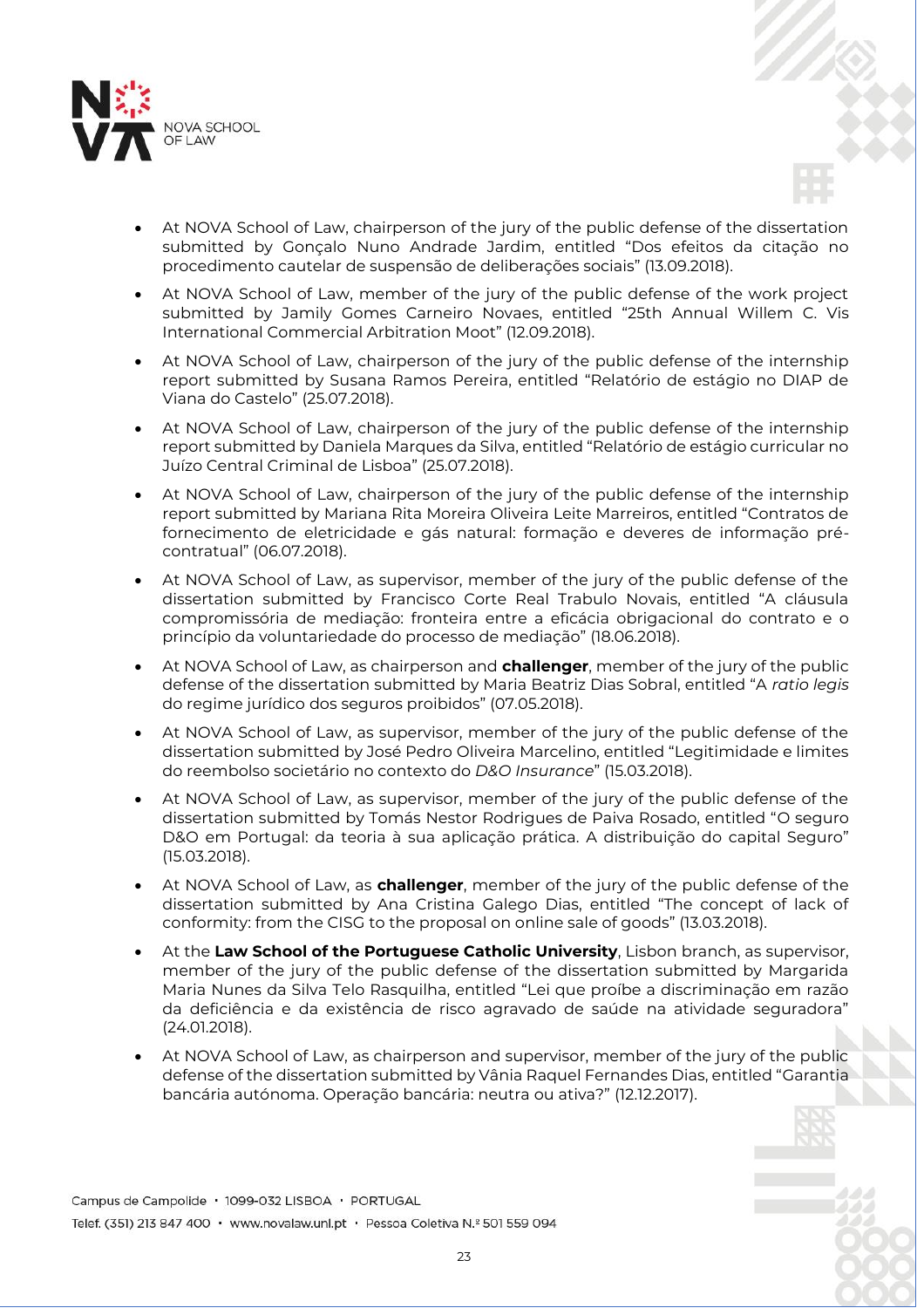

- At NOVA School of Law, chairperson of the jury of the public defense of the dissertation submitted by Diogo Emanuel Trabulo Martins, entitled "A relação entre a supervisão comportamental do Banco de Portugal e a literacia financeira" (10.11.2017).
- At NOVA School of Law, as chairperson and supervisor, member of the jury of the public defense of the dissertation submitted by Francisco Correia Monteiro Cabral Campello, entitled "As posições jurídicas do banco organizador e líder numa operação de crédito sindicado" (10.11.2017).
- At NOVA School of Law, as chairperson and supervisor, member of the jury of the public defense of the internship report submitted by Filipa Lagoa Valadares Moreira, entitled "Relatório de estágio curricular no Julgado de Paz de Lisboa. Reconstituição natural vs. perda total do veículo" (13.09.2017).
- At NOVA School of Law, as supervisor, member of the jury of the public defense of the dissertation submitted by Mariana Sofia Silva Antunes, entitled "Dos conflitos de interesses no setor bancário: as declarações prestadas pelo banco no âmbito da recomendação de investimento" (27.07.2017).
- At the **Law School of the Portuguese Catholic University**, Lisbon branch, as chairperson and **external challenger**, member of the jury of the public defense of the dissertation submitted by Raquel Alexandra Carrelo Dias, entitled "O princípio indemnizatório no seguro de danos" (26.07.2017).
- At NOVA School of Law, chairperson of the jury of the public defense of the internship report submitted by Sofia Andreia Assunção Soares, entitled "Relatório de estágio curricular na Direção de Assuntos Jurídicos e Governance da Galp Energia, S.A." (20.07.2017).
- At NOVA School of Law, as chairperson and **challenger**, member of the jury of the public defense of the dissertation submitted by João Maria Larcher Neves Santos Carvalho, entitled "A (hipotética) remuneração do mutuário. Efeitos das taxas de juro de referência negativas em contratos de crédito bancário" (19.07.2017).
- At NOVA School of Law, chairperson of the jury of the public defense of the dissertation submitted by Catarina Miranda Soares da Costa Dias, entitled "A competência das CPCJ mo apadrinhamento civil e comparação com a regulação do exercício das responsabilidades parentais a favor de terceiro e com a adoção restrita" (14.07.2017).
- At NOVA School of Law, as **challenger**, member of the jury of the public defense of the internship report submitted by Bruna Marques Esequiel, entitled "Relatório de estágio no Julgado de Paz do Seixal. Justiça partilhada como concretização da primazia das partes no processo" (14.06.2017).
- At NOVA School of Law, as supervisor, member of the jury of the public defense of the internship report submitted by Ana Laura Faustino Miranda, entitled "Mediação e Conciliação nos Julgados de Paz" (14.16.2017).
- At the **Law School of the Portuguese Catholic University**, Lisbon branch, as chairperson and **external challenger**, member of the jury of the public defense of the dissertation submitted by Ana Isabel Serra Calmeiro, entitled "Da pluralidade de seguros" (12.07.2016).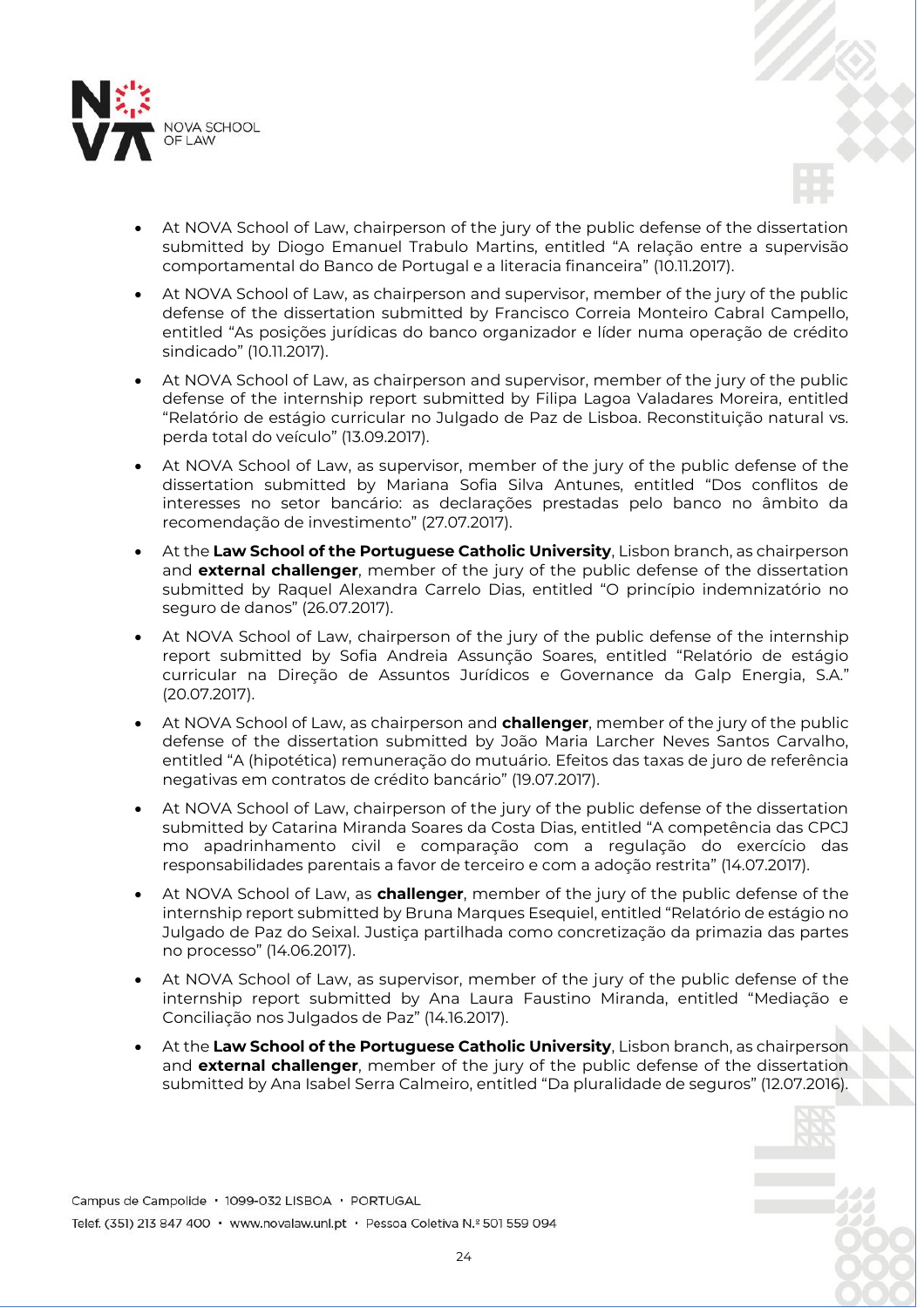

- At NOVA School of Law, as **challenger**, member of the jury of the public defense of the dissertation submitted by Ana Margarida Pinheiro Leite, entitled "A equidade na indemnização dos danos não patrimoniais" (16.10.2015).
- At NOVA School of Law, as chairperson and supervisor, member of the jury of the public defense of the dissertation submitted by Ana Breitenfeld Granadeiro, entitled "O abuso de informação privilegiada (*insider trading*): análise dos pressupostos do tipo legal à luz do artigo 378.º Cod. VM" (19.10.2015).
- At NOVA School of Law, as supervisor, member of the jury of the public defense of the dissertation submitted by Patrícia Alexandra Mendes Pereira, entitled "Crédito documentário. Da aplicação da proibição do pacto comissório à venda pelo banco emitente" (08.10.2015).
- At NOVA School of Law, as supervisor, member of the jury of the public defense of the dissertation submitted by Maria João Carvalho Mateus de Lima, entitled "Negociação por conta própria e conflitos de interesses. Atuação por parte do intermediário financeiro como contraparte dos clientes" (07.10.2015).
- At NOVA School of Law, chairperson of the jury of the public defense of the dissertation submitted by Andreia Sofia Lúcio Engenheiro, entitled "O crédito bancário. A prevenção do risco e gestão de situações de incumprimento" (23.09.2015).
- At NOVA School of Law, as supervisor, member of the jury of the public defense of the dissertation submitted by Liliane Andreia Sousa Rafael, entitled "A obrigação alimentar – do berço à formação profissional" (23.09.2015).
- At NOVA School of Law, chairperson of the jury of the public defense of the dissertation submitted by Henrique Vale de Gato Santos Rodrigues, entitled "As apostas desportivas *online* associadas à combinação de resultados: Em busca de uma resposta criminal" (14.09.2015).
- At the **Law School of the Portuguese Catholic University**, Lisbon branch, as **external challenger**, member of the jury of the public defense of the dissertation submitted by Sara Cristina de Almeida Machado, entitled "A proibição de práticas discriminatórias no Direito dos Seguros" (07.07.2015).
- At NOVA School of Law, as **challenger**, member of the jury of the public defense of the internship report submitted by Lenira Susana Gonçalves Dias, entitled "Segurança dos consumidores: a proteção dos serviços e bens perigosos" (26.06.2015).
- At NOVA School of Law, as chairperson and supervisor, member of the jury of the public defense of the dissertation submitted by Daniel Fernandes Semedo, entitled "A restrição ao sigilo bancário decorrente do regime de branqueamento de capitais: ponderação de interesses" (23.06.2015).
- At NOVA School of Law, as supervisor, member of the jury of the public defense of the internship report submitted by Ana Teresa Martins de Amorim Vasconcelos Carvalho, entitled "A negociação no mercado a prazo do MIBEL" (22.05.2015).
- At NOVA School of Law, as chairperson and supervisor, member of the jury of the public defense of the internship report submitted by Soraia Filipa Pereira Cardoso, entitled "Processo especial de revitalização. O efeito de *stand still*" (20.05.2015).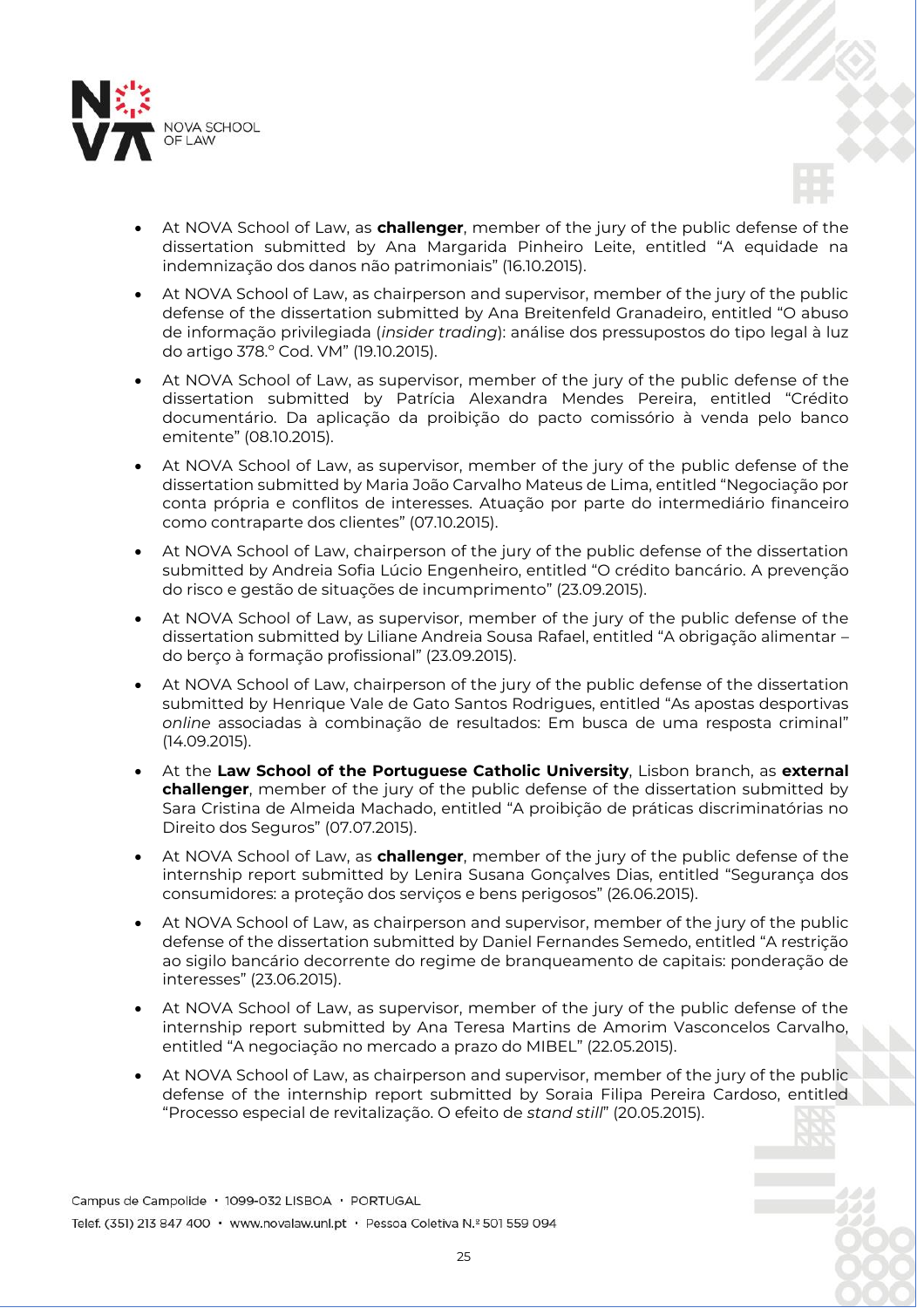

- At NOVA School of Law, as **challenger**, member of the jury of the public defense of the dissertation submitted by João Nuno Fernandes Frazão, entitled "A regulação da atividade espacial: a questão emergente da responsabilidade civil no transporte turístico aeroespacial" (14.04.2015).
- At NOVA School of Law, chairperson of the jury of the public defense of the dissertation submitted by Ânia Marques Florença, entitled "O abuso do direito no Direito do Consumo" (14.04.2015).
- At NOVA School of Law, as chairperson and **challenger**, member of the jury of the public defense of the dissertation submitted by Maria Carolina dos Santos Gomes França Barreira, entitled "*Home banking*. A repartição dos prejuízos decorrentes de fraude informática" (10.04.2015).
- At NOVA School of Law, as **challenger**, member of the jury of the public defense of the dissertation submitted by Manuel Tomás Tchakamba, entitled "O contrato de *project finance*: subsídios para a sua regulamentação no Direito Angolano" (07.04.2015).
- At NOVA School of Law, as supervisor, member of the jury of the public defense of the internship report submitted by Vanessa Cristina Trindade Bruno, entitled "Relatório de Estágio Curricular no Julgado de Paz de Lisboa. A não obrigatoriedade de constituição de advogado nos Julgados de Paz" (07.04.2015).
- At NOVA School of Law, chairperson of the jury of the public defense of the dissertation submitted by Sara Fernandes Garcia, entitled "As Práticas Comerciais Desleais: Uma Visita Guiada pelo Regime Português" (24.02.2015).
- At NOVA School of Law, as supervisor, member of the jury of the public defense of the dissertation submitted by Marco António de Oliveira Prazeres, entitled "Sobre a Concorrência do Trespassante de Estabelecimento Comercial. Estudo de Direito Privado" (07.01.2015).
- At NOVA School of Law, as **challenger**, member of the jury of the public defense of the dissertation submitted by Gilson Jorge Santos da Luz, entitled "Contrato de Abertura de Crédito Bancário: Efeitos e Cessação do Contrato" (21.10.2014).
- At NOVA School of Law, as supervisor, member of the jury of the public defense of the internship report submitted by Andreia Isabel Ventura de Brito, entitled «Relatório de Estágio na Axa Portugal – Companhia de Seguros, S.A. e Axa Portugal – Companhia de Seguros Vida, S.A.» (21.10.2014).
- At NOVA School of Law, as supervisor, member of the jury of the public defense of the dissertation submitted by Waldemar Eduardo Jesus, entitled "Cessão da garantia bancária autónoma: uma reflexão à luz do Direito Santomense" (31.07.2014).
- At NOVA School of Law, as **challenger**, member of the jury of the public defense of the internship report submitted by Inês Coutinho de Oliveira Cesteiro, entitled "Relatório de estágio curricular no INPI (Instituto Nacional da Propriedade Industrial)" (23.07.2014).
- At NOVA School of Law, member of the jury of the public defense of the dissertation submitted by Ana Filipa Camacho Costa, entitled "O princípio da confidencialidade na mediação em matéria civil e comercial: caso português" (23.07.2014).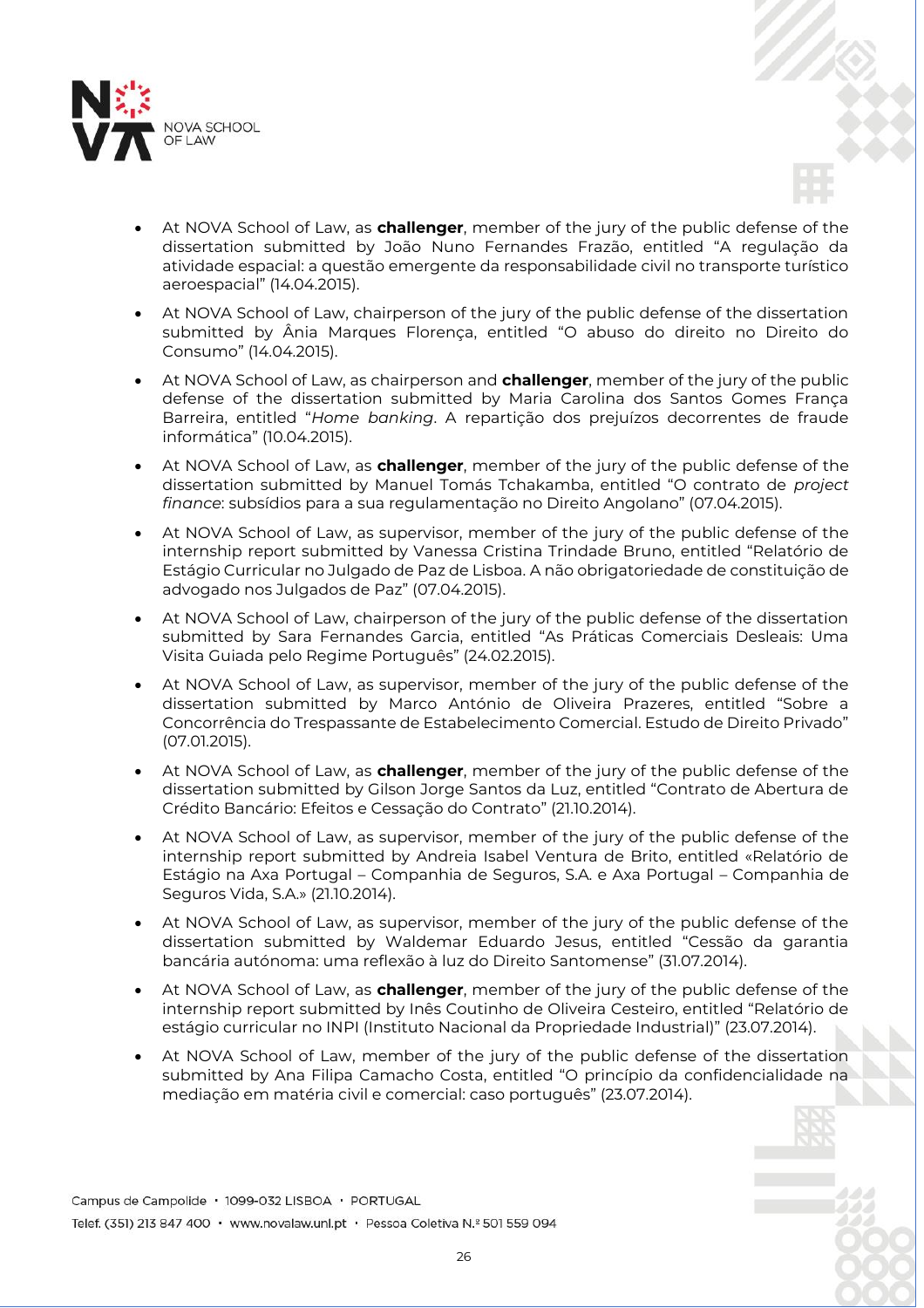

- At NOVA School of Law, chairperson of the jury of the public defense of the dissertation submitted by Marta Nascimento Borges Medeiros, entitled "Os contratos celebrados à distância no Decreto-Lei 143/2011 e na Diretiva 2011/83/EU" (30.05.2014).
- At NOVA School of Law, as supervisor, member of the jury of the public defense of the dissertation submitted by Raquel Monteiro Silva Carvalho, entitled "Seguros de pessoas: limites no tratamento de dados pessoais" (25.03.2014).
- At NOVA School of Law, as supervisor, member of the jury of the public defense of the dissertation submitted by Lisana Rute Gomes Medeiros, entitled "Seguros ligados a fundos de investimento (*unit linked*). Problemas de comercialização" (27.01.2014).
- At NOVA School of Law, member of the jury of the public defense of the dissertation submitted by Maria Isabel Saraiva Rodrigues Abrantes Gonçalves, entitled "A fase de saneamento em Portugal, em Inglaterra e nos EUA" (21.01.2014).
- At NOVA School of Law, as supervisor, member of the jury of the public defense of the dissertation submitted by Maria das Dores de Lemos Honrado, entitled "A intervenção da seguradora nas acções propostas contra o segurado" (21.01.2014).
- At NOVA School of Law, as **challenger**, member of the jury of the public defense of the dissertation submitted by Andreia Cristina Serrano Moreira, entitled "A resolução do contrato de arrendamento urbano por incumprimento do arrendatário: o caso do n.º 2 do artigo 1083.º do Código Civil e a jurisprudência" (03.01.2014).
- At NOVA School of Law, as challenger, member of the jury of the public defense of the dissertation submitted by Edgar Nuno Freitas Rodrigues, entitled "A Internet e o Sistema de Justiça. A questão da prova digital" (18.12.2013).
- At NOVA School of Law, member of the jury of the public defense of the dissertation submitted by Patrícia Isabel Matos da Silva Alves, entitled «Aplicação das medidas de coacção às pessoas colectivas» (17.09.2013).
- At NOVA School of Law, member of the jury of the public defense of the internship report submitted by Ana Margarida Ricardo dos Santos Matos, entitled "Relatório de estágio na OIT" (11.07.2013).
- At NOVA School of Law, as supervisor, member of the jury of the public defense of the dissertation submitted by Hugo Pereira Rosário, entitled "O seguro obrigatório automóvel: o dever de segurar e o âmbito objectivo de cobertura" (04.07.2013).
- At NOVA School of Law, as **challenger**, member of the jury of the public defense of the dissertation submitted by José Miguel do Rosário Melo Rodrigues, entitled "Limites da TAEG no crédito ao consumo – o problema da usura" (21.06.2013).
- At NOVA School of Law, member of the jury of the public defense of the dissertation submitted by João José de Leal Gonsalves Lupi, entitled "Providências cautelares e arbitragem – uma relação delicada" (21.06.2013).
- At NOVA School of Law, as supervisor, member of the jury of the public defense of the dissertation submitted by Inês de Almeida Ferraz, entitled "Sub-rogação pelo ressegurador nos direitos do segurado" (05.06.2013).
- At NOVA School of Law, as supervisor, member of the jury of the public defense of the dissertation submitted by Patrícia de Sousa Ferreira, entitled "O salvamento em direito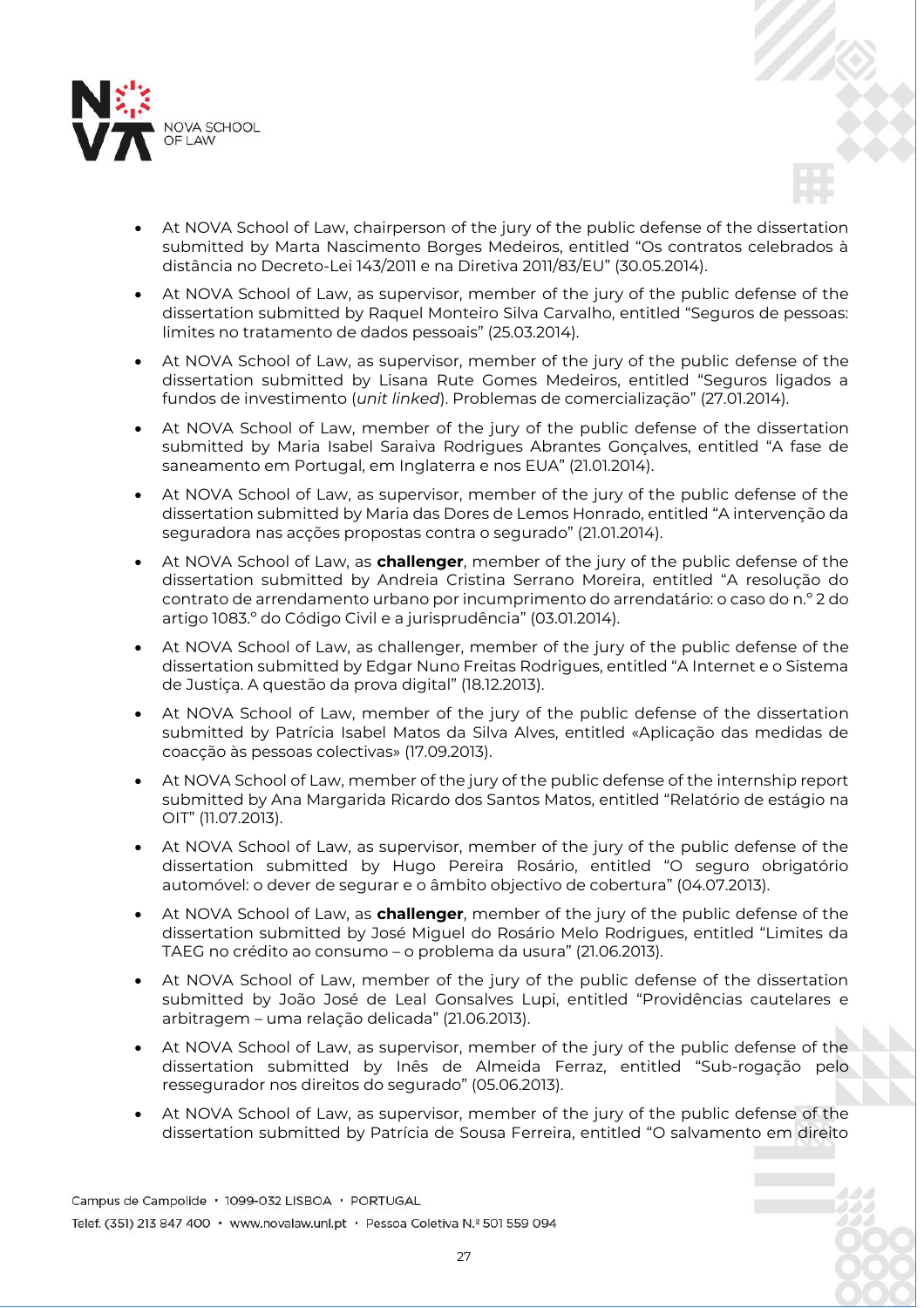



dos seguros. Reflexão sobre o ónus de afastamento e mitigação dos danos ocasionados pelo sinistro no âmbito do dever geral de cooperação das partes na vigência do contrato de seguro" (15.05.2013).

- At **ISCAD**, as **external challenger**, member of the jury of the public defense of the dissertation submitted by Maria Fernanda da Conceição Correia da Silva Santos, entitled "A venda executiva. Considerações sobre a ação executiva, o papel do agente de execução e modalidades de venda. A natureza jurídica da venda executiva" (24.01.2013).
- At NOVA School of Law, as **challenger**, member of the jury of the public defense of the dissertation submitted by Helder Fernando Mendeiros Mourato, entitled "O contrato de swap de taxa de juro e um caso de desequilíbrio contractual" (15.11.2012).
- At NOVA School of Law, as **challenger**, member of the jury of the public defense of the dissertation submitted by Tito Nuno Ferreira Rodrigues, entitled "As vendas associadas nos contratos de crédito à habitação" (submission withdrawn; defense originally scheduled to take place on 08.11.2012).
- At NOVA School of Law, as supervisor, member of the jury of the public defense of the internship report submitted by Sandra Isabel Neves Duarte, entitled "A vida na ALICO" (19.04.2012).
- At NOVA School of Law, as **challenger**, member of the jury of the public defense of the dissertation submitted by Sara Cascais Palmeirim Castanho, entitled "Deveres précontratuais nos contratos com os consumidores em Portugal e no Reino Unido" (submission withdrawn; defense originally scheduled to take place on 12.04.2012).
- At NOVA School of Law, as **challenger**, member of the jury of the public defense of the dissertation submitted by Bruno Filipe Rocha de Oliveira Ferreira, entitled "O sigilo bancário: deveres do banco perante os clients" (22.11.2011).
- At NOVA School of Law, as supervisor, member of the jury of the public defense of the dissertation submitted by Ana Filipa Nunes Sabrosa, entitled "As relações entre os mediadores de seguros e as empresas de seguros: a sua natureza jurídica" (20.12.2010).
- At NOVA School of Law, member of the jury of the public defense of the dissertation submitted by David Francisco Marcão Taipas de Ferreira Marques, entitled "Distinção entre as acções nominativas e ao portador. O caso das acções escriturais" (16.12.2010).
- At NOVA School of Law, as supervisor, member of the jury of the public defense of the dissertation submitted by Maria Sofia Lopes Caraças Centeno Duarte, entitled "Os deveres de informação do segurado" (13.09.2010).
- At NOVA School of Law, member of the jury of the public defense of the dissertation submitted by Fábio de Jesus Loureiro, entitled "A protecção dos credores das sociedades comerciais e a eficácia externa das obrigações" (15.06.2010).
- At NOVA School of Law, as **challenger**, member of the jury of the public defense of the dissertation submitted by Maria Francisca Rasquilho Vidal Saragoça Teixeira Duarte, entitled "A compra e venda de bens futuros e os futuros de bolsa sobre mercadorias. Natureza jurídica" (10.05.2010).

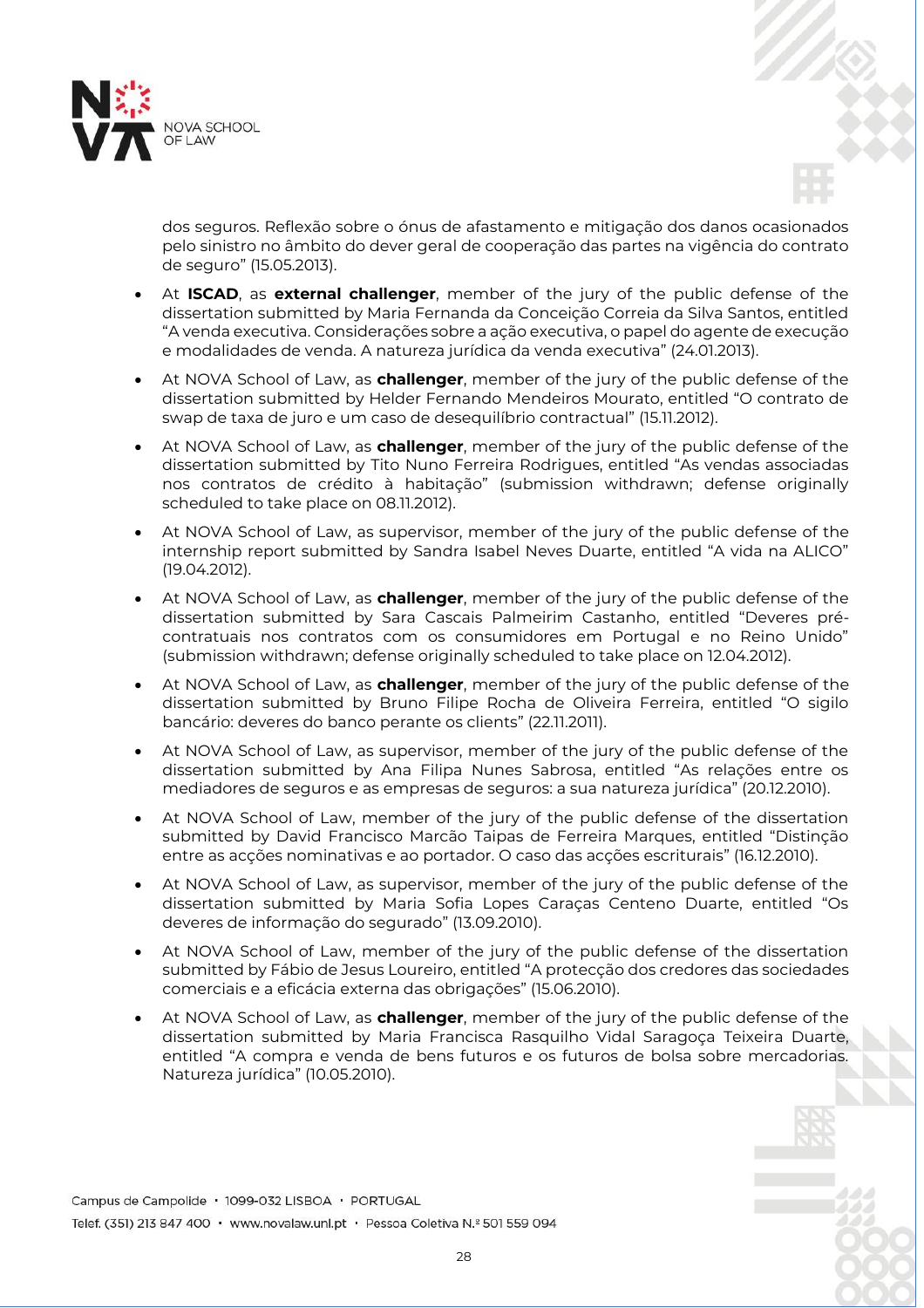



# **Master's degrees (pre-Bologna):**

 At the **Law School of the Portuguese Catholic University**, Oporto branch, as **external challenger**, member of the jury of the public defense of the dissertation submitted by Ricardo Jacinto Pedro João, entitled "Do dever pre-contratual de informação do tomador do seguro no novo regime do contrato de seguro (dos seus limites)" (10.12.2010).

# **RESEARCH SUPERVISION**

## **PhD dissertations (Bologna 3rd Study Cycle):**

- Currently supervises three doctoral theses at NOVA School of Law:
	- Joana Campos Carvalho: "Sharing economy: a contratação através de plataformas na internet" (thesis project approved on 20.12.2016) [Translation: Sharing economy: contracting through online platforms].
	- Eleanor Lumsden: "Disruptive finance: a comparative study of tech innovation and inclusive reform in the emerging world" (currently finalising the thesis project).
	- Patrícia Assunção Soares: "Contrato de seguro: o impacto da tecnologia na formação do contrato e no apuramento da responsabilidade pré-contratual" (currently writing the thesis project) [Translation: Insurance contract: impact of technoogy in the formation of the contract and in the finding of pre-contractual liability].
- Supervised an individual research internship at NOVA School of Law of a doctoral candidate from the **School of Law of the Rio de Janeiro State University**, in Brazil:
	- João Marcelo Sant'Anna da Costa: "A propriedade urbana na economia do compartilhamento: moradia como serviço nas *smart cities*" (thesis project approved on 20.10.2021) [Translation: "Urban property in the sharing economy: residence as a service in smart cities"].

# **Master's dissertations (Bologna 2nd Study Cycle):**

- Currently supervises several master's dissertations at NOVA School of Law.
- Supervised, at NOVA School of Law, the dissertation submitted by Joana Rita Estêvão Sal Monteiro, entitled "O Regime de Responsabilidade Civil em Acidentes com Veículos com Nível 5 de Automação" (submitted on 18.10.2021).
- Supervised, at NOVA School of Law, the dissertation submitted by Vinícius de Vilhena Cota Moura, entitled "O seguro de responsabilidade civil de administradores (D&O Insurance) à luz do Direito Brasileiro" (approved on 08.05.2020).
- Supervised, at NOVA School of Law, the dissertation submitted by Adriana Sofia Araújo de Babo, entitled "A designação beneficiária e os herdeiros legais no contrato de seguro de vida" (approved on 29.09.2020).
- Supervised, at NOVA School of Law, the dissertation submitted by Nguyen Thi Thao Duyen, entitled "Bancassurance and the new EU Insurance Distribution Directive: difficulties faced by banks when selling insurance products" (approved on 20.04.2020).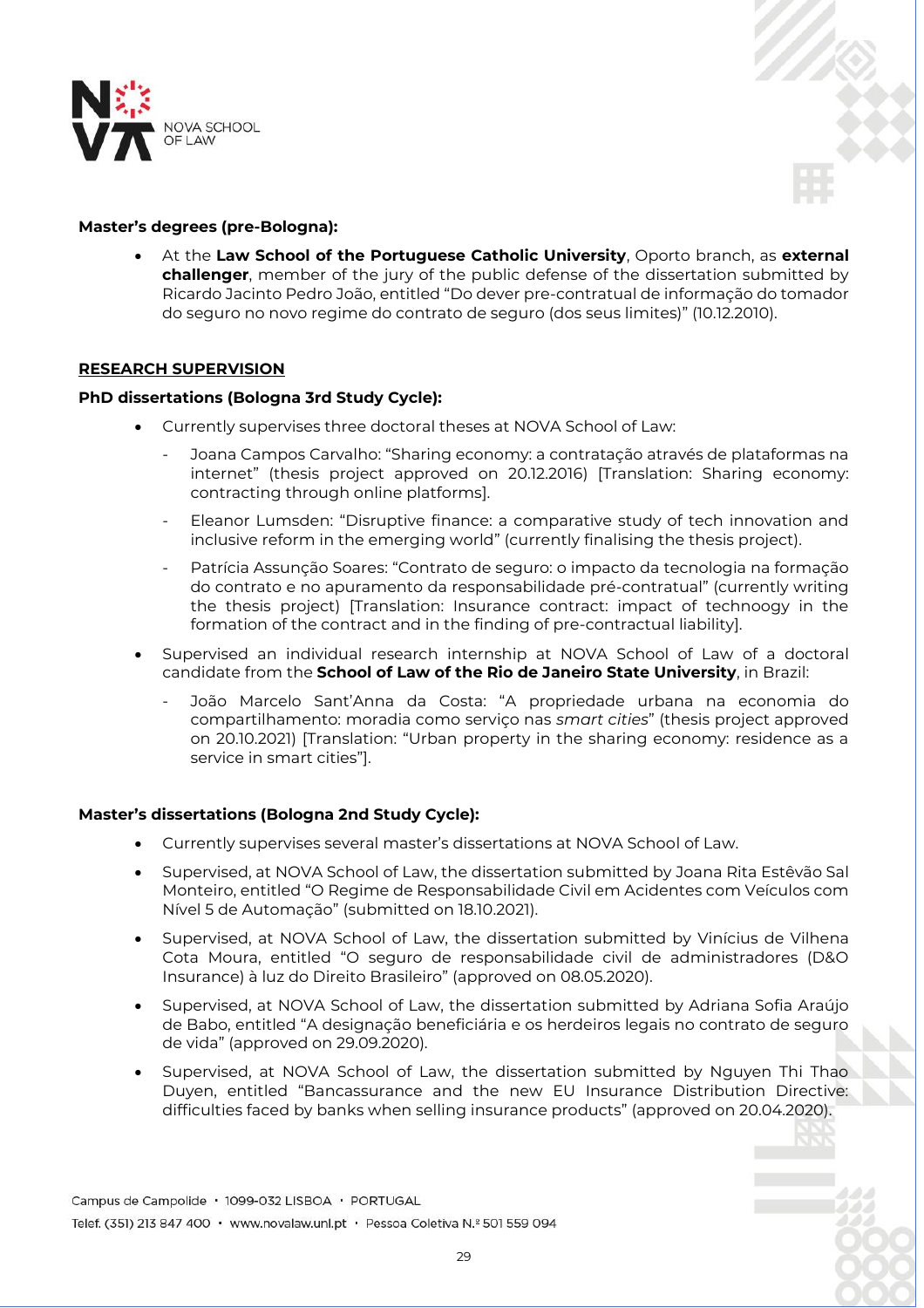

- Supervised, at NOVA School of Law, the dissertation submitted by Inês Correia Diniz Saldanha Serra, entitled "A insolvência de seguradoras à luz do Solvência II" (approved on 23.03.2020).
- Supervised, at NOVA School of Law, the dissertation submitted by Patrícia Andreia Assunção Soares, entitled "Os seguros de responsabilidade civil de base reclamação (*claims made*) e os desafios da sua aplicação: o caso da responsabilidade ambiental" (approved on 02.07.2019), awarded the **Dr. ISAAC HALPERIN Academic Excellence Prize** by CILA, the Ibero-Latin-American Comittee of the International Insurance Law Association (August 2019).
- Supervised, at NOVA School of Law, the dissertation submitted by Tânia Isabel de Matos Rodrigues, entitled "A prescrição nos seguros de responsabilidade civil de base reclamação" (approved on 25.03.2019).
- Supervised, at NOVA School of Law, the dissertation submitted by Francisco Corte Real Trabulo Novais, entitled "A cláusula compromissória de mediação: fronteira entre a eficácia obrigacional do contrato e o princípio da voluntariedade do processo de mediação" (approved on 18.06.2018).
- Supervised, at NOVA School of Law, the dissertation of José Pedro Oliveira Marcelino, entitled "Legitimidade e limites do reembolso societário no contexto do *D&O insurance*" (approved on 15.03.2018).
- Supervised, at NOVA School of Law, the dissertation of Tomás Nestor Rodrigues de Paiva Rosado, entitled "O seguro D&O em Portugal: da teoria à sua aplicação prática. A distribuição do capital Seguro" (approved on 15.03.2018).
- Supervised, at the **Law School of the Portuguese Catholic University**, Lisbon branch, the dissertation of Margarida Maria Nunes da Silva Telo Rasquilha, entitled "(Lei que proíbe) a discriminação em razão da deficiência e da existência de risco agravado de saúde na atividade seguradora" (approved on 24.01.2018).
- Supervised, at NOVA School of Law, the dissertation of Vânia Raquel Fernandes Dias, entitled "Garantia bancária autónoma. Operação bancária: neutra ou ativa?" (approved on 12.12.2017).
- Supervised, at NOVA School of Law, the dissertation of Francisco Correia Monteiro Cabral Campello, entitled "As posições jurídicas do banco organizador e líder numa operação de crédito sindicado" (approved on 10.11.2017).
- Supervised, at NOVA School of Law, the dissertation of Mariana Sofia Silva Antunes, entitled "Dos conflitos de interesses no setor bancário: as declarações prestadas pelo banco no âmbito da recomendação de investimento" (approved on 27.07.2017).
- Supervised, at NOVA School of Law, the dissertation of Ana Breitenfeld Granadeiro, entitled "O abuso de informação privilegiada (*insider trading*): análise dos pressupostos do tipo legal à luz do artigo 378.º Cod. VM" (approved on 19.10.2015).
- Supervised, at NOVA School of Law, the dissertation of Patrícia Alexandra Mendes Pereira, entitled "Crédito documentário. Da aplicação da proibição do pacto comissório à venda pelo banco emitente" (approved on 08.10.2015).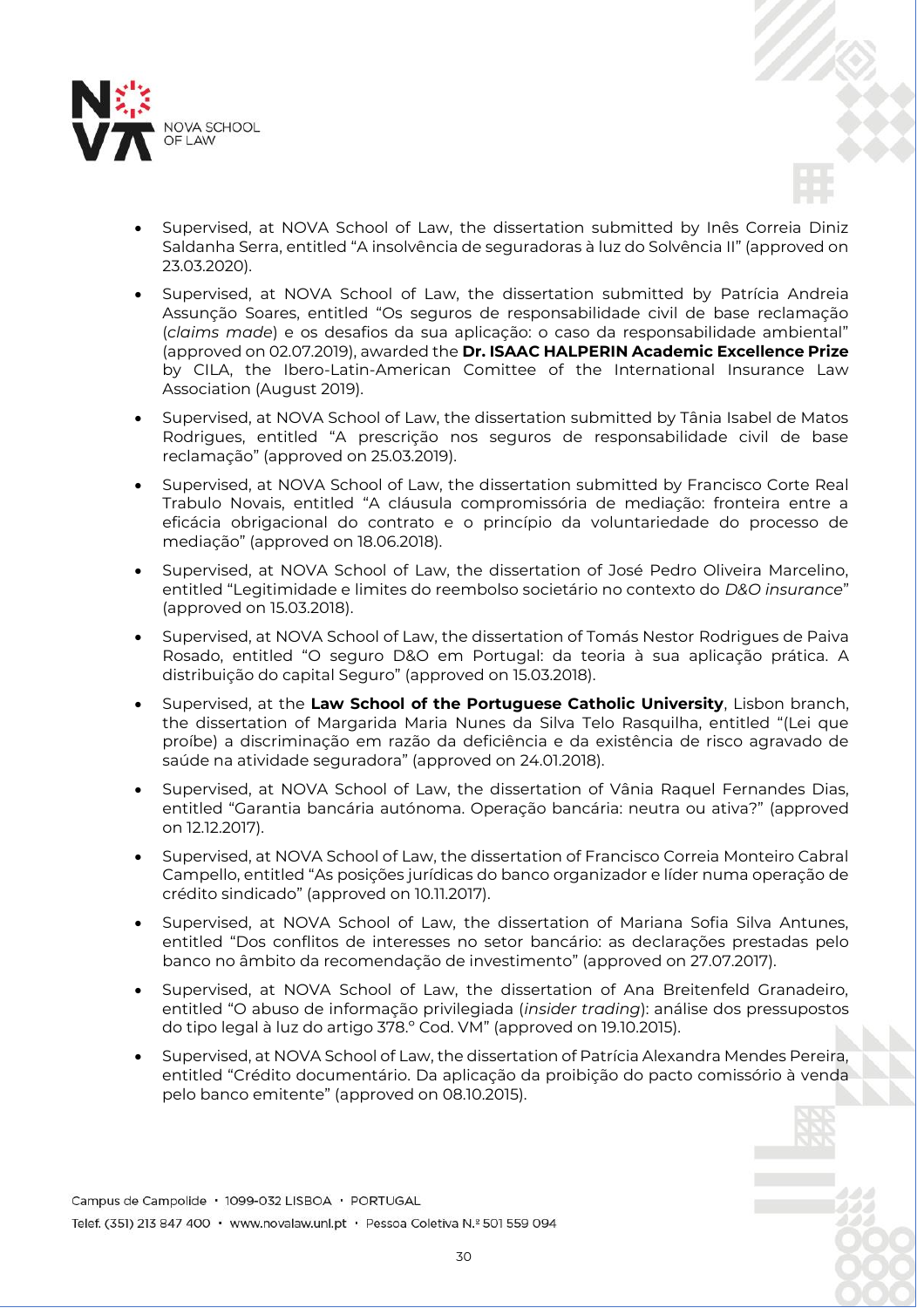



- Supervised, at NOVA School of Law, the dissertation of Liliane Andreia Sousa Rafael, entitled "A obrigação alimentar – do berço à formação profissional" (approved on 23.09.2015).
- Supervised, at NOVA School of Law, the dissertation of Daniel Fernandes Semedo, entitled "A restrição ao sigilo bancário decorrente do regime de branqueamento de capitais: ponderação de interesses" (approved on 23.06.2015).
- Supervised, at NOVA School of Law, the dissertation of Maria Carolina dos Santos Gomes França Barreira, entitled "*Home banking*. A repartição dos prejuízos decorrentes de fraude informática" (approved on 10.04.2015).
- Supervised, at NOVA School of Law, the dissertation of Marco António de Oliveira Prazeres, entitled "Sobre a Concorrência do Trespassante de Estabelecimento Comercial. Estudo de Direito Privado" (approved on 07.01.2015).
- Supervised, at NOVA School of Law, the dissertation of Waldemar Eduardo Jesus, entitled "Cessão da garantia bancária autónoma: uma reflexão à luz do Direito Santomense" (approved on 31.07.2014).
- Supervised, at NOVA School of Law, the dissertation of Raquel Monteiro Silva Carvalho, entitled "Seguros de pessoas: limites no tratamento de dados pessoais" (approved on 25.03.2014).
- Supervised, at NOVA School of Law, the dissertation of Lisana Rute Gomes Medeiros, entitled "Seguros ligados a fundos de investimento (*unit linked*). Problemas de comercialização" (approved on 27.01.2014);
- Supervised, at NOVA School of Law, the dissertation of Maria de Lemos Honrado, entitled "A intervenção da seguradora nas acções propostas contra o segurado" (approved on 21.01.2014);
- Supervised, at NOVA School of Law, the dissertation of Hugo Pereira Rosário, entitled "O seguro obrigatório automóvel: o dever de segurar e o âmbito objetivo de cobertura" (approved on 04.07.2013), awarded the Portuguese Insurance Institute Prize for the best research paper on Insurance and Pension Funds Law (2013 edition).
- Supervised, at NOVA School of Law, the dissertation of Inês de Almeida Ferraz, entitled "Sub-rogação pelo ressegurador nos direitos do segurado" (approved on 05.06.2013);
- Supervised, at NOVA School of Law, the dissertation of Patrícia de Sousa Ferreira, entitled "O salvamento em direito dos seguros. Reflexão sobre o ónus de afastamento e mitigação dos danos ocasionados pelo sinistro no âmbito do dever geral de cooperação das partes na vigência do contrato de seguro" (approved on 15.05.2013);
- Supervised, at NOVA School of Law, the dissertation of Ana Filipa Nunes Sabrosa, entitled "As relações entre os mediadores de seguros e as empresas de seguros: a sua natureza jurídica" (approved on 20.12.2010);
- Supervised, at NOVA School of Law, the dissertation of Maria Sofia Lopes Caraças Centeno Duarte, entitled "Os deveres de informação do segurado" (approved on 13.09.2010).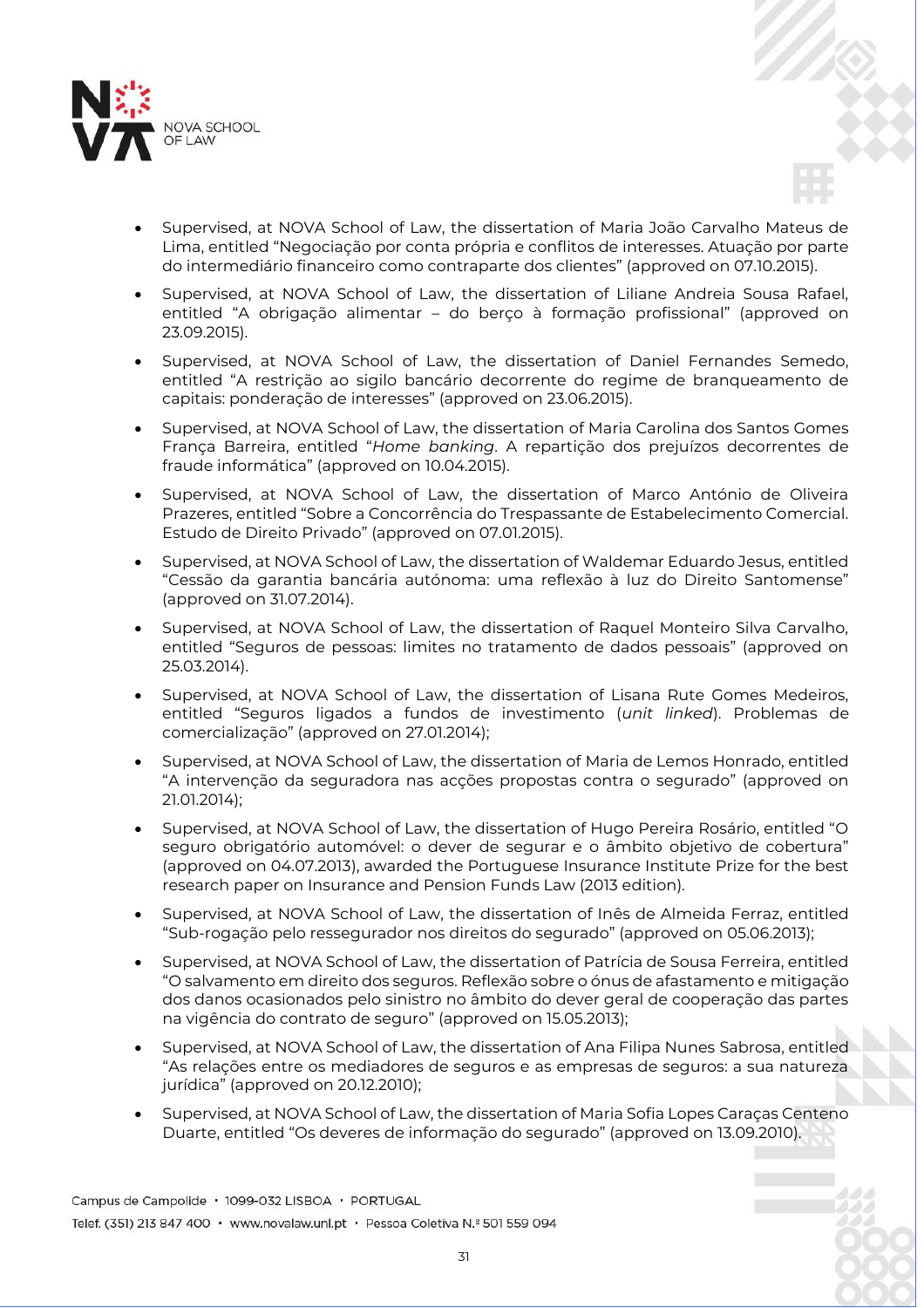



# **Master's internships (Bologna 2nd Study Cycle):**

- Supervised, at NOVA School of Law, the internship of Osvaldina Câmia de Lourdes Gil Cassumba, at the Angolan Alternative Dispute Resolution Center (report approved on 21.10.2019).
- Supervised, at NOVA School of Law, the internship of Francisca Faria Lopes, at the Lisbon Court of Justice (report approved on 30.09.2019).
- Supervised, at NOVA School of Law, the internship of Ana Rita Moura Neves de Matos de Cadima Carvalho, at MDS (report approved on 01.02.2019).
- Supervised, at NOVA School of Law, the internship of Mariana Martins da Cruz Justo, at MDS (report approved on 06.12.2018).
- Supervised, at NOVA School of Law, the internship of Filipa Lagoa Valadares Moreira, with the Lisbon Justices of the Peace (report approved on 13.09.2017).
- Supervised, at NOVA School of Law, the internship of Ana Laura Faustino Miranda, with the Odivelas Justices of the Peace (report approved on 14.06.2017).
- Supervised, at NOVA School of Law, the internship of Ana Teresa Martins de Amorim Vasconcelos Carvalho, which took place between 15.09.2014 and 15.03.2015 at the Portuguese Securities Market Commission ("CMVM") (report approved on 22.05.2015).
- Supervised, at NOVA School of Law, the internship of Soraia Filipa Pereira Cardoso, which took place between 17.11.2014 and 27.03.2015 at Caixa Geral de Depósitos (report approved on 20.05.2015).
- Supervised, at NOVA School of Law, the internship of Vanessa Cristina Trindade Bruno, which took place between 22.09.2014 and 22.12.2014 with the Lisbon Justices of the Peace (report approved on 07.04.2015).
- Supervised, at NOVA School of Law, the internship of Andreia Isabel Ventura de Brito, which took place between 19.08.2013 and 15.01.2014 at *Axa Portugal – Companhia de Seguros, S.A.* (report approved on 21.10.2014).
- Supervised, at NOVA School of Law, the internship of Sandra Isabel Neves Duarte, which took place between 26.04.2010 and 27.08.2010 at *American Life Insurance Company*, Sucursal em Portugal («ALICO») (report approved on 19.04.2012).

# **Master's work projects (Bologna 2nd Study Cycle):**

 Supervised, at NOVA School of Law, a work project concluding the Themis Network Mobility Programme at the Univ. Vienna submitted by Mariana Nunes dos Santos, entitled "O impacto da inteligência artificial no setor segurador: quando os algoritmos discriminam" (approved on 13.01.2021).

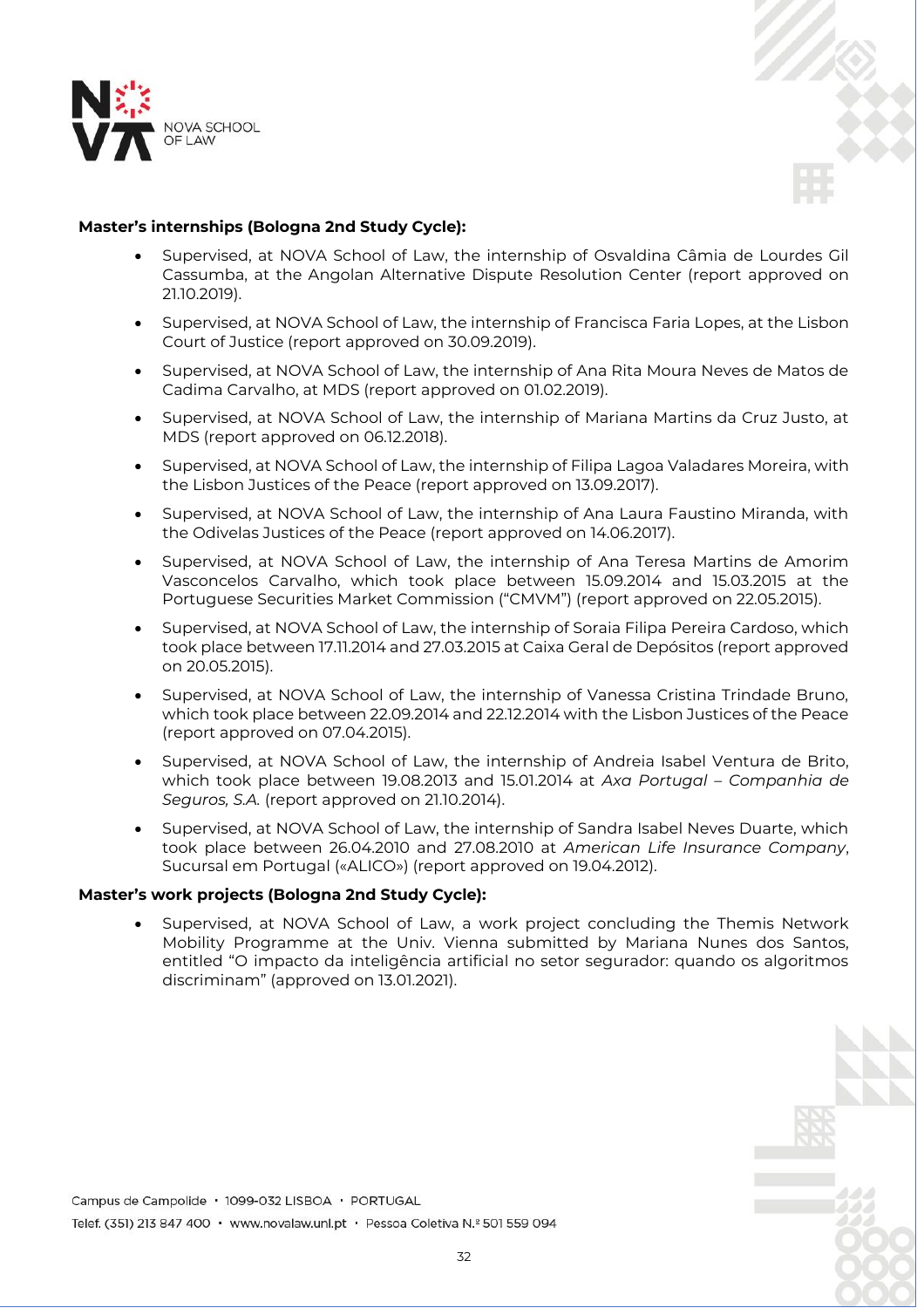# **IOVA SCHOOL**

# **FURTHER ACADEMIC ACTIVITY**

# **Management:**

# **Since September 2018 NOVA School of Law**

 **Vice-Dean** of the School of Law, under the leadership of Dean Mariana França Gouveia (term of office: 2018-2022).

# **Participation in bodies or committees within the School or the University (only the most relevant are listed):**

| <b>Since October 2018</b>  |                                                     | <b>NOVA School of Law</b>      |
|----------------------------|-----------------------------------------------------|--------------------------------|
| $\bullet$                  | Member of NOVA School of Law's Management Council.  |                                |
| <b>Since February 2012</b> |                                                     | <b>NOVA School of Law</b>      |
| $\bullet$                  | Member of NOVA School of Law's Scientific Council.  |                                |
| Since March 2013           |                                                     | <b>NOVA School of Law</b>      |
| $\bullet$                  | Member of NOVA School of Law's Pedagogical Council. |                                |
| <b>Since May 2012</b>      |                                                     | <b>NOVA University, Lisbon</b> |
| $\bullet$                  | Member of the NOVA Doctoral School Committee.       |                                |
| Since March 2013           |                                                     | <b>NOVA School of Law</b>      |
| $\bullet$                  | Member of NOVA School of Law's Flectoral Committee. |                                |

# **Since May 2013 NOVA School of Law**

 Member of the Selection Committee of NOVA School of Law's PhD in Law – Bologna 3rd Study Cycle, and of the research and PhD studentships to grant within this **FCT** funded PhD Programme.

# **March 2013 to September 2018 NOVA School of Law**

Member of NOVA School of Law's School Council.

# **Since February 2012 NOVA School of Law**

 Selected other positions: member of the jury for the appreciation of credit attribution requests (Bologna 1st Study Cycle); the jury for the appreciation of reenrolment and transfer requests (Bologna 1<sup>st</sup> Study Cycle); the selection committee of applications from holders of higher education degrees (Bologna 1st Study Cycle); the selection committee of applications from international students (Bologna 1st Study Cycle); the jury for the appreciation of credit attribution requests (Bologna 2<sup>nd</sup> Study Cycle – Master in Law and Financial Markets); the selection committee (Bologna  $2^{nd}$  Study Cycle – Master in Law and Financial Markets); the jury for the appreciation of credit attribution requests (Bologna 2<sup>nd</sup> Study Cycle – Master in Law: Forensic and Arbitration); the selection committee (Bologna 2<sup>nd</sup> Study Cycle – Master in Law: Forensic and Arbitration); the jury for the appreciation of credit attribution requests (Bologna 3<sup>rd</sup> Study Cycle – PhD in Law).



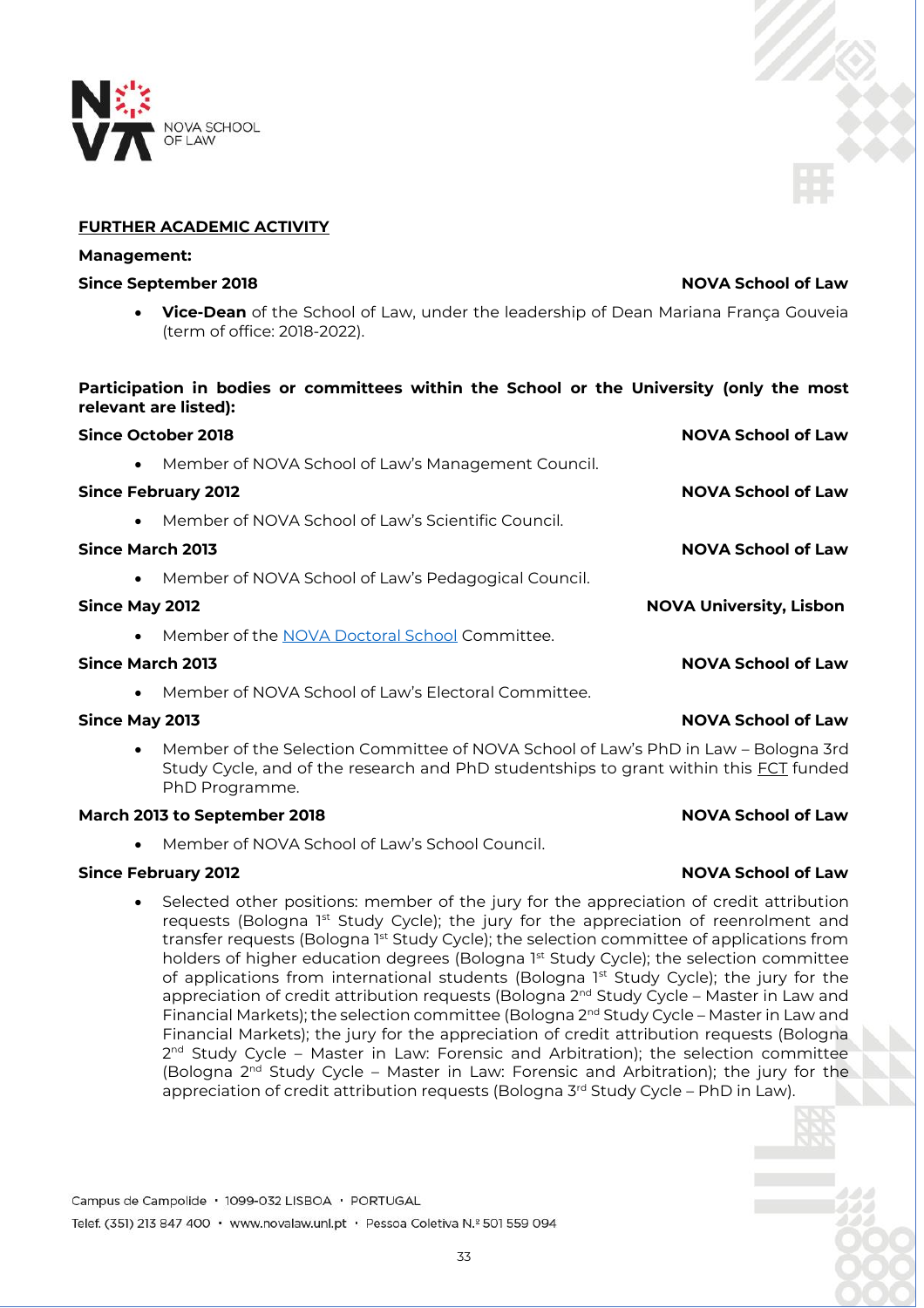

# **Positions held in other higher education institutions:**

# **Academic Year of 2001/2002 University of Oxford**

# **Student Disciplinary Panel**

 Appointed to this body of the University of Oxford, in charge of administering disciplinary sanctions in cases of student misconduct of a more serious nature referred to it by the Proctors of the University.

## **March 2000 to March 2001 Worcester College, Oxford**

# **MCR Welfare and Women's Officer**

 Elected for three consecutive terms of office to the college's Middle Common Room Committee, acting as a representative of the graduate student community in general and of the female student community in particular on matters relating to the students' physical and emotional well-being and organizing social events and discussions. In that capacity, moderated a discussion panel in the event *Breaking Through the Glass Ceiling*, which brought together female students and former students of Worcester College.

# **Student Representative**

 Elected by her class as student representative before the Law School's Student Association (AAFDL)

# **Participation in bodies of scientific publications, juries of scientific awards, and juries for the granting of scholarships:**

### **Since March 2021 Elsevier**

 Integrates the pool of peer reviewers/ referees of the *[Journal](https://www.journals.elsevier.com/journal-of-co-operative-organization-and-management) of Co-operative Organization and Management*.

# **Since August 2019 Geneva Association/ Palgrave Macmillan**

 Integrates the pool of peer reviewers/ referees of *The [Geneva Papers on Risk and](https://www.palgrave.com/gp/journal/41288)  Insurance – [Issues and Practice](https://www.palgrave.com/gp/journal/41288)*.

### **Since January 2019 Edizioni Scientifiche Italiane**

 Integrates the pool of peer reviewers/ referees of the scientific journal *[Diritto del Mercato](https://www.edizioniesi.it/pubblicazioni/riviste/diritto_-_riviste/diritto-mercato-assicurativo-finanziario.html)  [Assicurativo e Finanziario](https://www.edizioniesi.it/pubblicazioni/riviste/diritto_-_riviste/diritto-mercato-assicurativo-finanziario.html)* (DIMAF).

## **Since September 2018 Blook**

 Member of the Editorial Board of *[Revista de Direito Financeiro e dos Mercados de](https://rdfmc.blook.pt/)  [Capitais](https://rdfmc.blook.pt/)* [Translation: Journal of Financial and Capital Markets Law].

# **Since December 2017** Superintendent and the state of the state of the state of the Springer Springer

 Member of the Editorial Board of the *[AIDA Europe Research Series on Insurance Law and](https://www.springer.com/series/16331)  [Regulation](https://www.springer.com/series/16331)*.

Campus de Campolide · 1099-032 LISBOA · PORTUGAL

Telef. (351) 213 847 400 · www.novalaw.unl.pt · Pessoa Coletiva N.º 501 559 094



# **September 1994 to July 1997 University of Lisbon Law School**

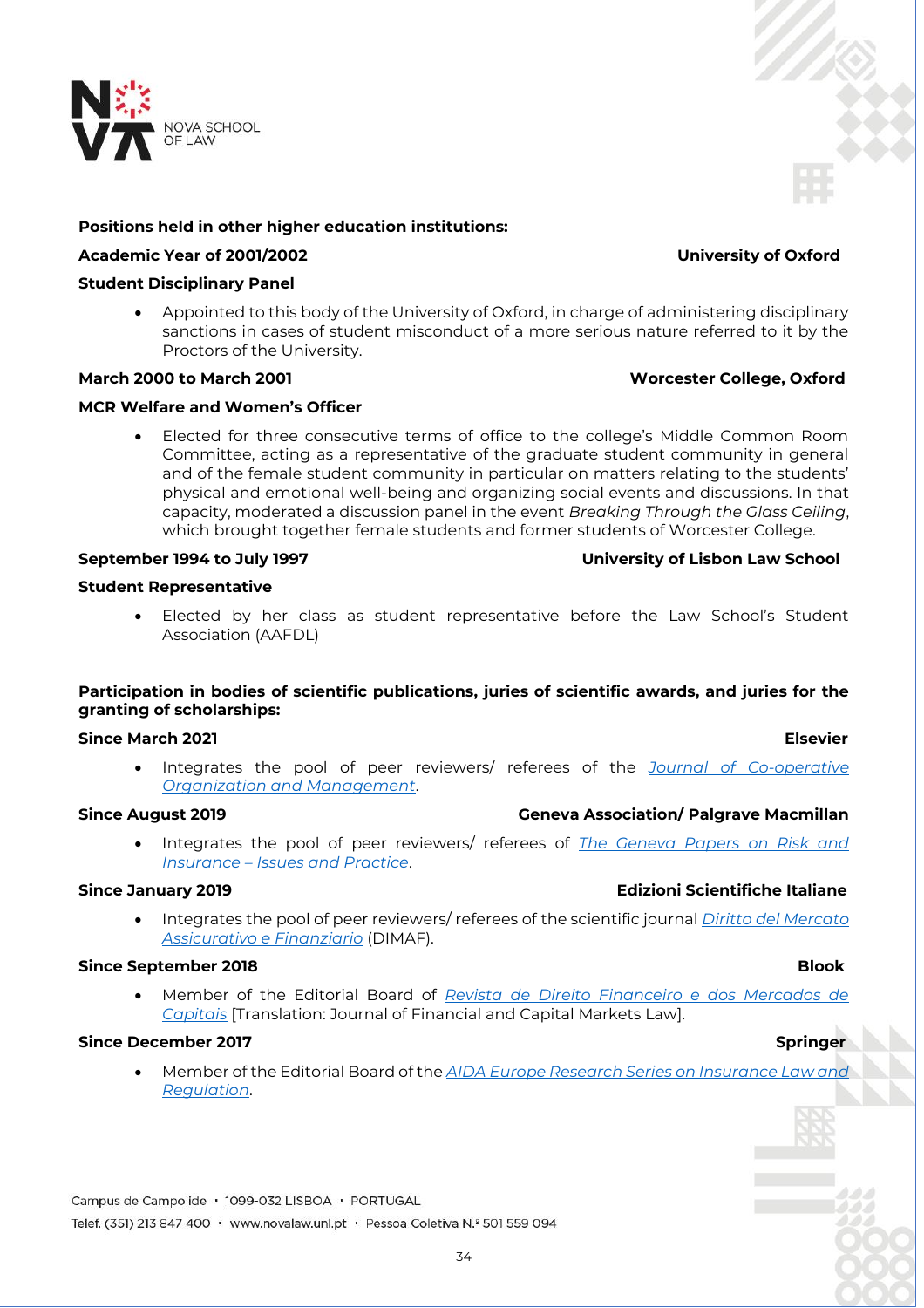

# **2016 and 2017 Foundation for Science and Technology**

Member of the Law Evaluation Panels: 2017 [FCT](http://www.fct.pt/) Call for Individual PhD Studentships and 2016 [FCT](http://www.fct.pt/) Call for Individual PhD Studentships and Post-doctoral Fellowships.

# **December 2013 to May 2014 Foundation for Science and Technology**

• Member of the Political Science and Law Evaluation Panel: 2013 [FCT](http://www.fct.pt/) Call for Individual PhD Studentships and Post-doctoral Fellowships**.**

# **January to December 2013 Portuguese Insurance Institute**

 Member of the jury which evaluated applications to the award granted by the Insurance and Pension Funds Supervisory Authority, then called Portuguese Insurance Institute, to the best research work in the Law of Insurance and Pension Funds submitted by a student of NOVA School of Law.

# **Participation in organizations or networks of a scientific nature:**

# **Since 2004 AIDA Portugal**

- Since October 2019: member of the Executive Committee of [AIDA Europe,](https://aidainsurance.org/regional-groupings/aida-europe) the European regional grouping within the International Insurance Law Association (AIDA), with its headquarter in Zurich, Switzerland. Since November 2020, also a member of AIDA Europe's Scientific Committee.
- Since January 2019: member of the Presidential Council of the International Insurance [Law Association](https://aidainsurance.org/) (AIDA).
- President of the [Portuguese Chapter](http://www.aida-portugal.org/) of the International Insurance Law Association (AIDA) since December 2018. Previously: member of the Board of Directors and Executive Committee between June 2015 and December 2018; member of the Scientific Board between May 2011 and June 2015.

# **Since December 2018 European Law Institute**

Fellow of the [European Law Institute.](https://europeanlawinstitute.eu/hubs-sigs/sigs/insurance-law-sig/) Member of its Insurance Law Special Interest [Group.](https://europeanlawinstitute.eu/hubs-sigs/sigs/insurance-law-sig/)

# **Since March 2012 ICC Portugal**

 Chairperson of the Portuguese Chapter of the International Chamber of Commerce's [Commercial Law and Practice Commission](http://www.iccwbo.org/about-icc/policy-commissions/commercial-law-and-practice/) since January 2017, and a member of this Commission since March 2012. Member of the working groups *EU Contract Law – Digital Sales*, *Online B2C General Conditions of Sale* and *Incoterms® 2020*. The Commission is internationally chaired by Professor Fabio Bortolotti.

# **Since 2002 Oxford Law Alumni**

 Member of the network *Oxford Law Alumni* since her conclusion of the *MPhil in Law* at Oxford University, she is also a founding member of *Oxford Women in Law (OWL)*, created in 2014.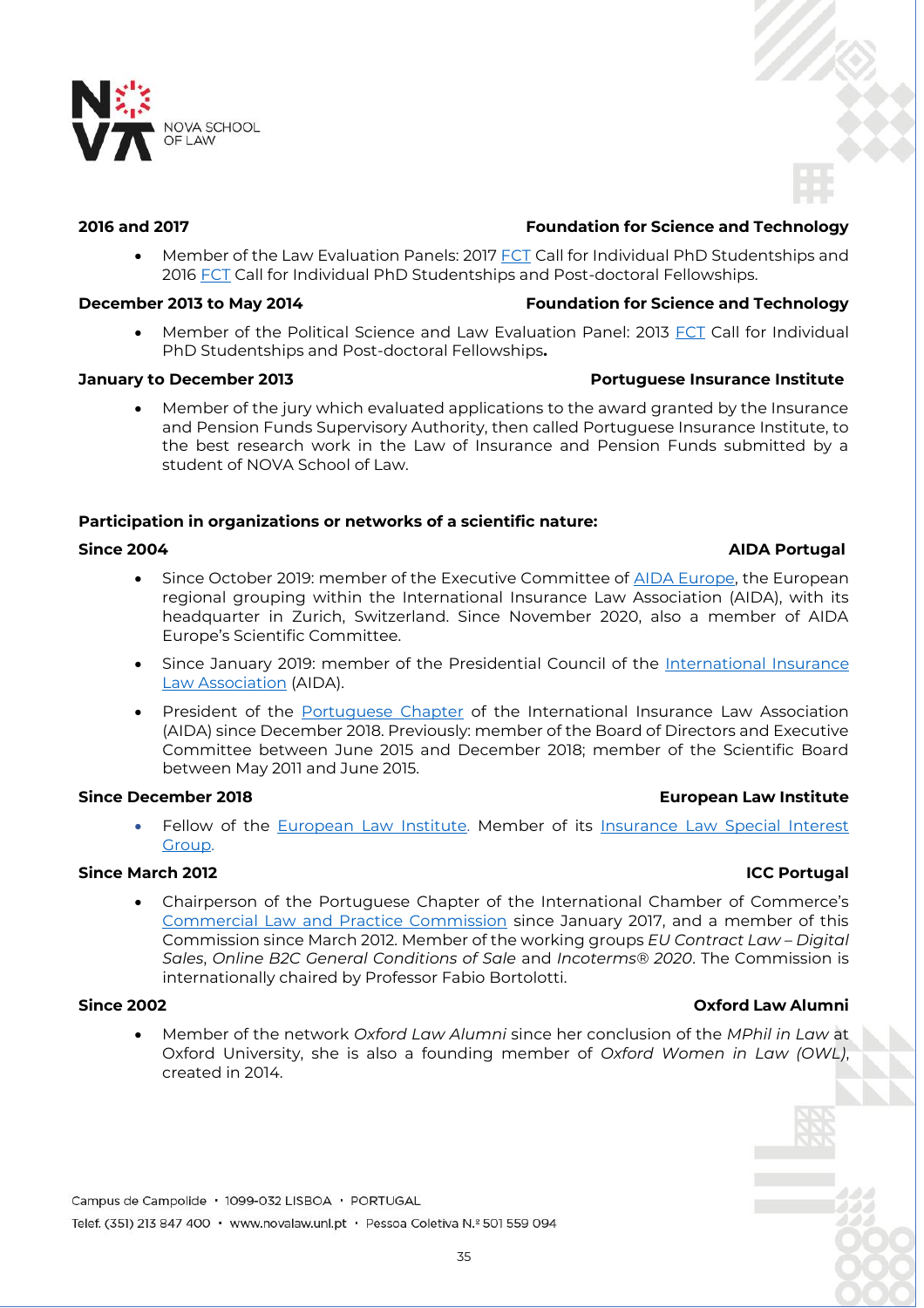

# **Participation in the assessment processes of higher education institutions:**

# **Since June 2019 A3ES**

 Appointed by the [Portuguese Agency for Assessment and Accreditation of Higher](https://www.a3es.pt/)  [Education](https://www.a3es.pt/) (A3ES) as chairperson or member of the external assessment committee of new or functioning study cycles, after an initial training session which took place on 06.06.2019.

# **Services rendered to the community/ science communication activities:**

# **Participation in juries:**

# **May 2017 Centre for Judiciary Studies**

 Member of the jury of the oral exams and curricular evaluation of candidates to the professional access to the 33<sup>rd</sup> Initial Training Course of Magistrates for the Judicial Courts (Announcement 4824-A/2017, published on DR 85, 2nd Series, of 03.05.2017).

# **June and July 2016 Center for Judiciary Studies**

 Member of the jury of the oral exams and curricular evaluation of candidates to the professional access to the 32<sup>nd</sup> Initial Training Course of Magistrates for the Judicial Courts (Announcement 7188-B/2016, published on DR 108, 2nd Series, of 06.06.2016).

# **September 2013 NOVA School of Law**

 Member of the Final Evaluation Panel of the III Internship Program for Enforcement Agents.

# **Other services rendered to the community:**

# **Since November 2018 Jurisnova**

 Chairwoman of the General Assembly of Jurisnova, a private non-profit association whose purpose is to promote and carry out initiatives that contribute to the development of NOVA School of Law and establish and deepen the ties between this school and the legal community, the corporate world and public administration, in the domains of legal research, teaching, training and dissemination of the Law. Previously, between February 2012 and October 2015, member of the Board of Directors of Jurisnova. Frequently collaborates with Jurisnova as a scientific coordinator and/or lecturer of short courses offered to the community by Jurisnova.

# **December 2012 to September 2018 CNIACC**

Part of the panel of arbiters of the National Centre of Information and Arbitration of [Consumer Conflicts.](http://www.arbitragemdeconsumo.org/arbitragem.php)

- **January 2009 General Directorate of Consumers**
	- Co-drafted the bill of what later became Decree-Law 222/2009 of 11 September (on life insurance related to housing loans).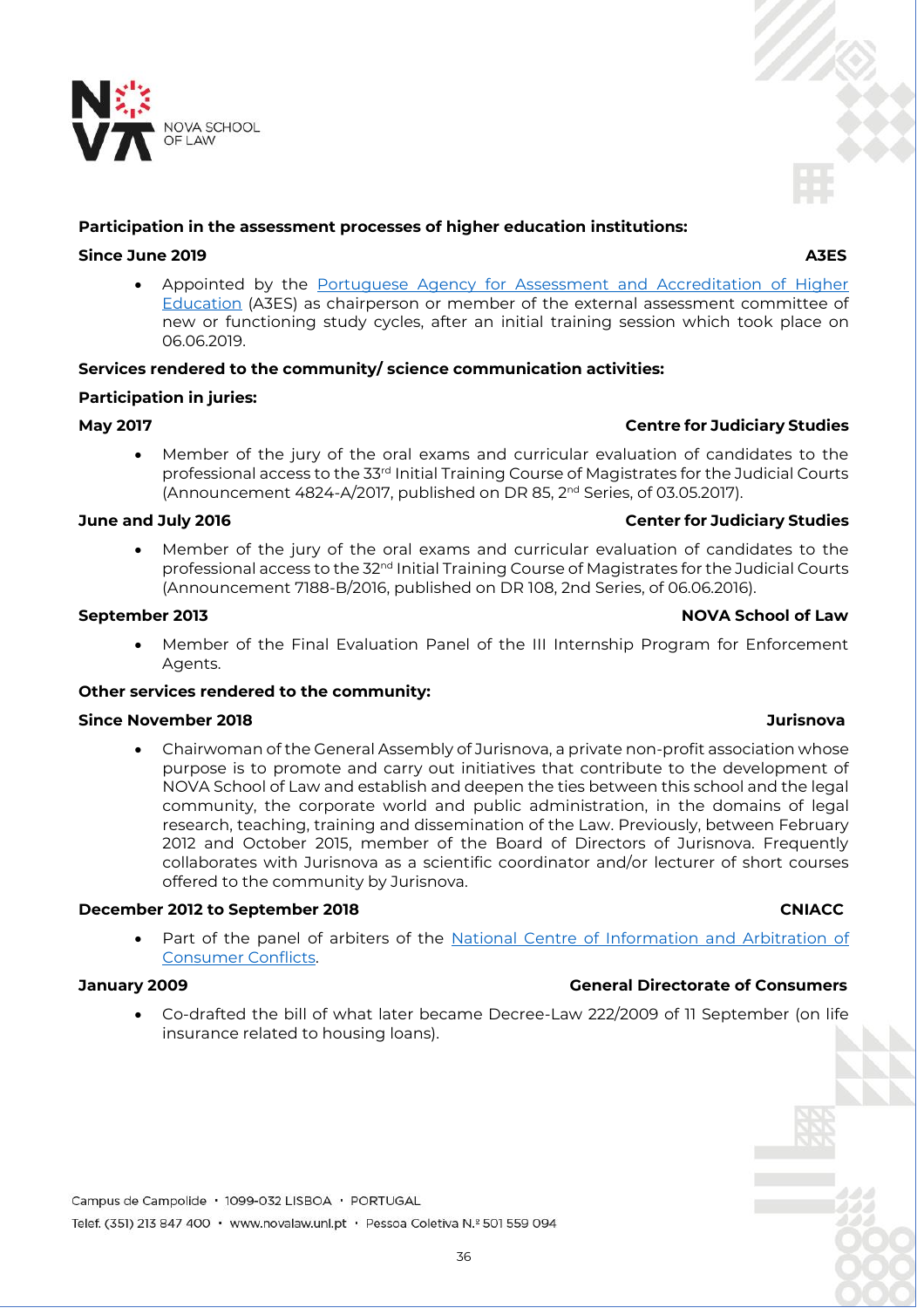

# **November 2007 to May 2008 Portuguese Republic**

# **PJC Secretariat**

 Appointed Secretary to the Permanent Joint Committee on the Cahora Bassa Project, between the Portuguese Republic, the Republic of Mozambique and the Republic of South Africa.

## **Selected public interventions:**

- Forthcoming: Moderator in the AIDA Europe Webinar on **Insurance and Human Rights** (02.12.2021).
- Speaker at the webinar on "Data-Driven Whistleblowing", marking the launch of the NOVA Knowledge Centre for Data-Driven Law (19.10.2021).
- Moderator of the panel entitled "Quando as coisas correm mal, o exemplo do bloqueio do Canal do Suez" [Translation: When things go wrong, the example of the obstruction of the Suez Canal.] within the NOVA School of Law Conference "Compra e venda internacional de mercadorias. A Convenção de Viena no contexto do transporte marítimo internacional" (30.09.2021) [Translation: The International Sale of Goods. The Vienna Convention in the context of international maritime transportation].
- Speaker on the panel entitled D&O Insurance e a Gestão do Inesperado [Translation: "D&O Insurance and Management of the Unexpected"], within AIDA Portugal's webinar "D&O Insurance e Novos Riscos" (23.09.2021) [Translation: "D&O Insurance and New Risks"].
- Moderator of the panel entitled "Inteligência Artificial e Seguros" [Translation: "Artificial Intelligence and Insurance"], within AIDA Portugal's webinar "Seguros e Novas Tecnologias" (20.04.2021) [Translation: "Insurance and New Technologies"].
- Speaker in the webinar on Bills of Exchange, Guarantees and Insurance, organized by the Bragança Delegation of the Oporto Regional Council of the Portuguese Bar Association (12.03.2021).
- Opinion article: "Liberdade de expressão: um princípio nem sempre fácil de [compreender](https://www.publico.pt/2021/03/10/opiniao/noticia/liberdade-expressao-principio-facil-compreender-1953717)" in national newspaper *Público* (10.03.2021) [Translation: "Freedom of speech: a principle not always easy to understand"].
- Opinion article: "[Decisões perigosas](https://www.publico.pt/2020/11/22/ciencia/noticia/decisoes-perigosas-1939769)" in national newspaper *Público* (22.11.2020) [Translation: "Dangerous decisions"].
- Moderated a panel on LGBTQ+ rights within NOVA Law SU's *100 Preconceitos* Conference on 10.11.2020.
- Opinion article:"[Coronavírus: o papel das seguradoras](https://www.publico.pt/2020/03/16/economia/opiniao/coronavirus-papel-seguradoras-1907630)" in national newspaper *Público* (16.03.2020) [Translation: "Coronavirus: the role of insurers"].
- Moderated a panel on gender equality in education within a HeForShe Conference at NOVA University, Lisbon (15.02.2020).
- Interviewed by online news channel [ECOseguros](https://eco.sapo.pt/entrevista/margarida-rego-o-mercado-e-dominado-pelas-resseguradoras/) (28.07.2019).
- Opinion article: "[A contratação de seguros além-fronteiras](https://eco.sapo.pt/opiniao/o-impacto-de-um-contrato-de-seguro-por-cada-membro-da-ue/)" in online news channel ECOseguros (04.07.2019).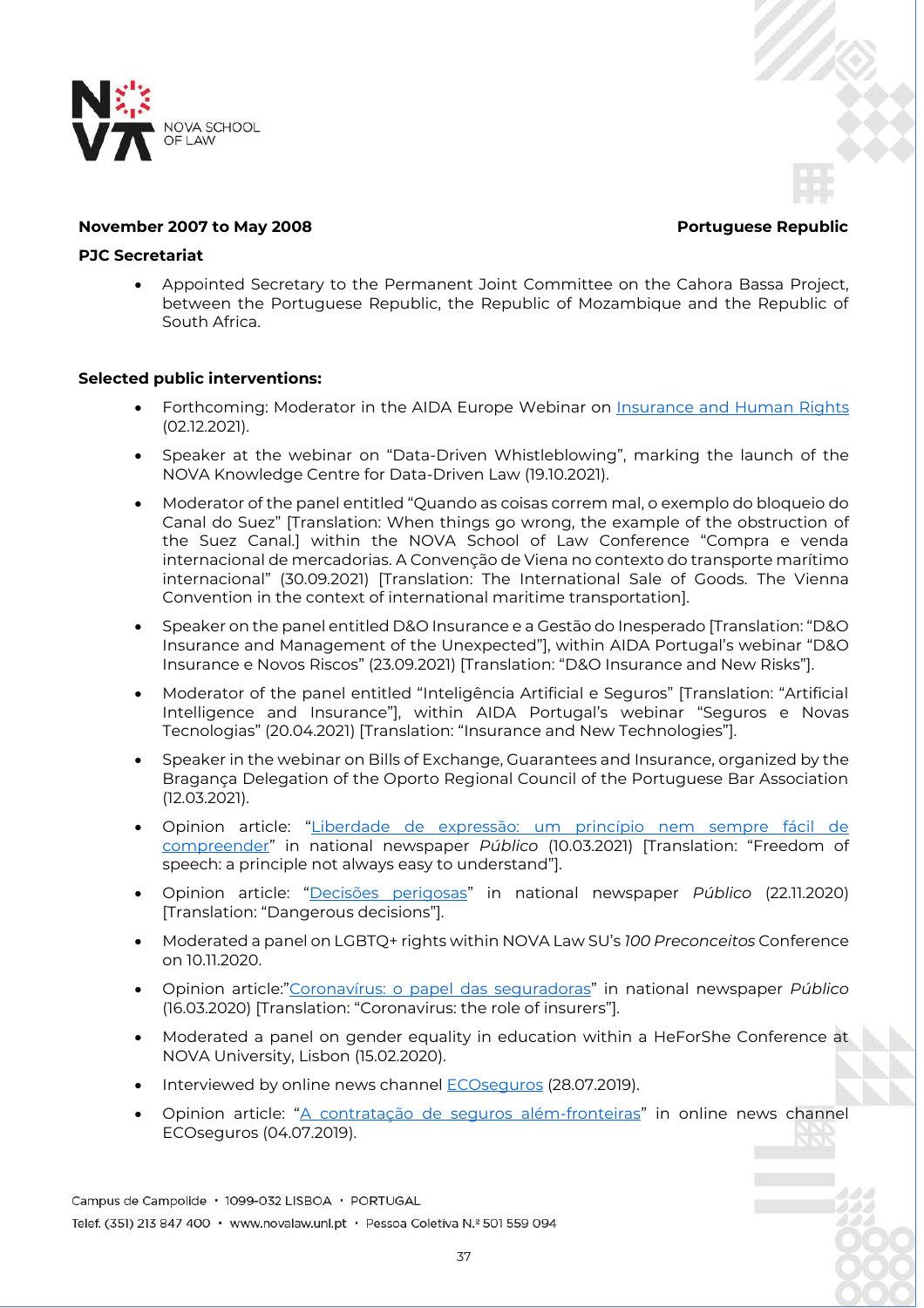

- International Law Office briefing: "Implementation of EU Insurance Distribution [Directive](https://www.mlgts.pt/xms/files/v1/Publicacoes/Artigos/2018/Implementation_of_EU_Insurance_Distribution_Directive.pdf)" (24.07.2018).
- Guest speaker on TSF's [Dinheiro Vivo](https://www.dinheirovivo.pt/economia/margarida-lima-rego-a-confianca-no-sistema-e-fundamental-12791648.html) (09.06.2018).
- Opinion article: "[Pode a linguagem inclusiva de género ser promotora de mudança do](http://boletim.oa.pt/oa-10/actualidade-em-debate?fbclid=IwAR1U2pT2FiRY-2XOn7YIxpIdFFnPsPI-uwI9V0jBv8H1Tc2pLVa-fdBLE0s)  [comportamento social](http://boletim.oa.pt/oa-10/actualidade-em-debate?fbclid=IwAR1U2pT2FiRY-2XOn7YIxpIdFFnPsPI-uwI9V0jBv8H1Tc2pLVa-fdBLE0s)?" in *Boletim da Ordem dos Advogados*, May 2018 [Translation: "Can gender inclusive language promote change in social behaviour?"].
- Opinion article: "[Filhos da mãe](https://www.publico.pt/2018/05/02/sociedade/opiniao/filhos-da-mae-1815754)" (co-author) in national newspaper *Público* (02.05.2018) [Translation: "Their mother's offspring"].
- International Law Office briefing: "[Supreme Court clarifies late payment of insurance](https://www.mlgts.pt/xms/files/v1/Publicacoes/Artigos/2018/ILO_Newsletter_Supreme_Court_clarifies_late_payment_of_insurance_compensation_April2018.pdf)  [compensation](https://www.mlgts.pt/xms/files/v1/Publicacoes/Artigos/2018/ILO_Newsletter_Supreme_Court_clarifies_late_payment_of_insurance_compensation_April2018.pdf)" (co-author) (03.04.2018).
- Speaker at the panel *[Diálogo Luso-Brasileiro sobre a Teoria Geral dos Contratos](https://www.youtube.com/watch?v=qQ87dtHSDoI)* in *3.ª Jornada Acadêmica do Direito – Edição Internaciona*l, Pós-Estácio – CERS (07.03.2018).
- International Law Office briefing: "[General good provisions: freedom of establishment](https://www.mlgts.pt/xms/files/v1/Publicacoes/Artigos/2018/ILO_General_good_provisions_-_Freedom_of_establishment_and_freedom_to_provide_services_20FEV2018.pdf)  [and freedom to provide services](https://www.mlgts.pt/xms/files/v1/Publicacoes/Artigos/2018/ILO_General_good_provisions_-_Freedom_of_establishment_and_freedom_to_provide_services_20FEV2018.pdf)" (co-author) (20.02.2018).
- Speaker at the panel on *Gender Equality from the Perspective of Fundamental Rights* within the cycle of conferences devoted to *Gender Equality and Domestic Violence*, organized by the Portuguese Bar Association (15.02.2018).
- Interviewed for the radio program *[90 Segundos de Ciência](http://www.90segundosdeciencia.pt/)*, at Antena I, in partnership with NOVA University's Institute of Chemical and Biological Technology and School of Social Sciences and Humanities (30.01.2017).
- Moderator of the Panel on *Auto Insurance* within AIDA Portugal's II Insurance Law Congress, in Lisbon (07.12.2016).
- Speaker at the panel on *Equality |Inequality in Higher Education* within the conference *Gender Equality & Equality in Education*, organized by the Miguel Galvão Teles Institute in partnership with MLGTS (13.10.2016).
- Speaker at the panel on *Reps. & Warranties Insurance*, at the Lex Mundi Real Estate Global Practice Group Meeting, in Lisbon (06.06.2016).
- Speaker at the conference *Responsabilidade Civil – Administradores* [*Liability of Directors*], organized by AIP – Associação Industrial Portuguesa jointly with MLGTS and AON, on the topic "Alteração legislativa 396 e responsabilidade dos admionistradores" ["396 Statutory amendment and liability of directors"] (25.05.2016).
- Opinion article: "Indústria seguradora em Moçambique" ["The insurance industry in Mozambique"] in the magazine *Moçambique*, edition of 2014.
- Speaker at the panel *International Developments*, at the *Lex Mundi Insurance/ Reinsurance Global Practice Group Meeting and Client Conference*, in Munich (09.09.2013).
- Interviewed on the programme *[Comissão Executiva](http://www.mlgts.pt/com_not_detail.php?aID=3254)*, of Económico TV, on the topic of *insurance law: the influence of legislation in this sector* (31.05.2013).
- Speaker at the debate *[O ensino do direito em Portugal](http://www.justicatv.com/index.php?p=2361)* [*Law teaching in Portugal*], at the National Meeting of Law Students organized by the National Council of Law Students at the Law Faculty of the University of Coimbra (23.03.2013).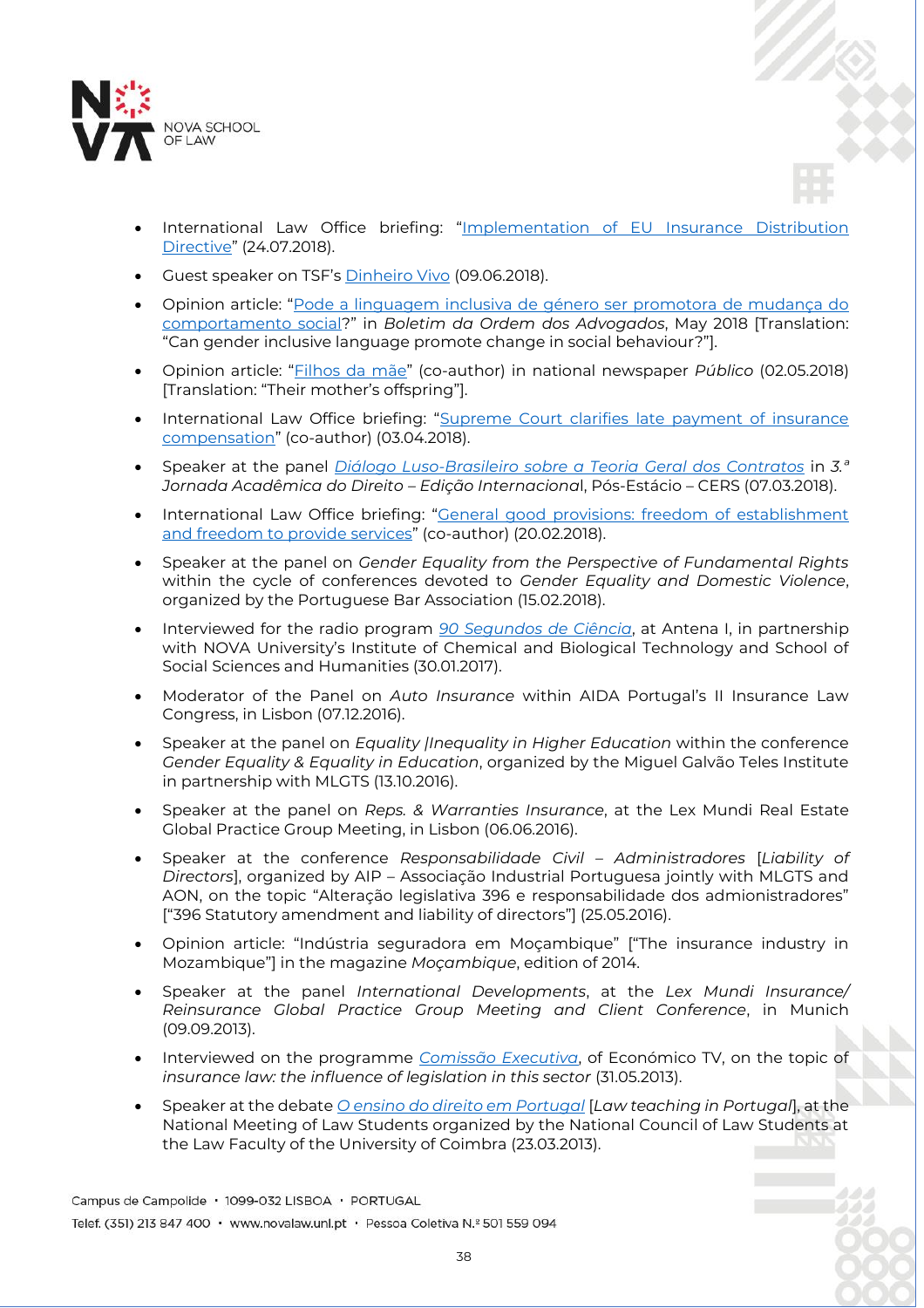

- Speaker at the conference *[A crise e o direito](http://www.youtube.com/watch?v=atNP2RQ7Ir0)* [*The crisis and the law*], organized by NOVA School of Law jointly with CEDIS and IDP, on the topic "O incumprimento contratual e os seguros" ["Insurance and breach of contract"] (22.05.2012).
- Speaker at the conference *Riscos Emergentes. A Responsabilidade dos Gestores* [*Emerging Risks. Directors' Liability*], organized by the newspaper OJE, on the topic "Responsabilidade civil de administradores e directores" ["Directors & officers insurance liability"] (20.05.2010).
- Opinion article: "A introdução dos seguros de saúde vitalícios no mercado de seguros português" ["The introduction of whole life health insurance Portuguese market"] in the newspaper *Diário Económico* (20.04.2010).
- "New Portuguese insurance contract framework" in [www.lexisnexis.com](http://www.lexisnexis.com/) (15.12.2008) (collective piece).
- Speaker at the debate *Mulheres que amam mulheres: género, orientação sexual e discriminação*, [*Women who love women: gender, sexual orientation and discrimination*], organized by ILGA Portugal and by the Association for Family Planning, on the topic "Casamento e igualdade de género" ["Marriage and gender equality"] (17.05.2008).
- Spontaneous participation in the public consultation process which preceded the publication of the new insurance contract law approved by Decree-Law 72/2008 of 16 April (September 2007).

# **Stays in other higher education institutions:**

# **January to March 2008 Insurance Law Center (UConn)**

**for Comparative and International Private Law (Hamburg)**

# **Visiting Scholar**

 Upon invitation by its Director, Professor Tom Baker, a three months research stay for the doctoral thesis as a visiting scholar at the [Insurance Law Center](http://www.insurancelawcenter.org/) of the University of Connecticut in Hartford.

# **March-May 2006, September-October 2007, July 2008 Max Planck Institute**

# **Research Stays**

 Three research stays, to conduct research for the doctoral thesis in the MPI library, under the guidance of Professor Reinhard Zimmermann and Professor Jürgen Basedow. Awarded a short-term research scholarship funded by the Max Planck Society (July 2008).